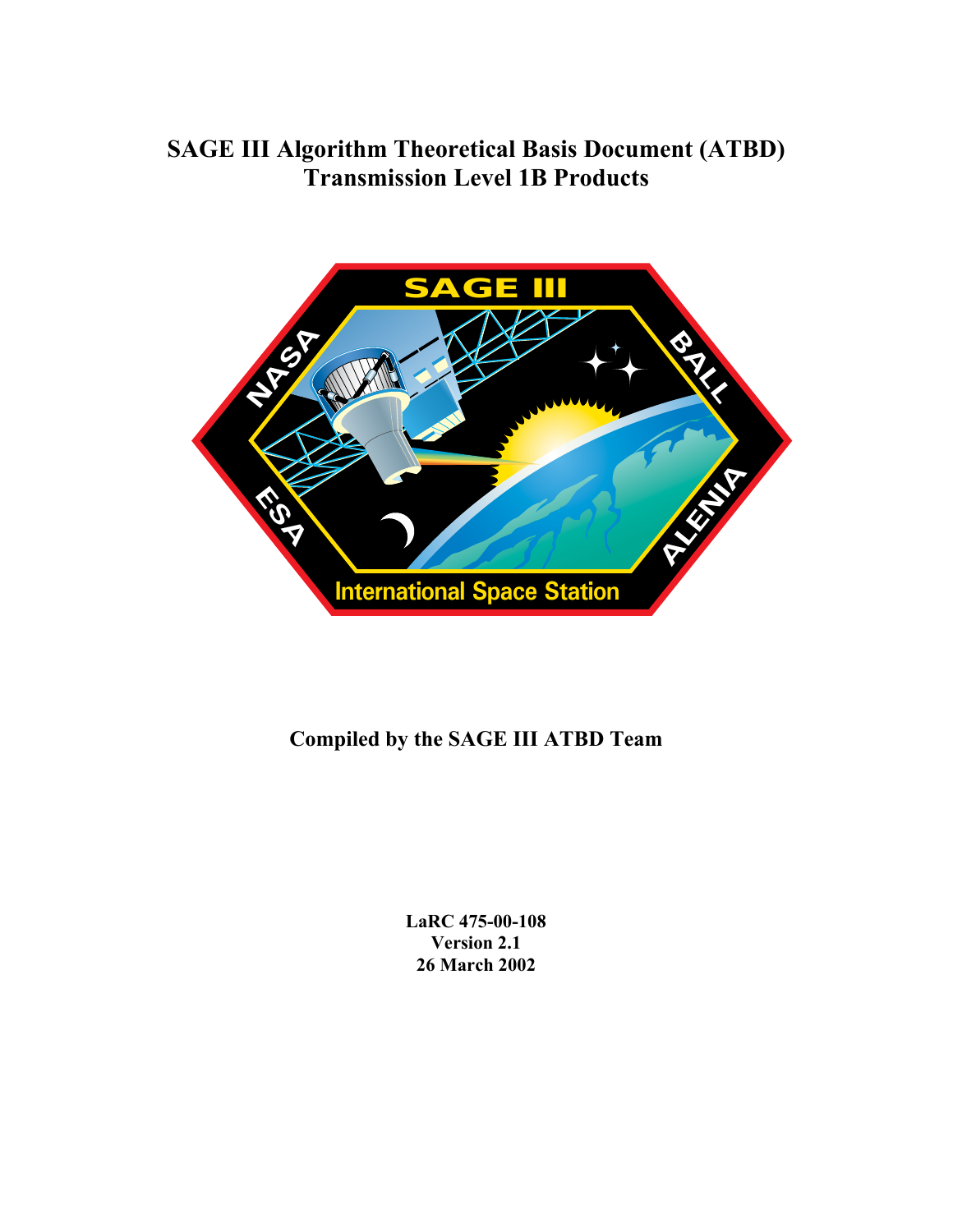# **TABLE OF Contents**

| 1.0   |                                                                |  |
|-------|----------------------------------------------------------------|--|
| 1.1   |                                                                |  |
| 1.2   |                                                                |  |
| 1.2.1 |                                                                |  |
| 1.2.2 |                                                                |  |
| 1.3   |                                                                |  |
| 1.4   |                                                                |  |
| 1.5   |                                                                |  |
| 2.0   |                                                                |  |
| 2.1   |                                                                |  |
| 2.2   |                                                                |  |
| 2.3   |                                                                |  |
| 3.0   |                                                                |  |
| 3.1   |                                                                |  |
| 3.1.1 |                                                                |  |
| 3.1.2 |                                                                |  |
| 3.2   |                                                                |  |
| 3.2.1 |                                                                |  |
| 3.2.2 |                                                                |  |
| 3.2.3 |                                                                |  |
| 3.3   |                                                                |  |
| 3.4   |                                                                |  |
| 3.5   |                                                                |  |
| 3.6   |                                                                |  |
| 4.0   |                                                                |  |
|       |                                                                |  |
|       |                                                                |  |
|       | APPENDIX C. MOLECULAR ABSORPTION CROSS-SECTIONS: SPECTROSCOPIC |  |
|       |                                                                |  |
|       |                                                                |  |
|       |                                                                |  |
|       |                                                                |  |
|       |                                                                |  |
|       |                                                                |  |
|       |                                                                |  |
|       |                                                                |  |
|       |                                                                |  |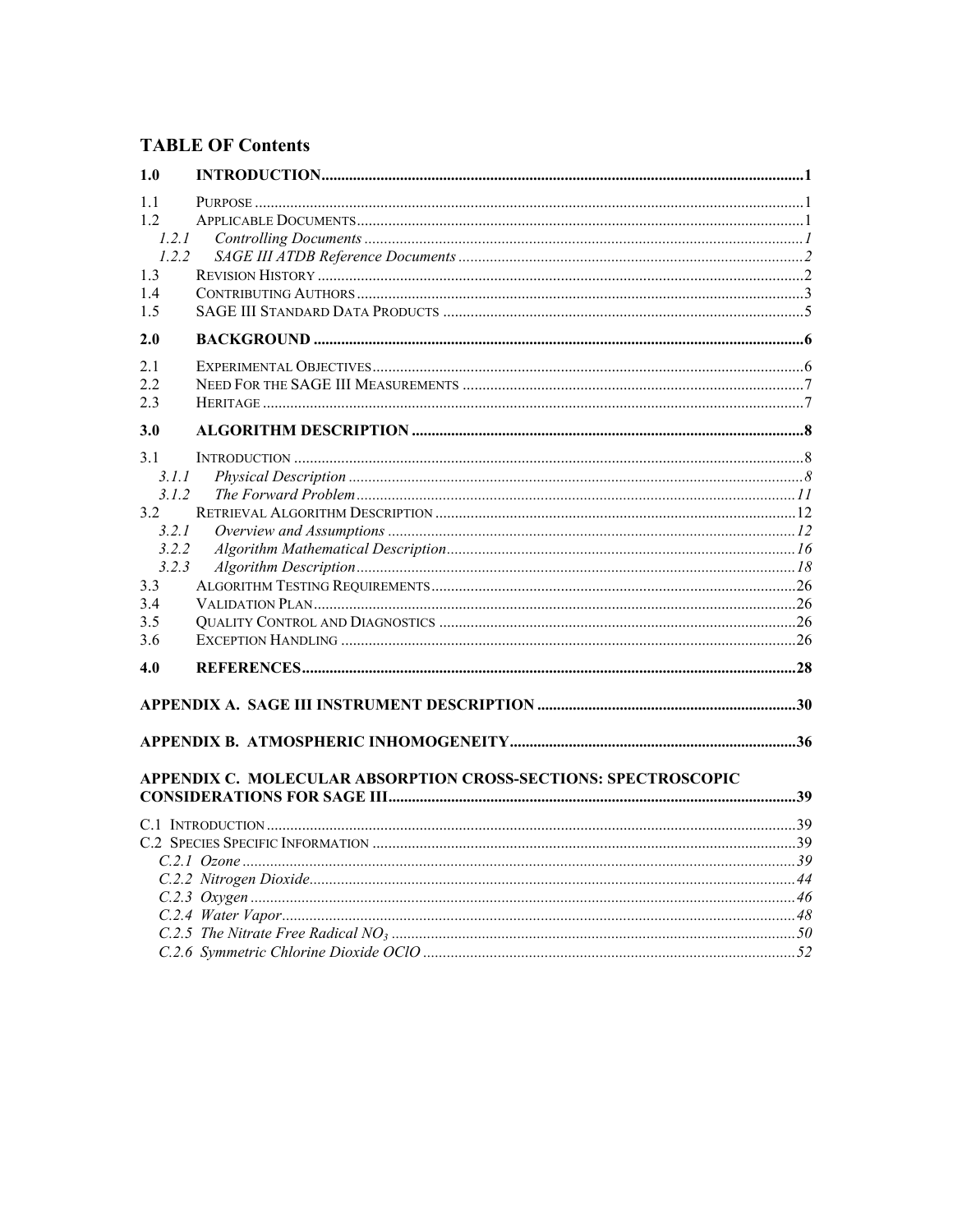# **CHANGE RECORD PAGE**

| <b>ISSUE</b> | <b>DATE</b>                     | <b>PAGES</b>    | <b>DESCRIPTION</b>                                           |
|--------------|---------------------------------|-----------------|--------------------------------------------------------------|
|              |                                 | <b>AFFECTED</b> |                                                              |
|              | Baseline   November 10,<br>2000 | All             |                                                              |
| Version      | March 26, 2002                  |                 | Section 1.5; p. 3   Added contributing authors               |
| 2.1          |                                 |                 | Table 1.6.1; p.5 Removed references to mixing ratio profiles |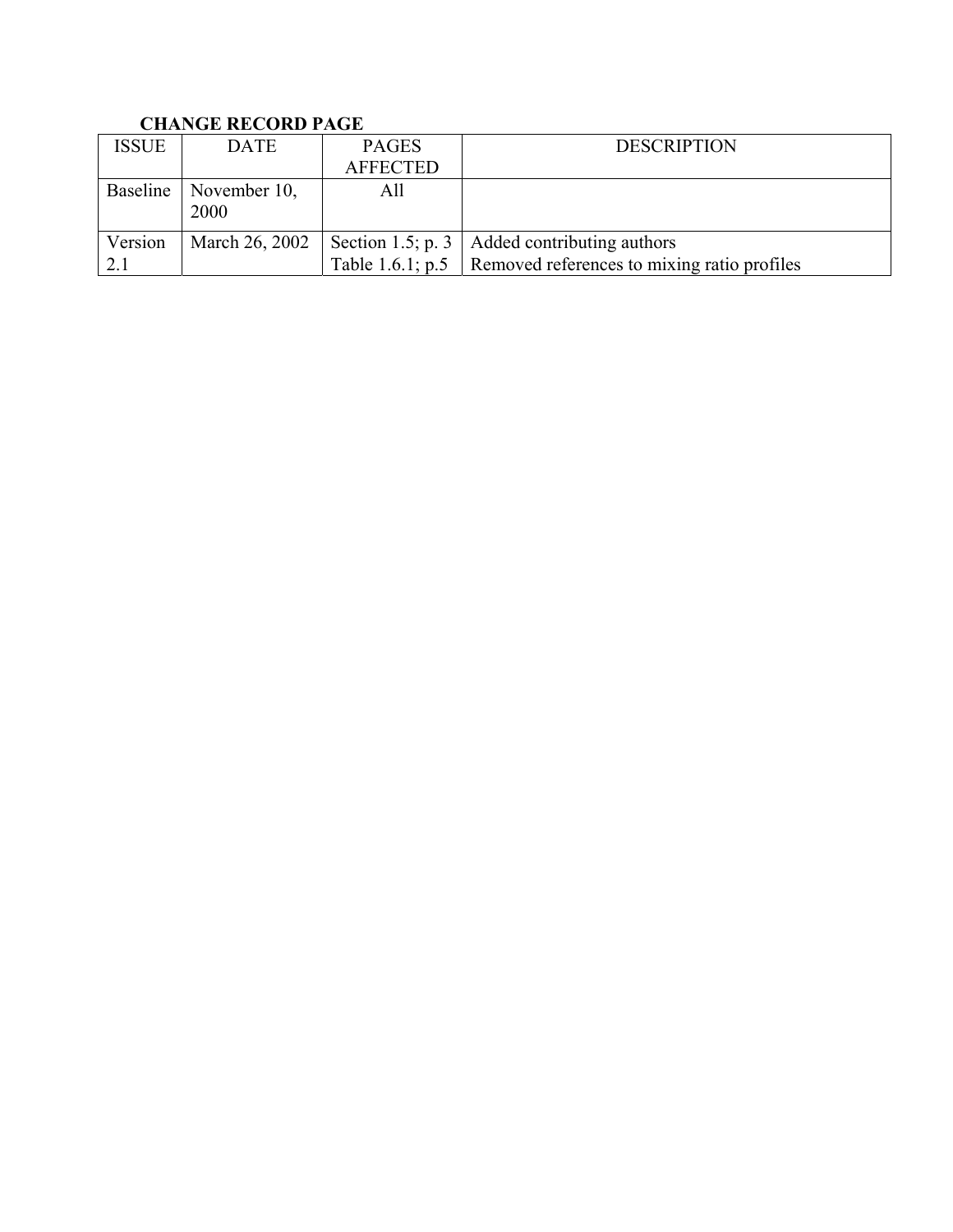#### <span id="page-3-0"></span>**1.0 Introduction**

The Stratospheric Aerosol and Gas Experiment III (SAGE III) is a critical part of the Earth Observing System (EOS). The EOS mission is to develop an understanding of the total Earth system and the effects of natural and human-induced changes on the global environment. SAGE III provides limb occultation measurements with a flexible instrument design that permits on orbit reprogramming and channel selection with up to 809 channels spanning the ultraviolet, visible, and near infrared (280-1040 nm). Solar observations will provide high resolution vertical profiles of multi-wavelength aerosol extinction, the molecular density of ozone, nitrogen dioxide, and water vapor, as well as profiles of temperature, pressure, and cloud presence. In addition, the inclusion of a repositionable solar attenuator will allow lunar occultation observations that will improve the geographic coverage and permit measurements of nitrogen trioxide and chlorine dioxide in addition to ozone, nitrogen dioxide, water vapor, and pressure.

### **1.1 Purpose**

This Algorithm Theoretical Basis Document (ATBD) describes the algorithm used to produce the Stratospheric Aerosol and Gas Experiment III (SAGE III) level 1B1 atmospheric slant path transmission products. The main function of this SAGE III level 1B1 processing algorithm is to convert the radiometric measurements from the SAGE III instrument in the form of binary counts from the different channels into atmospheric slant path transmittance at the specific location in the atmosphere for the different spectral wavelengths. The SAGE III level 1B1 transmission data products will be the input data for the processing to produce the SAGE III solar occultation level 2 data products.

#### **1.2 Applicable Documents**

### **1.2.1 Controlling Documents**

EOS Science Plan, NASA HQ EOS, January 1999.

Mission to Planet Earth Strategic Enterprise Plan 1996-2002, NASA HQ EOS, May 1996.

Execution Phase Project Plan for Earth Observing System (EOS), GSFC 170-01-01, Rev. A., May 1995.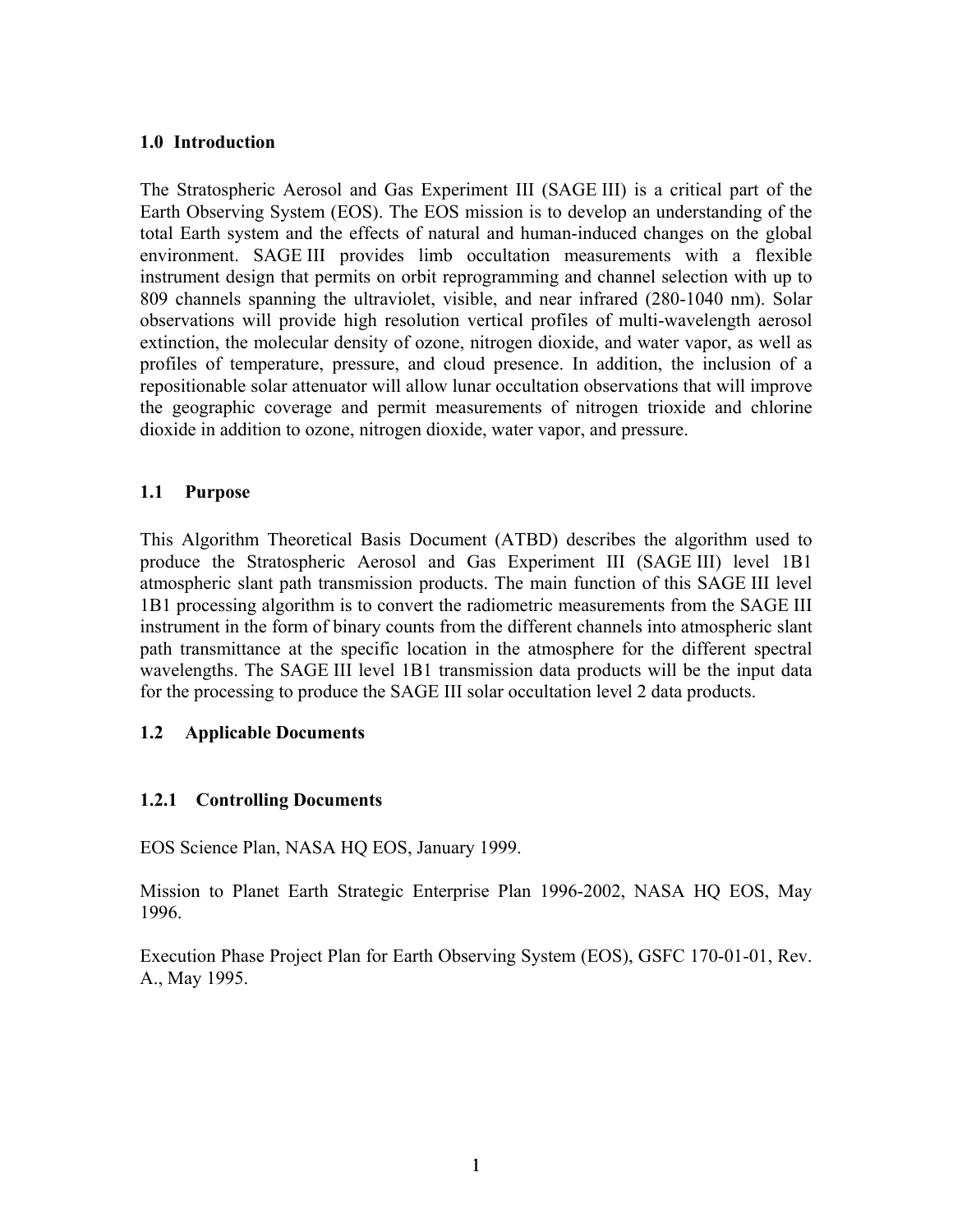### <span id="page-4-0"></span>**1.2.2 SAGE III ATDB Reference Documents**

SAGE III Algorithm Theoretical Basis Document: Transmission Data Products, LaRC 475-00-108, February 2000.

SAGE III Algorithm Theoretical Basis Document: Cloud Presence Data Products, LaRC 475-00-106, February 2000.

SAGE III Algorithm Theoretical Basis Document: Solar and Lunar Algorithm, LaRC 475-00-109, November 2000.

### **1.3 Revision History**

The original version of this document was dated November 15, 1996. Version 1.1 was released on 15 April 1997. Version 1.2, was released on 18 February 2000. Version 2.0 was released on 10 November 2000. This release, version 2.1, is dated March 2002.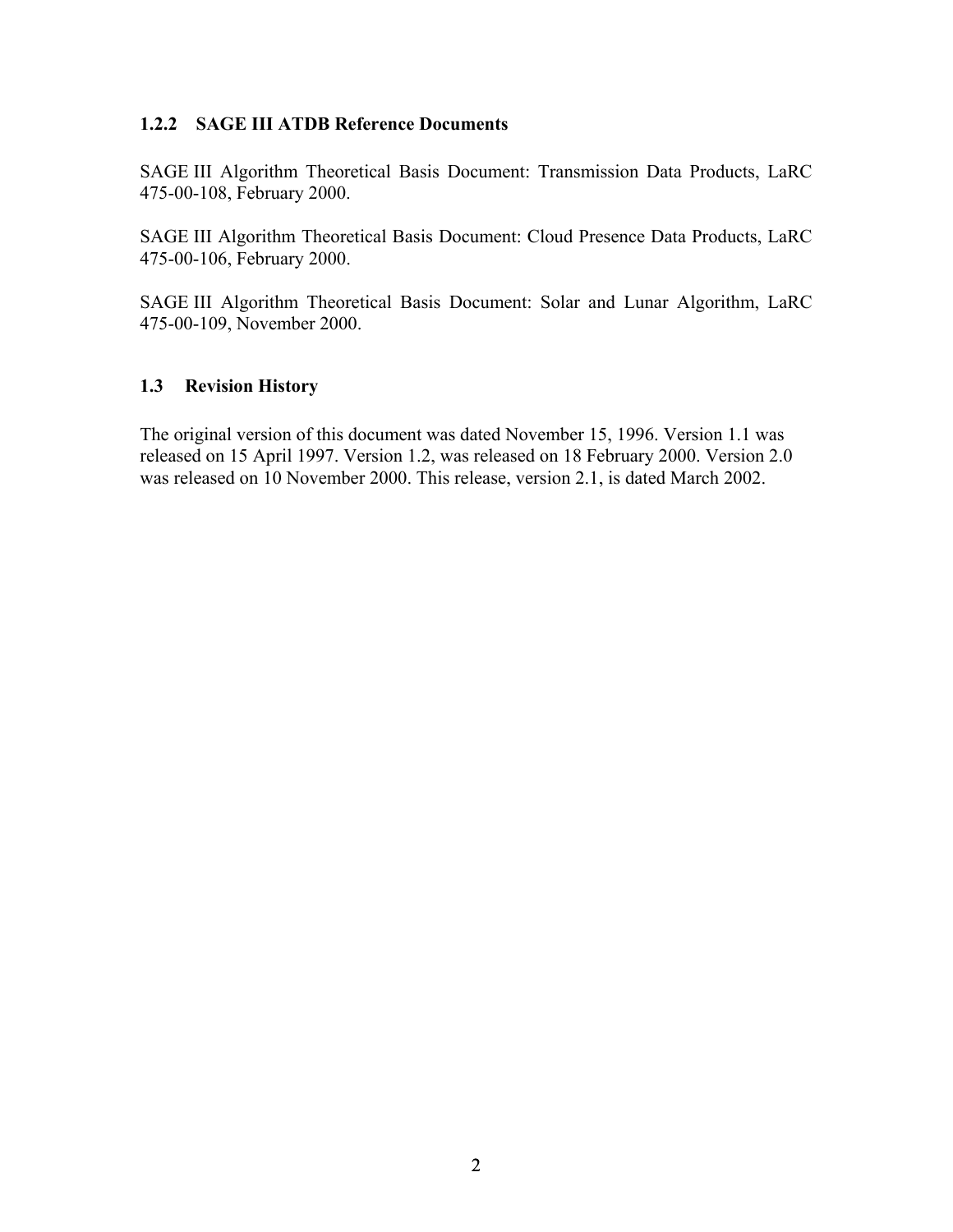### <span id="page-5-0"></span>**1.4 Contributing Authors**

The SAGE III ATBDs were drafted by a team of SAGE III science team members and SAGE III science cadre, led by one of the science team members. The entire team participated in oral and written revisions of the methodology and documentation as part of the SAGE III science team meetings and research activities.

| <b>Contributing Authors</b>             | <b>Affiliation</b>                     |  |  |  |
|-----------------------------------------|----------------------------------------|--|--|--|
| Colette Brogniez                        | University de Lille, France            |  |  |  |
| Er-Woon Chiou                           | <b>SAIC</b>                            |  |  |  |
| William P. Chu                          | <b>NASA Langley Research Center</b>    |  |  |  |
| Albert A. Chernikov                     | Central Aerological Observatory        |  |  |  |
| Derek M. Cunnold                        | Georgia Tech                           |  |  |  |
| John DeLuisi                            | <b>NOAA</b>                            |  |  |  |
| Philip A. Durkee                        | Naval Postgraduate School              |  |  |  |
| Nikolai F. Elansky                      | Russian Academy of Science             |  |  |  |
| Benjamin M. Herman                      | University of Arizona                  |  |  |  |
| Peter V. Hobbs                          | University of Washington               |  |  |  |
| Geoff S. Kent                           | Science and Technology Corporation     |  |  |  |
| Jacqueline Lenoble                      | University de Lille, France            |  |  |  |
| M. P. McCormick, Principal Investigator | Hampton University                     |  |  |  |
| Hope A. Michelsen                       | <b>AER</b>                             |  |  |  |
| Alvin J. Miller                         | <b>NOAA/NCEPS</b>                      |  |  |  |
| Volker Mohnen                           | State University of New York at Albany |  |  |  |
| Randy Moore                             | <b>SAIC</b>                            |  |  |  |
| Michael C. Pitts                        | <b>NASA Langley Research Center</b>    |  |  |  |
| Lamont R. Poole                         | <b>NASA Langley Research Center</b>    |  |  |  |
| Venkatachalam Ramaswamy                 | Princeton University                   |  |  |  |
| David Rind                              | Goddard Institute for Space Studies    |  |  |  |
| David Risley                            | <b>SAIC</b>                            |  |  |  |
| Michael W. Rowland                      | <b>SAIC</b>                            |  |  |  |
| Philip B. Russell                       | <b>NASA Ames Research Center</b>       |  |  |  |
| Vinod K. Saxena                         | North Carolina State University        |  |  |  |
| Eric P. Shettle                         | Naval Research Laboratory              |  |  |  |
| Victor E. Sothcott                      | <b>SAIC</b>                            |  |  |  |
| Ghassan Taha                            | University of Arizona                  |  |  |  |
| Larry W. Thomason                       | <b>NASA Langley Research Center</b>    |  |  |  |
| Charles R. Trepte                       | <b>NASA Langley Research Center</b>    |  |  |  |
| Gabor Vali                              | University of Wyoming                  |  |  |  |
| Lelia B. Vann                           | <b>NASA Langley Research Center</b>    |  |  |  |
| Robert E. Veiga                         | <b>SAIC</b>                            |  |  |  |
| Pi-Huan Wang                            | Science and Technology Corporation     |  |  |  |
| Steven C. Wofsy                         | Harvard University                     |  |  |  |
| David C. Woods                          | <b>NASA Langley Research Center</b>    |  |  |  |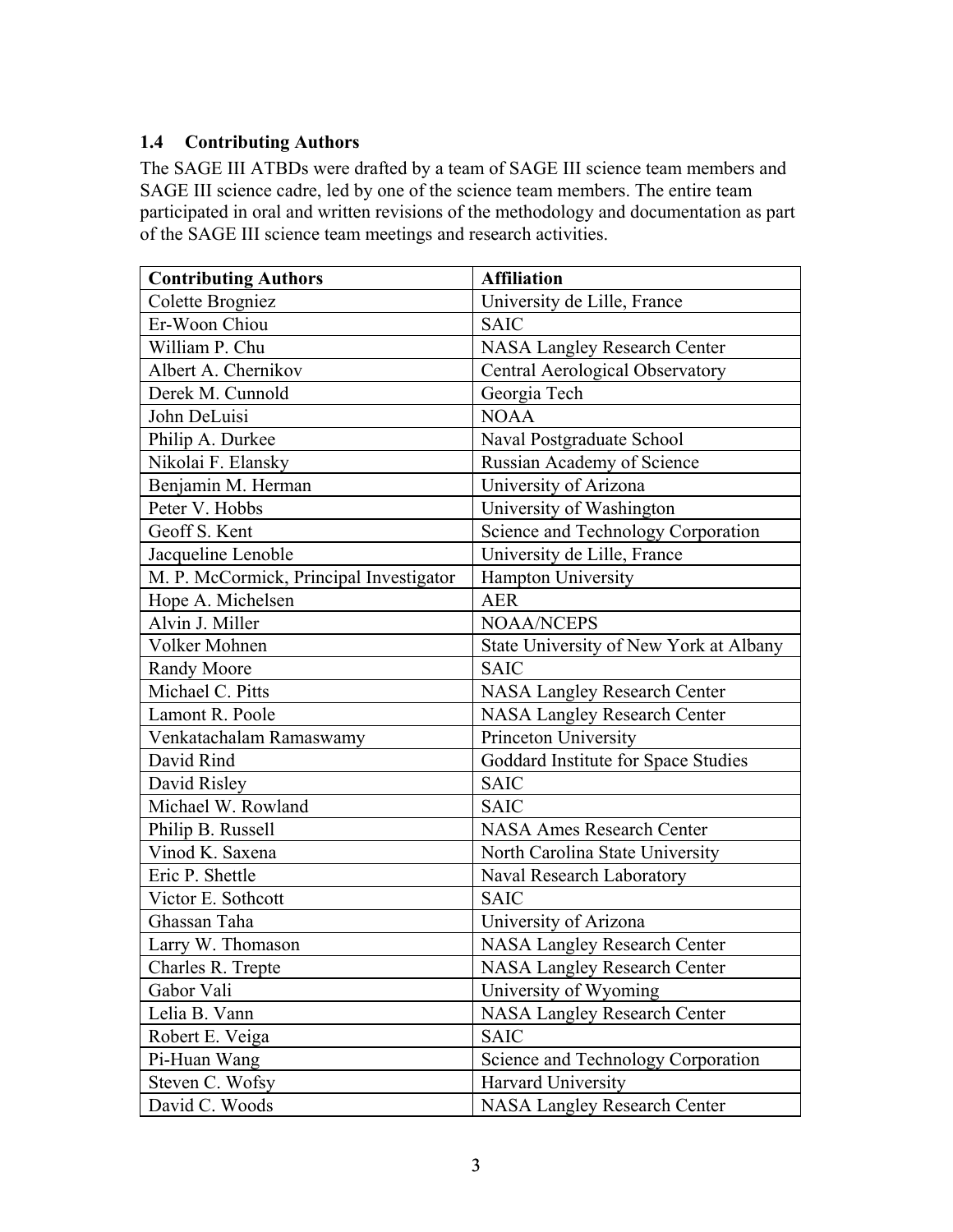Joseph M. Zawodny NASA Langley Research Center

Technical assistance was provided by Jackie Bumgardner, Kathy Drummond and Susan Walters.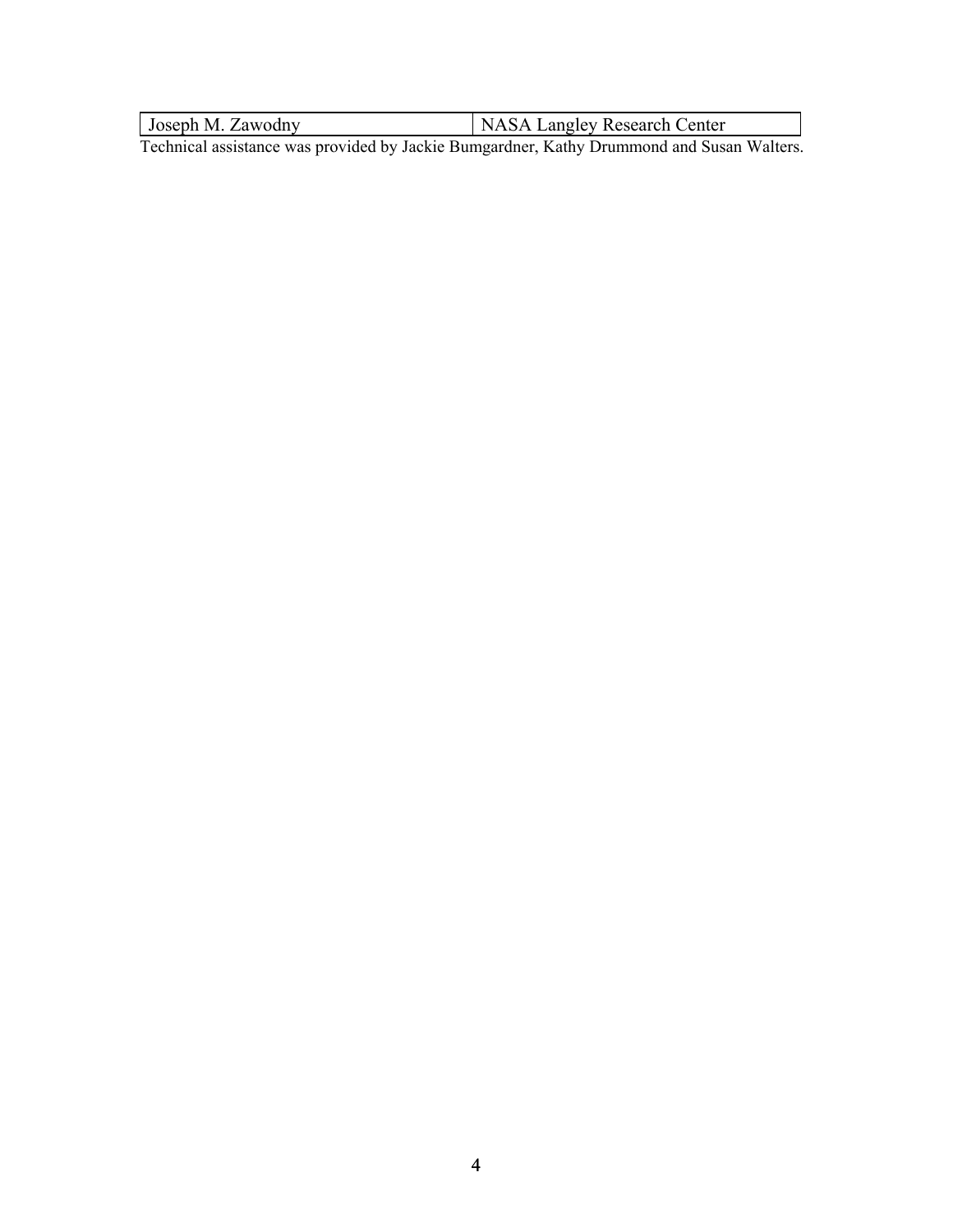# <span id="page-7-0"></span>**1.5 SAGE III Standard Data Products**

| <b>PRODUCT NAME</b>        | <b>UNCERTAINTY</b> | <b>TEMPORAL</b>           | <b>HORIZONTAL</b>    | <b>VERTICAL</b>                        |
|----------------------------|--------------------|---------------------------|----------------------|----------------------------------------|
|                            | Systematic ::      | <b>RESOLUTION</b>         | <b>Resolution::</b>  | <b>Resolution::</b>                    |
|                            | <b>Precision</b>   |                           | Coverage             | Coverage                               |
| Level 1B Transmission      |                    |                           |                      |                                        |
| $($ $\leq$ 80 wavelengths) | $0.05\% :: 0.05\%$ | $1/(2 \text{ minutes})$ , | $<$ 2 x $<$ 1 deg :: | $0.5$ km :: 0-100 km                   |
| <b>Solar Events</b>        |                    | 30/day                    | Global               |                                        |
| <b>Aerosol Extinction</b>  |                    |                           |                      |                                        |
| Stratospheric Optical      | $5\%::5\%$         | $1/(2 \text{ minutes})$ , | $<$ 2 x $<$ 1 deg :: | $0.5 \text{ km} :: 0-40 \text{ km}$    |
| Depth                      |                    | 30/day                    | Global               |                                        |
| (at 9 wavelength bands),   |                    |                           |                      |                                        |
| Aerosol to                 |                    |                           |                      |                                        |
| molecular/extinction ratio |                    |                           |                      |                                        |
| at 1020 nm (solar only)    |                    |                           |                      |                                        |
| O <sub>3</sub>             |                    |                           |                      |                                        |
| Concentration              | $6\% :: 5\%$       | $1/(2 \text{ minutes})$ , | $<$ 2 x $<$ 1 deg :: | $0.5 \text{ km} :: 6 - 85 \text{ km}$  |
| Slant Path Col. Density    |                    | 30/day                    | Global               | $0.5 \; km :: 50-85 \; km$             |
| NO <sub>2</sub>            |                    |                           |                      |                                        |
| Concentration              | $10\%::15\%$       | $1/(2 \text{ minutes})$ , | $<$ 2 x $<$ 1 deg :: | $0.5 \text{ km} :: 10 - 50 \text{ km}$ |
| Slant Path Col. Density    |                    | 30/day                    | Global               | $0.5 \text{ km} :: 10 - 50 \text{ km}$ |
| H <sub>2</sub> O           |                    |                           |                      |                                        |
| Concentration              | $10\% :: 15\%$     | $1/(2 \text{ minutes})$ , | $<$ 2 x $<$ 1 deg :: | $0.5$ km :: 0-50 km                    |
|                            |                    | 30/day                    | Global               |                                        |
| $NO3$ (Lunar Only)         |                    |                           |                      |                                        |
| Concentration              | $10\% :: 10\%$     | $1/(2 \text{ minutes})$ , | $<$ 2 x $<$ 1 deg :: | $0.5 \text{ km} :: 20 - 55 \text{ km}$ |
|                            |                    | $<$ 30/day                | Global               |                                        |
| OClO (Lunar Only)          |                    |                           |                      |                                        |
| Concentration              | 25%: 20%           | $1/(2 \text{ minutes})$ , | $<$ 2 x $<$ 1 deg :: | $0.5 \text{ km} :: 15 - 25 \text{ km}$ |
|                            |                    | $<$ 30/day                | Global               |                                        |
| Pressure                   | $2\% :: 2\%$       | $1/(2 \text{ minutes})$ , | $<$ 2 x $<$ 1 deg :: | $0.5$ km :: 0-85 km                    |
|                            |                    | 30/day                    | Global               | 1000-0.004 hPa                         |
| Temperature Profile        | 2K :: 2K           | $1/(2 \text{ minutes})$ , | $<$ 2 x $<$ 1 deg :: | $0.5$ km :: 0-85 km                    |
|                            |                    | 30/day                    | Global               |                                        |
| <b>Cloud Presence</b>      | N/A                | $1/(2 \text{ minutes})$ , | $<$ 2 x $<$ 1 deg :: | $0.5$ km :: 6-30 km                    |
|                            |                    | 30/day                    | Global               |                                        |

<span id="page-7-1"></span>*Table 1.5.1 SAGE III standard data products*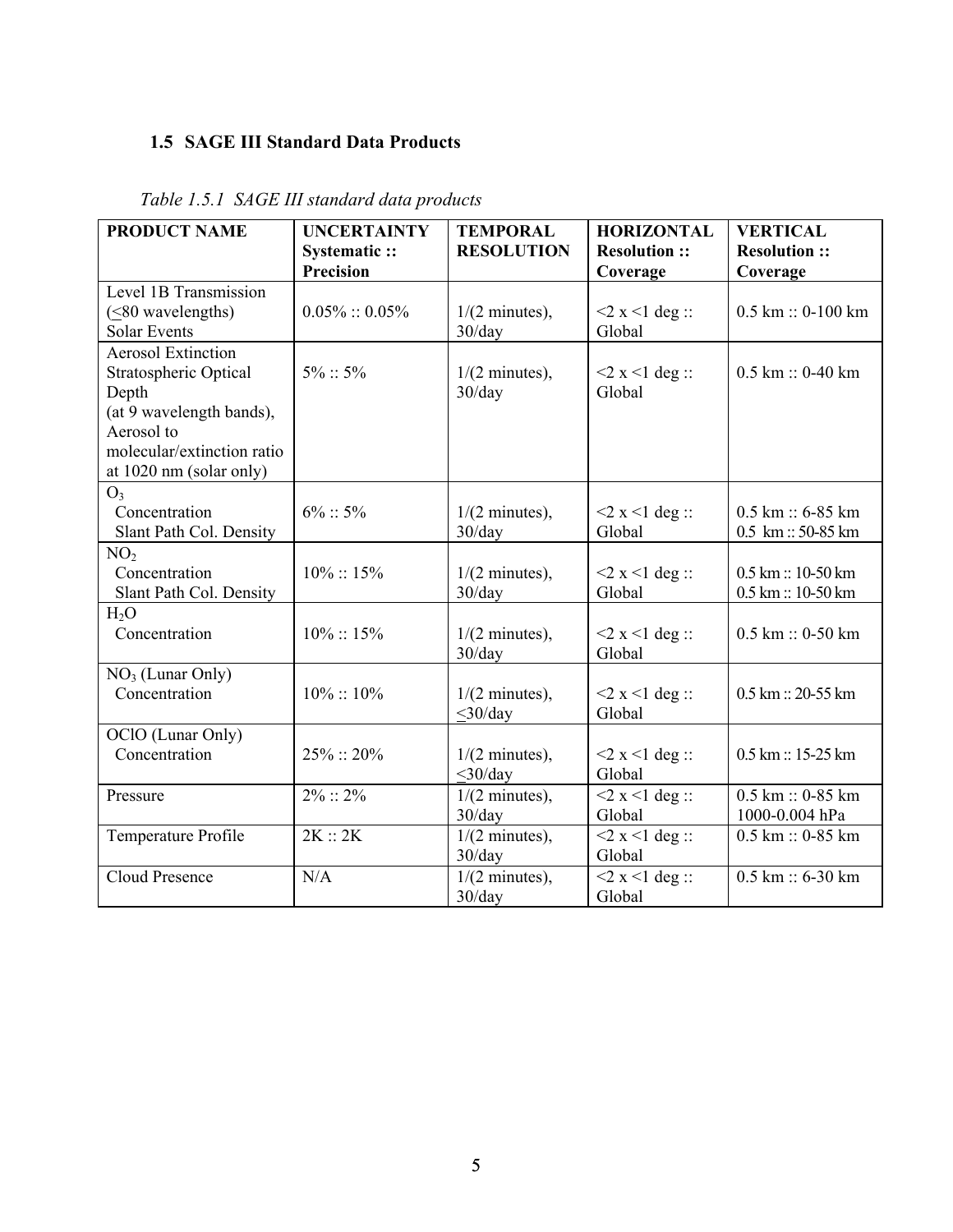#### <span id="page-8-0"></span>**2.0 Background**

SAGE III is the fifth generation of solar occultation instruments designed to measure atmospheric aerosols and gaseous species in the atmosphere. The solar occultation method employs the attenuation of the Sun's rays as observed through the limb of the Earth's atmosphere to determine the vertical distribution of important atmospheric constituents. Measurements are made during each sunrise and sunset (an "event") encountered by the spacecraft  $(\sim 30/day)$ . This method is well-suited for long-term monitoring of trends and variability in key species such as ozone since the instrument is recalibrated during each event. The instrument concept originated as a hand-held, single wavelength sunphotometer (Stratospheric Aerosol Measurement or SAM) which was flown onboard an Apollo mission in 1975 [Pepin *et. al*., 1977]. SAM II was a one wavelength (1000 nm) instrument which operated on Nimbus-7 between 1978 and 1994 [McCormick *et al*., 1979, 1981]. The Stratospheric Aerosol and Gas Experiment (SAGE) operated on the Application Explorer Mission 2 (AEM-2) spacecraft between 1979 and 1981. This instrument made measurements at 4 wavelengths and measured molecular density profiles of  $O_3$  and NO<sub>2</sub> in addition to aerosol extinction at 2 wavelengths (450) and 1000 nm) [McCormick *et al*., 1979]. SAGE II has operated on the Earth Radiation Budget Satellite (ERBS) since 1984 and makes measurements at 7 wavelengths. In addition to the species measured by SAGE, SAGE II measures the molecular density profile of  $H<sub>2</sub>O$  and aerosol extinction at 4 wavelengths (385, 453, 525 and 1020 nm) (Mauldin, 1985 McCormick, 1987). In SAGE III, a charged coupled device (CCD) linear array provides spectral coverage from 280 to 1040 nm. In addition, a single photodiode adds aerosol extinction measurements at 1550 nm. [McCormick *et al*., 1991; Mauldin *et al*., 1989; McCormick *et al*., 1993]. A repositionable solar attenuator will permit both solar and lunar occultation measurements, increasing the geographical coverage and allowing for the detection of nitrogen trioxide and chlorine dioxide. The incorporation of the CCD array will permit the measurement of gaseous species from multichannel absorption signatures simplifying the retrieval process, and 16-bit digitization will improve the precision and altitude range of the measurements.

#### **2.1 Experimental Objectives**

The science objectives to be accomplished by SAGE III are:

• Retrieve global profiles of atmospheric aerosol extinction, temperature, and pressure and molecular density profiles of ozone, water vapor, nitrogen dioxide, nitrogen trioxide, and chlorine dioxide with 0.5 km vertical resolution.

• Characterize tropospheric as well as stratospheric clouds and investigate their effects on the Earth's environment, including radiative, microphysical, and chemical interactions.

• Determine long-term trends in gaseous species and temperature.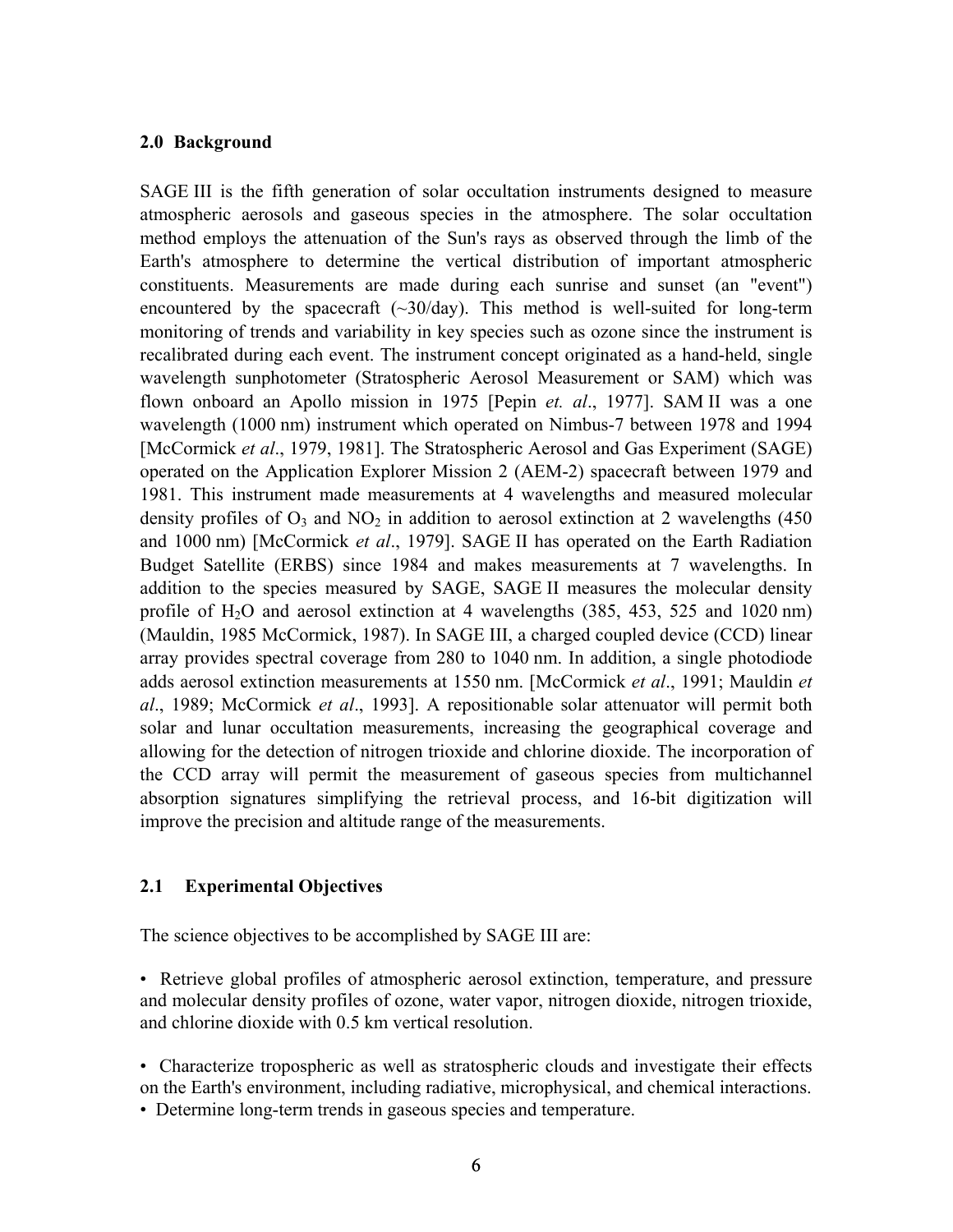<span id="page-9-0"></span>• Provide atmospheric data essential for the interpretation and calibration of other satellite sensors, including EOS instruments.

• Investigate the spatial and temporal variability of these species in order to determine their role in climate processes, biogeochemical cycles, and the hydrological cycle.

### **2.2 Need For the SAGE III Measurements**

The SAGE III experiment will provide output data products consisting of global vertical distributions of aerosol extinction at seven wavelengths,  $O_3$ ,  $H_2O$ ,  $NO_2$ ,  $NO_3$ ,  $OClO$ , clouds, and temperature and pressure. Aerosols,  $O_3$ , clouds, and  $H_2O$  all play an important role in the radiative balance of the Earth-atmospheric system, while  $O_3$ ,  $NO_2$ , NO<sub>3</sub>, and OClO are key molecules involved with the ozone chemistry in the stratosphere. SAGE III measurements are important components of the Earth Observation System (EOS) in monitoring elements of global change. The scientific importance of the atmospheric constituents and parameters, such as temperature, measured by SAGE III are discussed in the respective Algorithm Theoretical Basic Documents (See Section 1.3) and will not be discussed here.

This document presents the algorithm used to produce the intermediate product from the SAGE III measurements: the atmospheric slant path transmission profiles. These data products are used by the SAGE III inversion algorithm to generate the different species vertical profiles.

# **2.3 Heritage**

SAGE III is the fifth generation of the solar occultation instrument that was designed to measure atmospheric aerosols and gaseous species in the atmosphere. It has evolved from a simple hand-held, one channel, manually operated sunphotometer SAM which was flown onboard the Apollo capsule in 1975 [Pepin *et al*., 1977]; to an autonomous operated one channel instrument SAM II that flew on NIMBUS-7 from 1978 to 1994; then, to a four channel instrument SAGE I onboard the AEM-2 spacecraft which operated from 1979 to 1981 [McCormick *et al*., 1979]; and then to a seven channel SAGE II instrument on the ERBS spacecraft that has operated from 1984 to the present [Mauldin *et al*., 1985]. Each new generation instrument, in addition to being more complex in instrument design, has also added gaseous measurements of  $O_3$ ,  $NO_2$ ,  $H_2O$ , and improved aerosol information by the measurement of aerosol extinction properties at more wavelengths. The current SAGE III design utilizes an 809 element CCD linear array detector to provide spectral coverage from 280 nm to 1040 nm, together with a single photodiode detector at 1550 nm to expand the aerosol measurement in order to improved sensitivity to large aerosol particles [McCormick *et al*., 1993]. A detailed description of the SAGE III instrument can be found in Appendix A.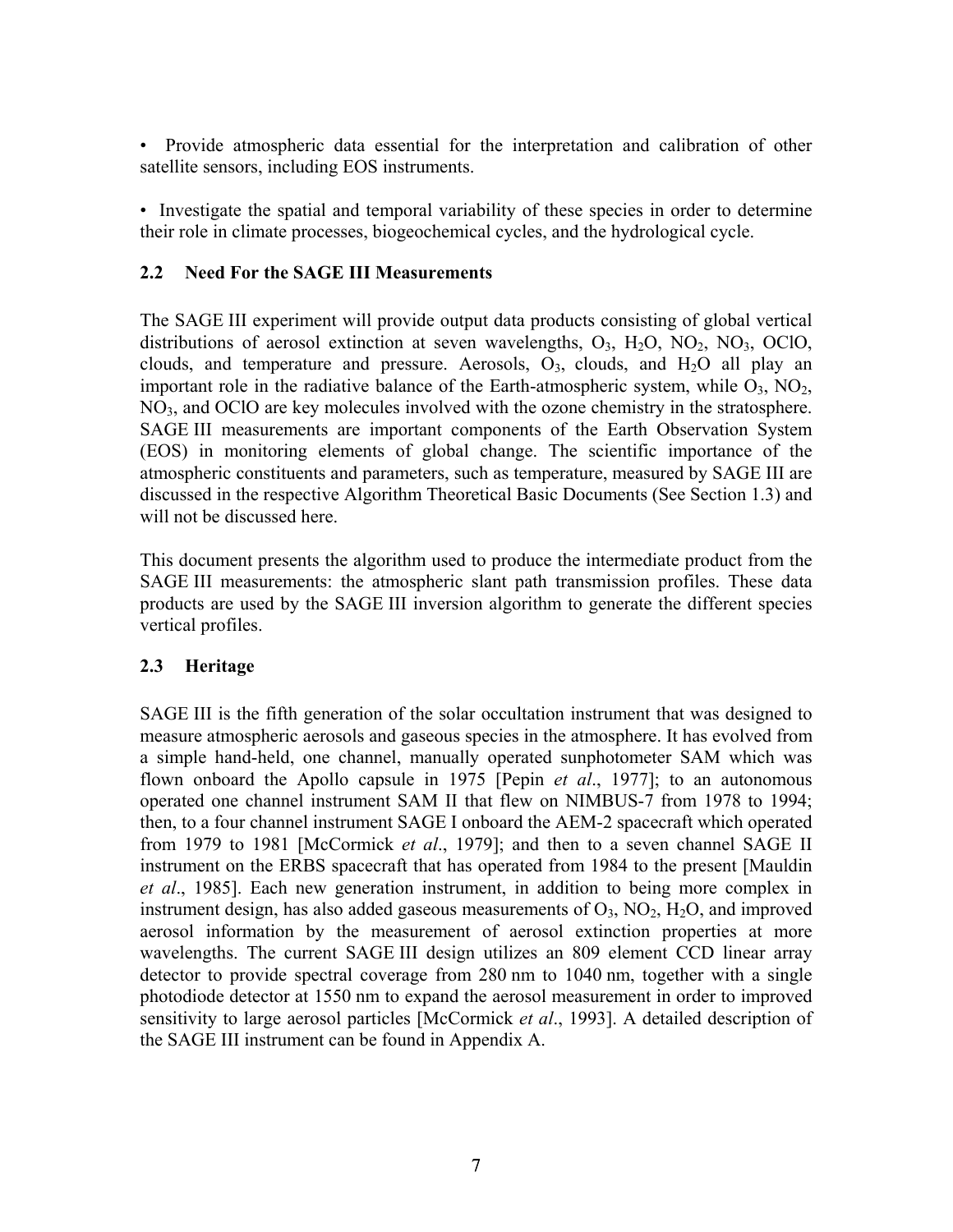### <span id="page-10-0"></span>**3.0 Algorithm Description**

### **3.1 Introduction**

### **3.1.1 Physical Description**

SAGE III is designed to measure the attenuation of solar radiation by the Earth's atmosphere due to scattering and absorption by atmospheric constituents during each sunrise and sunset encountered by its spaceborne platform. In addition, SAGE III will make measurements during moonrise and moonset when the atmosphere is not directly illuminated by the Sun. SAGE III consists of three subsystems: the pointing, the imaging, and the spectrometer subsystems. The pointing subsystem consists of a scan mirror which acquires the radiant target (either the Sun or the Moon), and performs vertical scanning (with respect to the Earth's horizon) across the target. A measurement is considered to occur at the point along the line of sight (LOS) from the instrument to the target at which it comes closest to the Earth's surface (i.e., the sub-tangent point). The altitude of that point above the Earth's surface is commonly referred to as the tangent altitude. The imaging subsystem produces a focused image of the target at a focal plane where the "science" aperture, that defines the instrument's instantaneous field of view (IFOV), is situated. The SAGE III IFOV is 30 arcseconds in the vertical direction which translates to approximately 0.5 km at the tangent altitude. The spectrometer subsystem is situated behind the science aperture and consists of an 809-element CCD to measure solar radiation from 280 to 1040 nm with 1 to 2 nm spectral resolution. An additional photodetector is used to measure radiation at 1550 nm.

The viewing geometry of a solar occultation event is illustrated in [Figure 3.1.1.](#page-12-0) During an event, the spacecraft motion relative to the Sun's (or Moon's) location permit the measurement of atmospheric transmission at tangent altitudes from the Earth's surface to well above the atmosphere. Since the instrument continually scans vertically across the target, and both the Sun and Moon subtend 32 arcminutes, the transmission at each tangent altitude is measured many times during an event. In addition, by measuring the unattenuated target (along LOS's which do not intersect the Earth's atmosphere) the instrument is recalibrated during each event. Therefore, the instrument provides not only accurate, high vertical resolution measurements of atmospheric transmission, but measurements which are relatively immune to drift in instrument performance.

[Figure 3.1.2](#page-12-1) illustrates the operation of the SAGE III instrument during a typical sunrise event. The two solid lines in the figure represent the upper and lower edges of the Sun as viewed from the spacecraft during the course of the event. The apparent narrowing of the solar image in the lower atmosphere is the result of refraction. The "saw-tooth" line represents the relative motion of the instrument mirror as it scans across the Sun at a nominal rate of 15 arcminutes  $s^{-1}$ . As soon as the instrument acquires the Sun in the lower atmosphere, the initiation of a sunrise event, the IFOV is centered long the radiometric center of the solar image and the scan mirror will move up and down to provide vertical scanning of a solar disk. The scanning motion continues until the tangent altitude reaches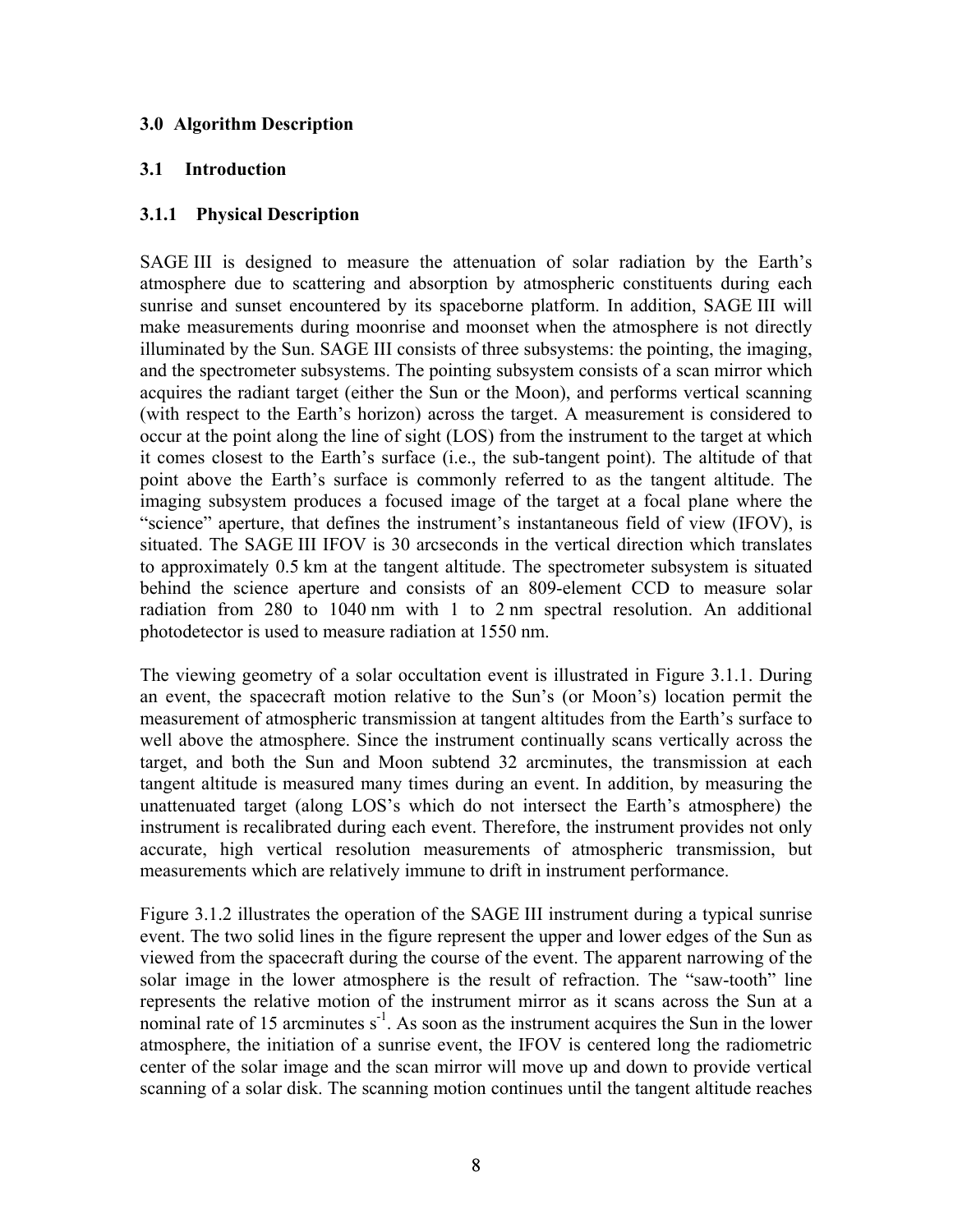300 km. [Figure 3.1.3](#page-13-1) shows an example of the measured radiance (expressed in counts) for a SAM II 1000 nm event. The scans are alternately upscans and downscans following solar acquisition. Note the peak intensity of each scan gradually increases until it is constant after approximately 40 s, indicating that the Sun is above the atmosphere. In this example, the attenuation in the lower atmosphere is dominated by Rayleigh and aerosol scattering.

The occultation technique is rather unique in that the measurement coverage, both spatial and temporal, is strongly linked to the orbit parameters of the spacecraft. With one of the prime scientific objectives being the determination and monitoring of trends in atmospheric constituents, SAGE III must be deployed in a fashion which yields adequate spatial (latitudinal) and temporal (seasonal) coverage. The current planned implementation for SAGE III is to place one instrument in a sun-synchronous orbit and another, concurrently, in a mid-inclination orbit. The addition of a second occultation target, the Moon, increases the sampling and offers complementary coverage, for example, the ability to make measurements during the polar winter night where sunrises and sunsets do not occur.

The spectral variation of atmospheric extinction is illustrated in [Figure 3.1.4](#page-13-2) showing the contribution of atmospheric extinction versus wavelength from the different constituents at an altitude of 18 km. Both aerosol and Rayleigh scattering contribute at all wavelengths. Ozone has strong absorption in the Hartley-Huggins band (UV) and the Chappuis band in the visible.  $NO<sub>2</sub>$  absorbs between 350 and 600 nm. Water vapor has absorption lines throughout the visible, but with a strong band near  $940 \text{ nm}$ . NO<sub>3</sub> has absorption features between 500 and 650 nm, and OClO has a strong band at 350 nm. SAGE III utilizes the spectrometer with the CCD detector to provide spectral measurements over the wavelength ranges from 280 to 1040 nm so that all of these gaseous species can be detected. An additional channel at 1550 nm is used for near IR aerosol extinction measurements. While SAGE III makes 809 individual spectral measurements, in practice only 70-80 discrete values (combinations of 1 or more digitized CCD element measurements) will be routinely transmitted to the ground. These are sufficient to retrieve all gaseous species and aerosol parameters.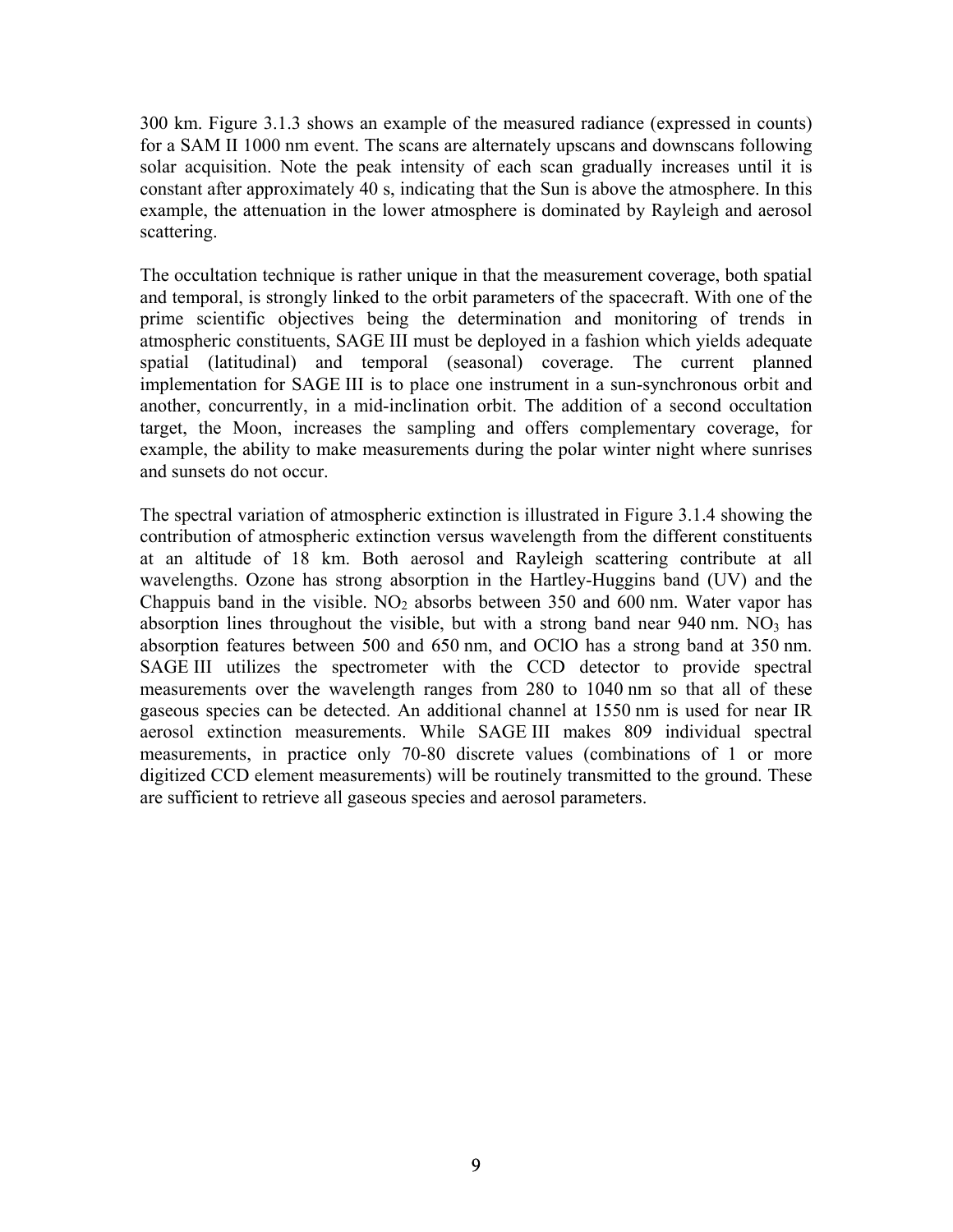

<span id="page-12-0"></span>*Figure 3.1.1 SAGE III solar occultation measurement geometry. The tangent altitude is denoted by Z<sub>t</sub>.* 



<span id="page-12-1"></span>*Figure 3.1.2 Typical sunrise event: lines indicate position of top and bottom of the Sun, and scan motion of SAGE III scan mirror across the solar disk*.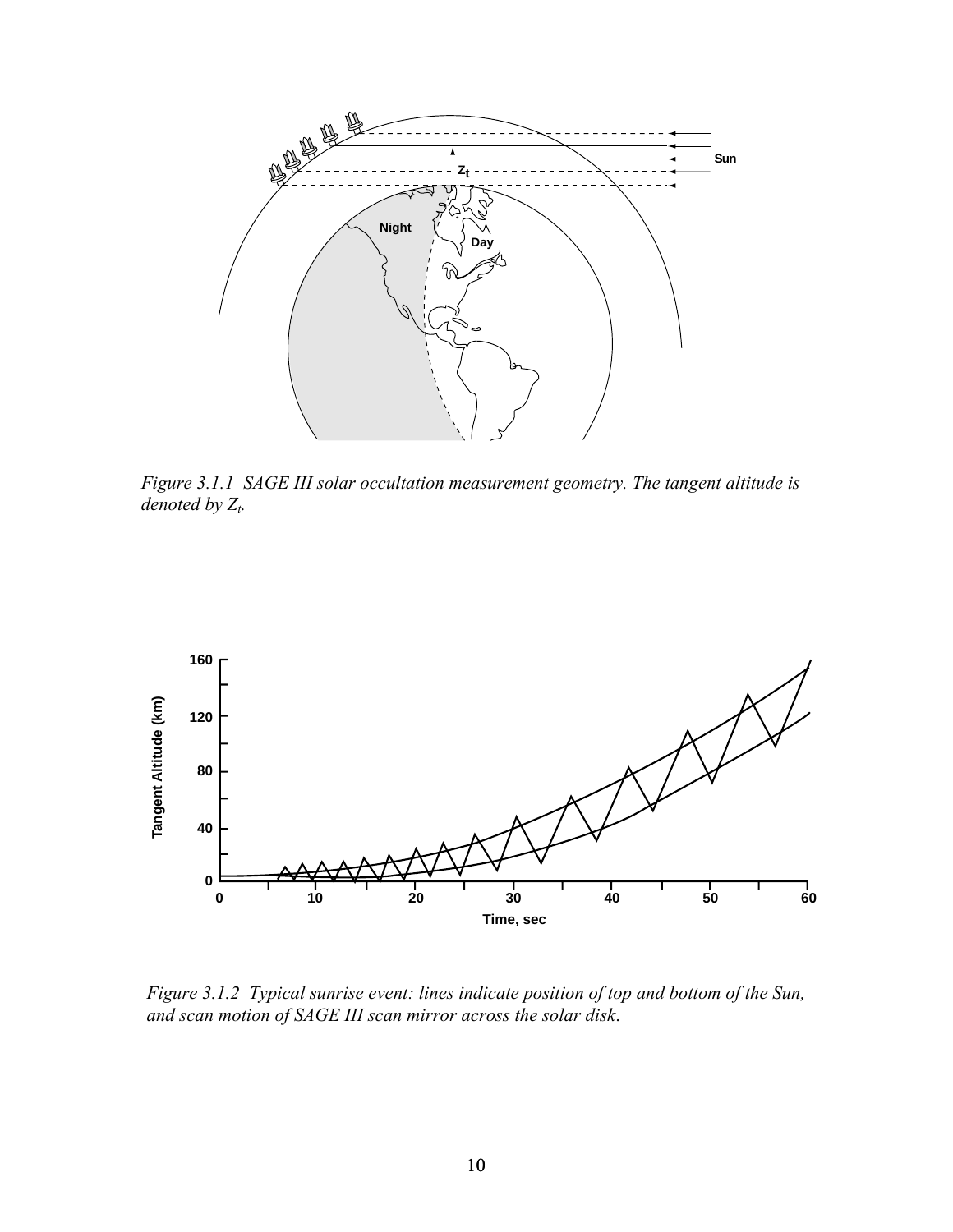<span id="page-13-0"></span>

<span id="page-13-1"></span>*Figure 3.1.3 An example of 1000 nm extinction from SAM II during a sunrise event.*



<span id="page-13-2"></span>*Figure 3.1.4 Wavelength dependence of atmospheric extinction at 18 km (NO<sub>3</sub> and OClO are not shown).* 

#### **3.1.2 The Forward Problem**

The equation of radiative transfer in one dimension for radiance,  $I(\lambda, x)$ , at wavelength  $\lambda$ , at an arbitrary point x is given by

<span id="page-13-3"></span>
$$
\frac{dI(\lambda, x)}{d\tau(\lambda, x)} = S(\lambda, x) - I(\lambda, x),\tag{3.1.1}
$$

where *S* is the source function and  $d\tau(\lambda, x)$  is the optical depth between points *x* and *x+dx*. The optical depth per unit distance  $(d\tau(\lambda, x)/dx)$  is commonly referred to as extinction. The source function consists of contributions from both single and multiple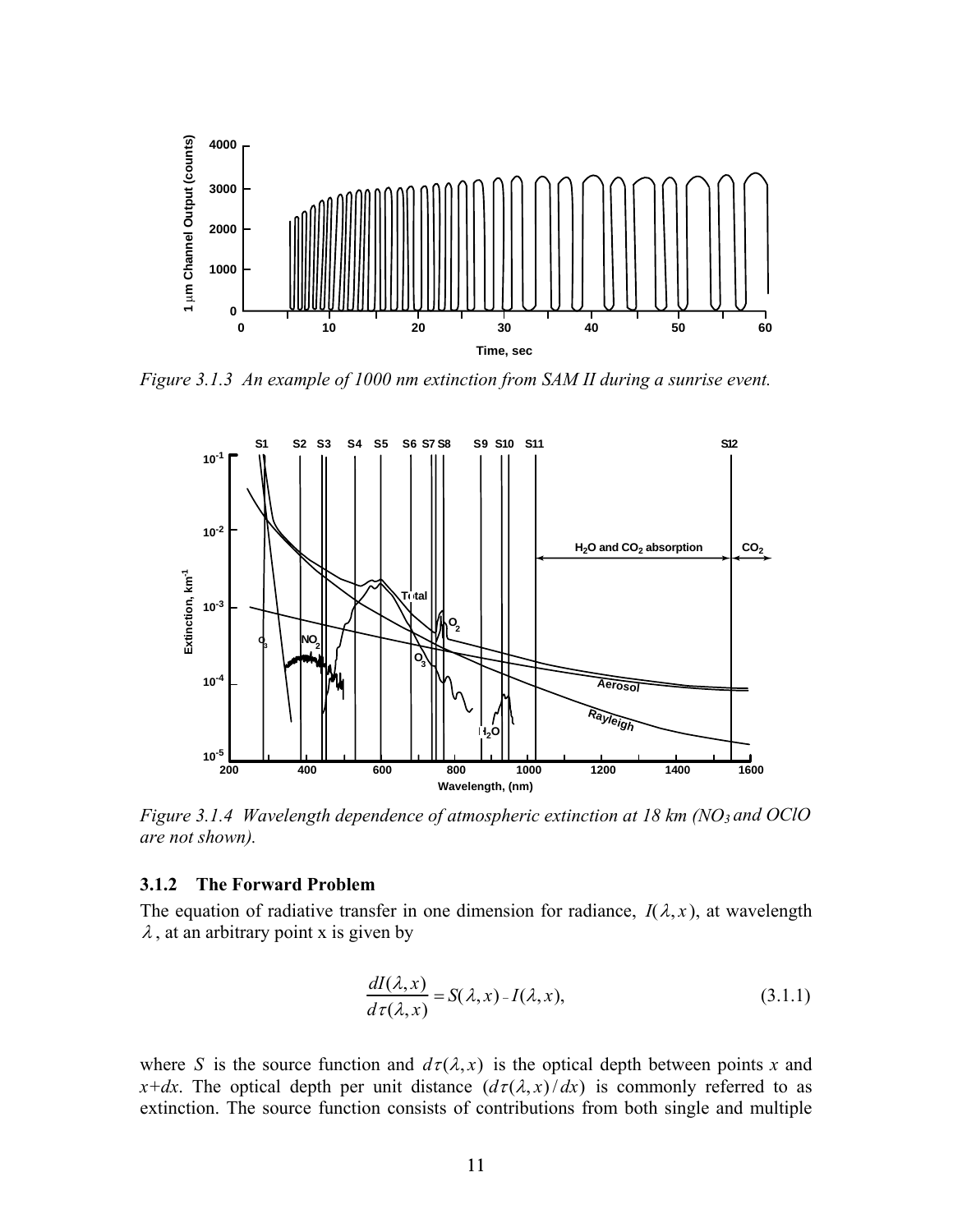<span id="page-14-0"></span>scattering as well as emission. For SAGE III measurements, wavelengths, and geometry (directly observing the Sun through a small IFOV), scattering and emission terms are very small relative to the directly transmitted component and can be ignored. Therefore, Equation  $(3.1.1)$  can be simplified to

$$
\frac{dI(\lambda, x)}{d\tau(\lambda, x)} = -I(\lambda, x). \tag{3.1.2}
$$

The solution to this equation, when the unattenuated radiance (at  $x=0$ ) is given by  $I(\lambda,0)$ , is given by

$$
I(\lambda, x) = I(\lambda, 0)e^{-\tau(\lambda, x)}.\tag{3.1.3}
$$

Then, the irradiance,  $R_N$  as measured by SAGE III for channel " $N$ ", can be expressed as

<span id="page-14-1"></span>
$$
R_N(Z_t) = \int_{\Delta \lambda} d\lambda \int_{\Delta \Omega} d\Omega I(\lambda, 0) e^{-\tau(\lambda, Z_t)} W(\Omega) \Psi(\lambda), \tag{3.1.4}
$$

where  $\tau(\lambda, Z_t)$  is the optical depth along the line of sight at tangent height  $Z_t$  between the instrument and the Sun,  $\Delta \lambda$  is the spectral width of channel *N* with band pass function Ψ(λ),∆Ω is the angular field of view of the instrument with response *W*(Ω). The value of  $\tau(\lambda, Z_1)$  varies with tangent altitude; it is effectively 0 above 100 km and generally increases downward. It is composed of contributions from Rayleigh, aerosol, and gaseous species extinction. Transmission along the line of sight,  $T_{N}(Z_t)$  (also called the slant path transmission), at tangent height  $Z_t$ , is defined as

$$
T_N(Z_t) = R_N(Z_t) / R_N(Z_t^*),
$$
\n(3.1.5)

where  $(Z_t^*)$  is a tangent altitude well above the atmosphere (> 100 km).

#### **3.2 Retrieval Algorithm Description**

#### **3.2.1 Overview and Assumptions**

The SAGE III retrieval algorithm is the procedure that converts measured radiances at 70 to 80 wavelengths between 290 and 1550 nm into vertical profiles of the molecular density of gaseous species, aerosol extinction at 8 wavelengths, temperature, and pressure. This procedure consists of two main parts: the transmission algorithm and the inversion algorithm. The different steps in the transmission and inversion algorithms and the overall flow of the algorithm are illustrated in [Figure 3.2.1.](#page-17-0) A brief overview of the different components of the algorithm is provided here so that the readers will have a general understanding of the approach planned for the processing of the SAGE III measurements.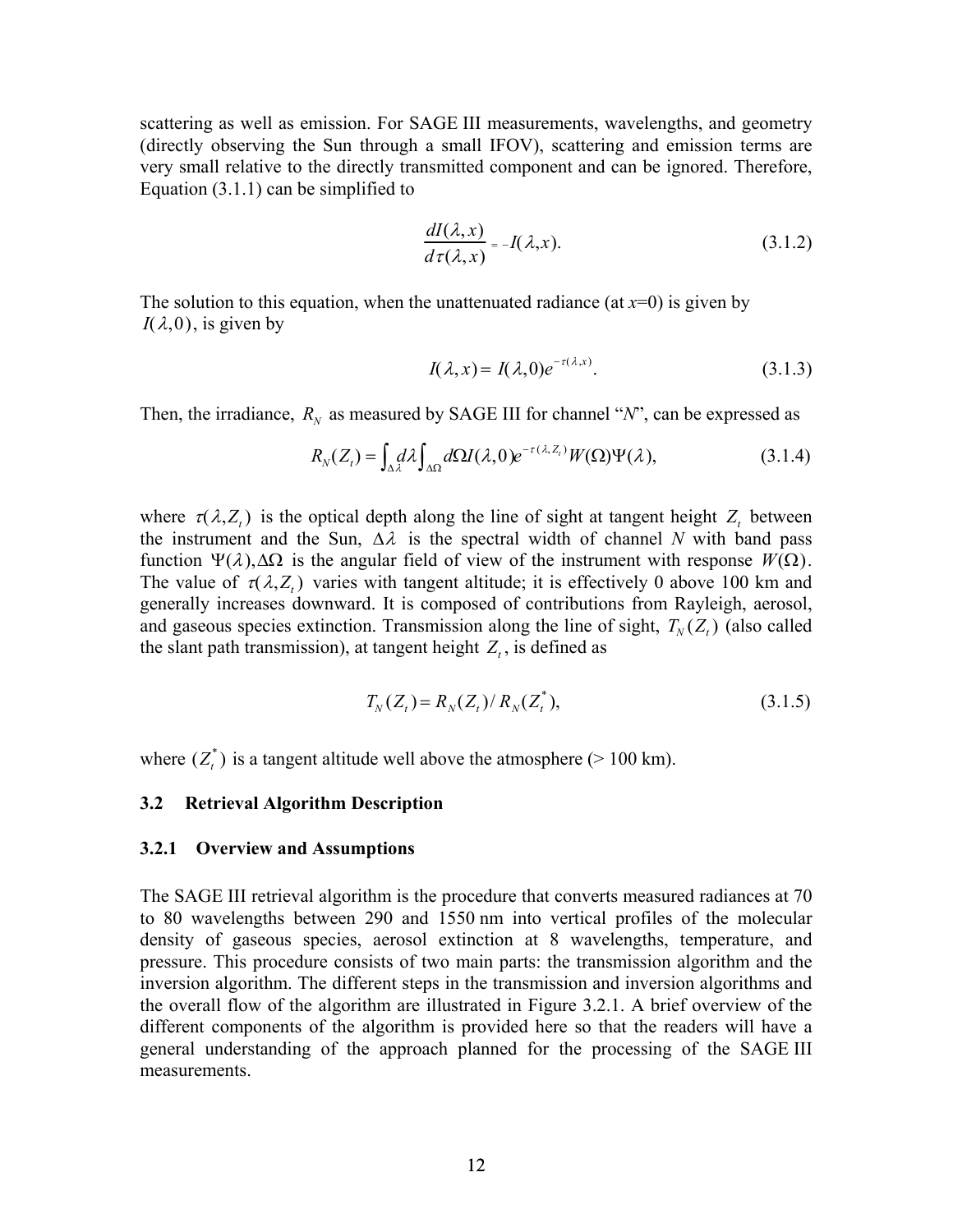The function of the transmission algorithm is to produce multi-wavelength slant path transmission profiles from time sequences of radiometric and engineering measurements by the SAGE III instrument. As shown in [Figure 3.2.1,](#page-17-0) this process can be separated into five components: data screening, position registration, wavelength registration, radiance calibration, and data grouping and statistics. The first step in the transmission algorithm is the screening of the input level zero (telemetry) data. The data screening algorithm will locate missing or bad data and determine whether the data are recoverable. Next, the position registration algorithm determines where the instrument is looking during a measurement in terms of position on the solar disk and tangent height in the Earth's atmosphere for the line-of-sight that originates from the center of the instrument's field view to the designated position on the Sun. The solar limb position information is necessary for ratioing the atmospheric Sun scan data to the exoatmospheric Sun scan data to generate atmospheric transmission values, while the tangent height information is necessary to provide height registration of the derived transmission values in the atmosphere. A correction for atmospheric refraction is applied to the position registration for tangent altitudes in the lower atmosphere (below approximately 25 km). The next step is the wavelength registration in which the solar spectra measured by the SAGE III CCD spectrometer system are fitted to match well known solar spectra including Fraunhofer lines. In this manner, shifting and stretching of the pixels on the CCD device due to thermal or mechanical perturbations can be accounted for and the center wavelength for each of the 809 pixels will be accurately determined. It should be noted that the instrument spectral sampling does not meet the Nyquist criteria and that the algorithms have been developed so as not to alter or interpolate the measured data in any way. Wherever it is required, external data (such as absorption spectra) are placed on the measurement wavelength grid and these data do meet the Nyquist criteria. The radiance calibration algorithm is the step that actually produces the multi-wavelength slant path transmission profiles by ratioing the atmospheric Sun scan data to the exoatmospheric Sun scan data. The final step in the transmission algorithm is the data grouping and statistics. This procedure groups derived transmittance data (up to several thousand scans per wavelength) into a more manageable size and performs a statistical analysis to determine the characteristics of the distribution of the measured data in each group. A random uncertainty estimate is generated to indicate the quality of the measurements in each group. The final output of the transmission algorithm are profiles of multiwavelength slant path transmission data with associated uncertainty estimates.

The inversion algorithm converts the multi-wavelength slant path transmission data from the transmission algorithm into vertical profiles of molecular density for SAGE III measured gas species, aerosol extinction at 8 wavelengths, and atmospheric temperature and pressure. The individual steps in this inversion process (shown in lower half of [Figure 3.2.1](#page-17-0) actually work with slant path optical depth instead of transmission. The slant path optical depth at each of the SAGE III measurement wavelengths has contributions from Rayleigh scattering, aerosol extinction, and absorption from typically one or more gaseous species. These components must be determined before the retrievals of the individual constituents can be performed. Rayleigh scattering contributes to the optical depth at all wavelengths but can be accurately estimated from the atmospheric temperature and pressure. On the initial iteration, the Rayleigh component is estimated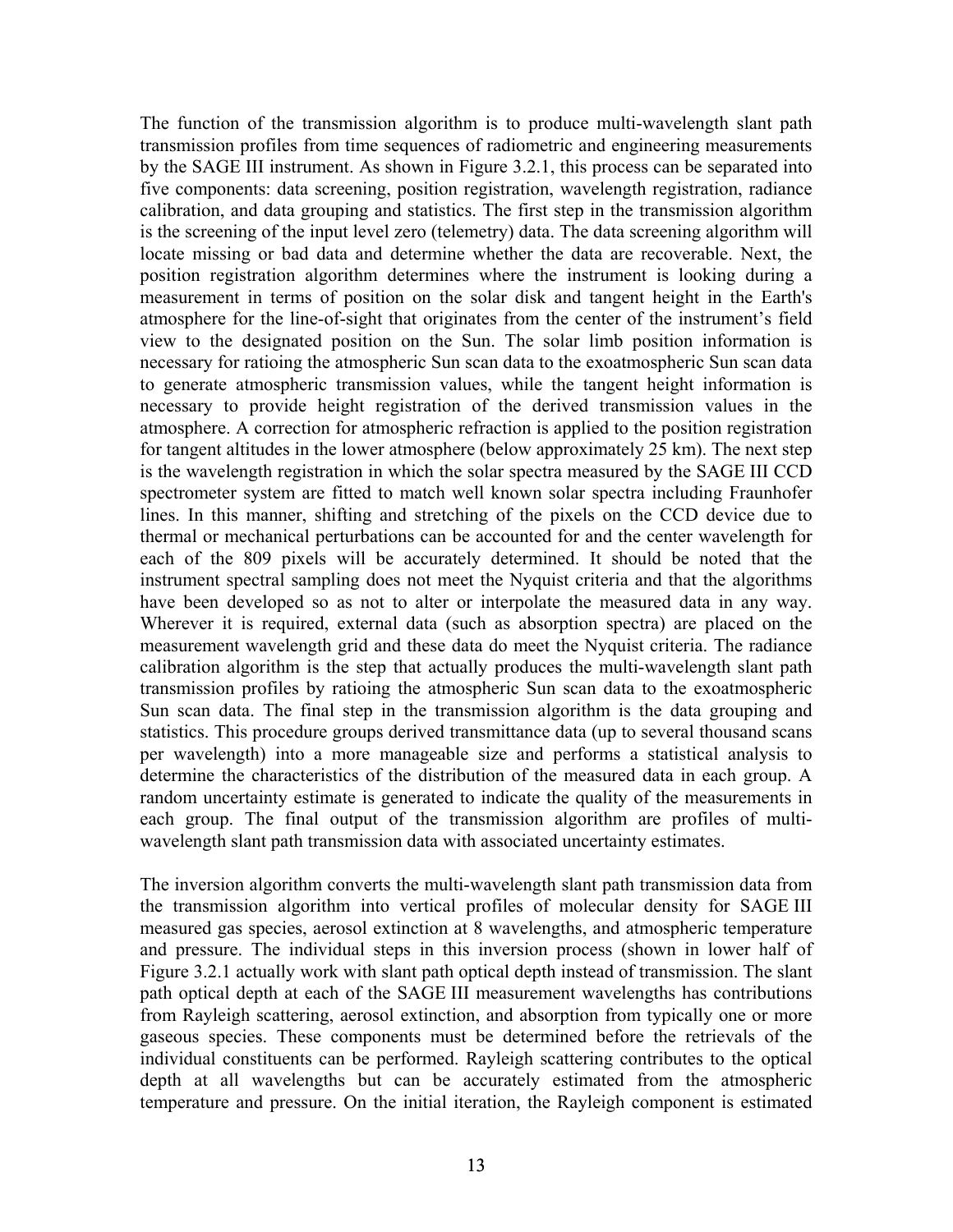from the first guess temperature and pressure profiles provided by the National Centers for Environmental Prediction (NCEP). On subsequent iterations, the Rayleigh component is estimated from the temperature and pressure profiles derived internally using the SAGE III oxygen A-band measurements. The next step is to derive slant path optical depths for  $NO<sub>2</sub>$  and  $O<sub>3</sub>$  over the spectral region from 400 to 650 nm using a multiple linear regression (MLR) technique (discussed in detail in Section 3.2.3 of the SAGE III Solar and Lunar Algorithm ATBD). The advantage of the MLR technique is that the fine structure of  $NO<sub>2</sub>$  and  $O<sub>3</sub>$  in this spectral region allows the determination of the column densities without knowledge of the aerosol or molecular components. Additionally, the 450 nm aerosol optical depth will be determined at this point from the residuals of the MLR. The next step in the inversion algorithm is the separation of the aerosol and  $O<sub>3</sub>$ components for the Chappuis band channels and the aerosol channels at 525, 670, 757, 872, 1020, and 1550 nm using a least squares technique. Once this stage has been completed, the algorithm proceeds with the retrieval of the water vapor molecular density profile from the slant path optical depth measurements in the 940 nm spectral region. A global fitting technique is used for the water vapor retrieval because it is the only absorber that exhibits any significant spectral variability over this region and that variability is superimposed on a relatively smooth aerosol and Rayleigh background. The next step in the inversion algorithm is the retrieval of temperature and pressure  $(T/p)$ profiles from the SAGE III measurements of the oxygen A-band transmission in the 760 nm spectral region. The temperature and pressure retrievals are difficult due to the nonlinearity of the problem and use a global fitting approach based on the Marquardt nonlinear least squares algorithm. The retrieved temperature and pressure profiles replace the current working T/p profiles (initially provided by the NCEP). At this point in the inversion algorithm, a convergence test is performed on the retrieved temperature and pressure profiles (see Section [3.2.2](#page-18-1) for details). If the convergence criteria are met, then the inversion algorithm proceeds to the final stage which consists of retrieving aerosol extinction at 385 nm and the reduction of the slant path column  $O_3$  and  $NO_2$  molecular densities and aerosol slant path optical depth at 8 wavelengths to vertical profiles of either molecular number densities or aerosol extinction. At this point all species have been transformed to vertical profiles and the construction of the data products listed in [Table 1.5.1](#page-7-1) is performed.

SAGE III estimates of gas species are expressly dependent on the quality of spectroscopic data for both primary and interfering species. An assessment of the current state of relevant spectroscopic data is given in Appendix C. The SAGE III retrieval algorithm also assumes that the atmosphere is horizontally homogeneous on scales of at least 200 km. While this is generally applicable to the stratosphere, this assumption is not always valid. For instance, diurnally varying gases such as  $NO<sub>2</sub>$  and  $O<sub>3</sub>$  (in the mesosphere) may exhibit a gradient across the terminator. In these cases, both a profile and the slant path concentrations as a function of tangent height will be standard data products (see [Table 1.5.1\)](#page-7-1). A more difficult problem is observations of clouds either in the troposphere or in the polar stratosphere. By experience with SAGE II, it is known that both types of cloud are not generally homogeneous and may have a deleterious effect on the estimates of gas species molecular concentration as well as aerosol extinction. This issue is discussed in more detail in the clouds data products ATBD.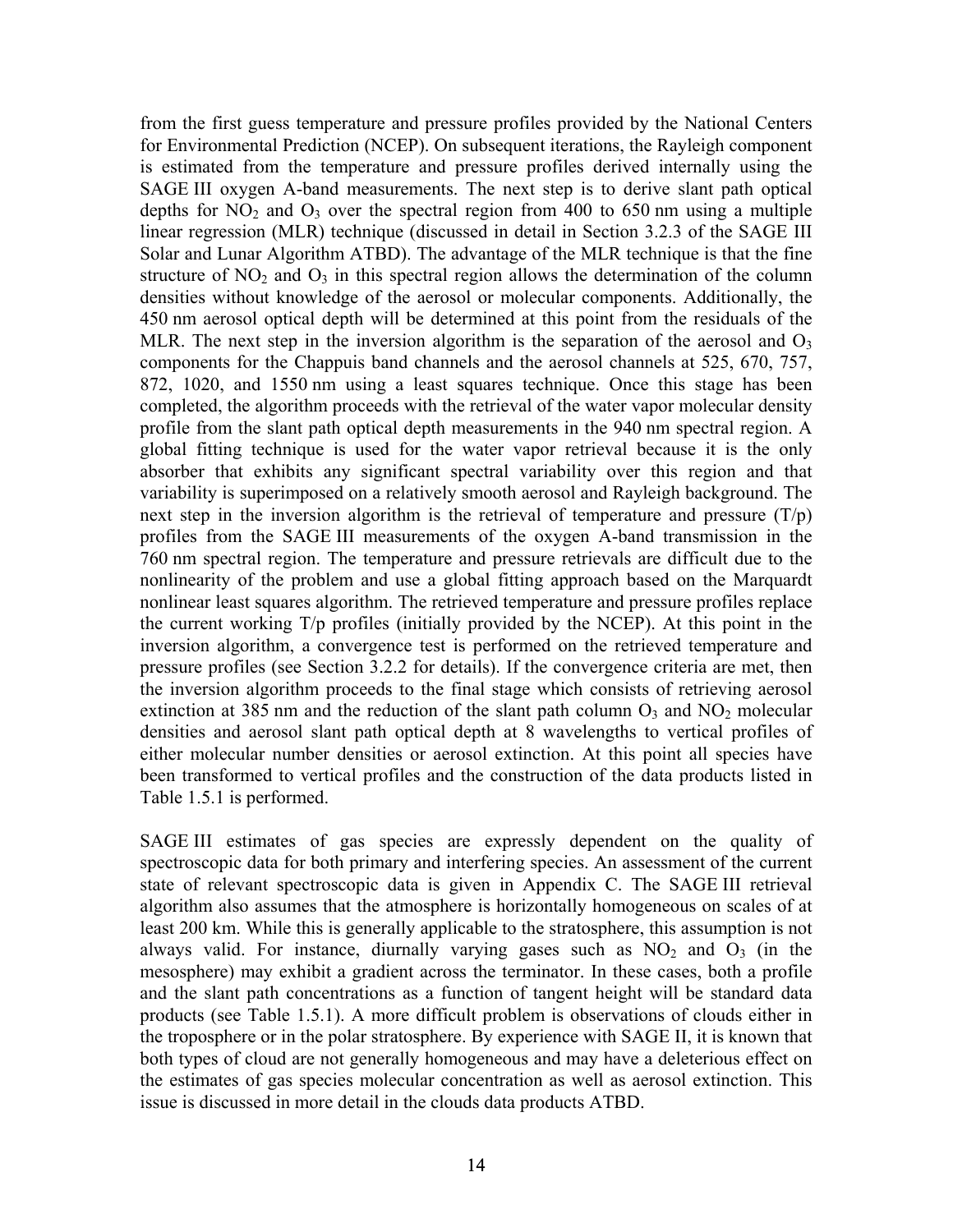

<span id="page-17-0"></span>*Figure 3.2.1 Flow of data through the SAGE III processing algorithm.*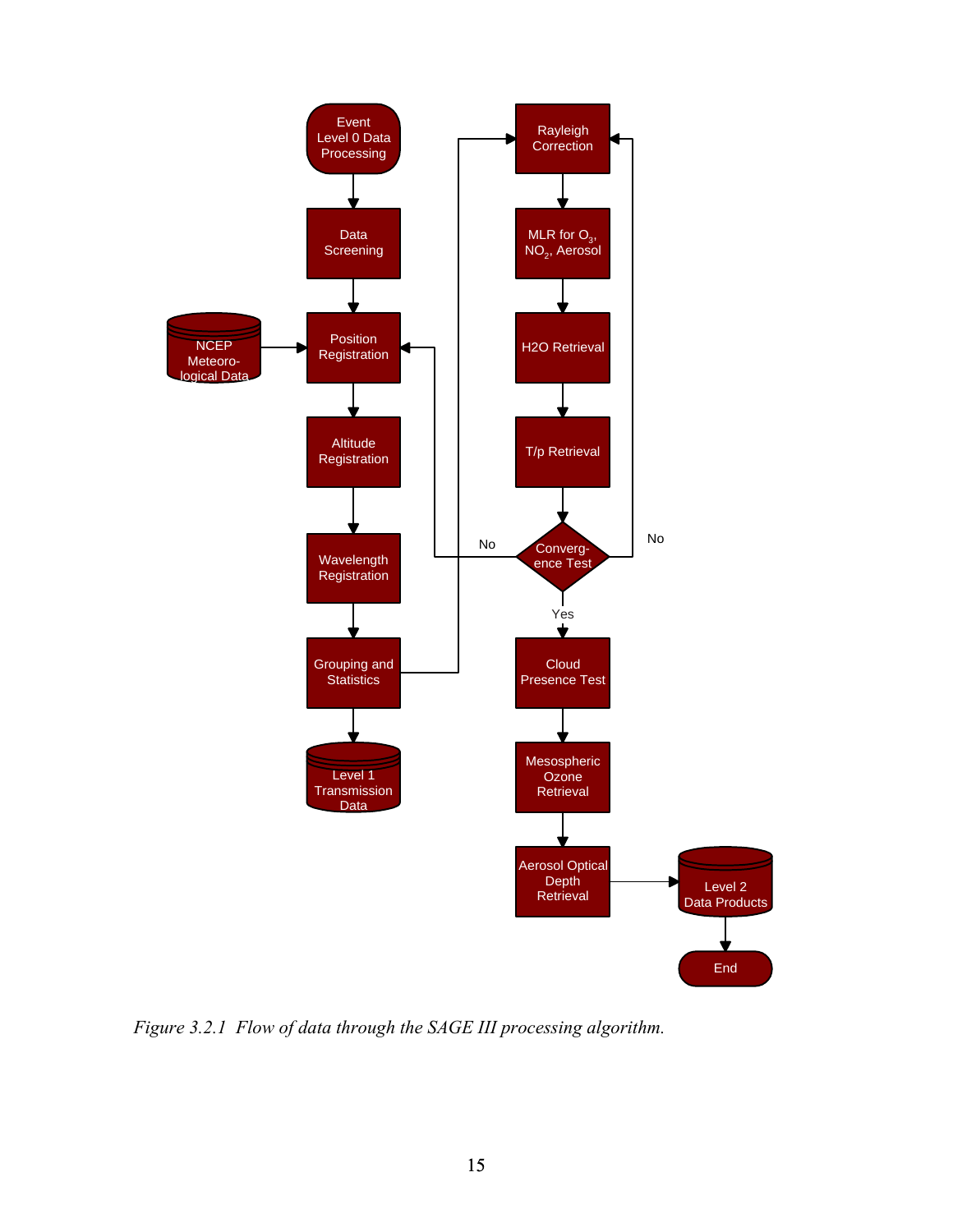#### <span id="page-18-1"></span><span id="page-18-0"></span>**3.2.2 Algorithm Mathematical Description**

For the SAGE III measurement geometry, Equatio[n \(3.1.4\)](#page-14-1) can be rewritten for the irradiance  $R(t, \lambda)$  as a function of time as measured by the SAGE III instrument as

$$
R(t,\lambda) = \int_{\Delta\lambda} \int_{\Delta\Omega} W(\lambda',\theta,\phi,)\Psi(\lambda')S(\lambda',\theta,\phi,t)T(\lambda',\theta,Z_t)d\Omega d\lambda' \tag{3.2.1}
$$

where *W* is the instrument field of view function,  $\phi$  is the azimuthal angle,  $\theta$  is the elevation angle,  $\Omega$  the instrument solid angle,  $\psi$  is the optical filter bandpass function, *S* is the extraterrestrial solar radiance, and *T* is the atmospheric slant path transmission as a function of the viewing angle  $\theta$  or tangent height  $Z_t$ .

For the data acquisition geometry utilized by SAGE III where the elevation mirror vertically scan across the solar limb, there is a one-to-one relationship between the elevation angle  $\theta(t)$  to the tangent height of the line-of-sight  $Z_t$ . Similarly, with the Sun in the field-of-view, the elevation angle  $\theta(t)$  at a specific time will be pointing to a unique value of the solar limb position  $p$ .  $p$  is defined from the suntop in angular unit along the elevation direction. Substituting  $Z_t$  and  $p$  as the dependent variables for the irradiance measurements *R*, we can write  $R(p, Z_t, \lambda) = R(\lambda, t)$ .

For an instrument such as SAGE III with small instantaneous field-of-view (IFOV) and where the solar limb profiles are slow varying, Equatio[n \(3.1.4\)](#page-14-1) can be approximated by

$$
R(p, Z_{\iota}, \lambda) = \int_{\Delta \lambda} \Psi(\lambda) \overline{S}(p, \lambda') \overline{T}(Z_{\iota}, \lambda') d\lambda' \tag{3.2.2}
$$

Where the over-bar denotes the average value over the field-of-view, i.e.,  $\overline{S}(p,\lambda)$  is the mean value of  $S(p, \lambda)$  center at p, and

<span id="page-18-2"></span>
$$
\overline{T}(Z_t, \lambda) = \int_{\Delta\Omega} W(\theta, \phi, \lambda) T(\theta, \lambda) d\Omega
$$
\n(3.2.3)

is the mean slant-path transmission profile integrated over the instrument's instantaneous field-of-view *W* . For the solar limb profile with slow variation with wavelength, we can further simplify the Equation [\(3.2.2\)](#page-18-2) to

$$
R(p, Z_t, \lambda) = \overline{S}_{\lambda}(p)\langle \overline{T}(Z_t, \lambda) \rangle
$$
\n(3.2.4)

where the bracket denotes integrated value over the wavelength filter function, and  $S_\lambda(p)$ is the mean value of S at  $\lambda$ . So that

$$
\langle \overline{T}(Z_t, \lambda) \rangle = \int_{\Delta \lambda} \psi(\lambda^*) \overline{T}(Z_t, \lambda^*) d\lambda^* \tag{3.2.5}
$$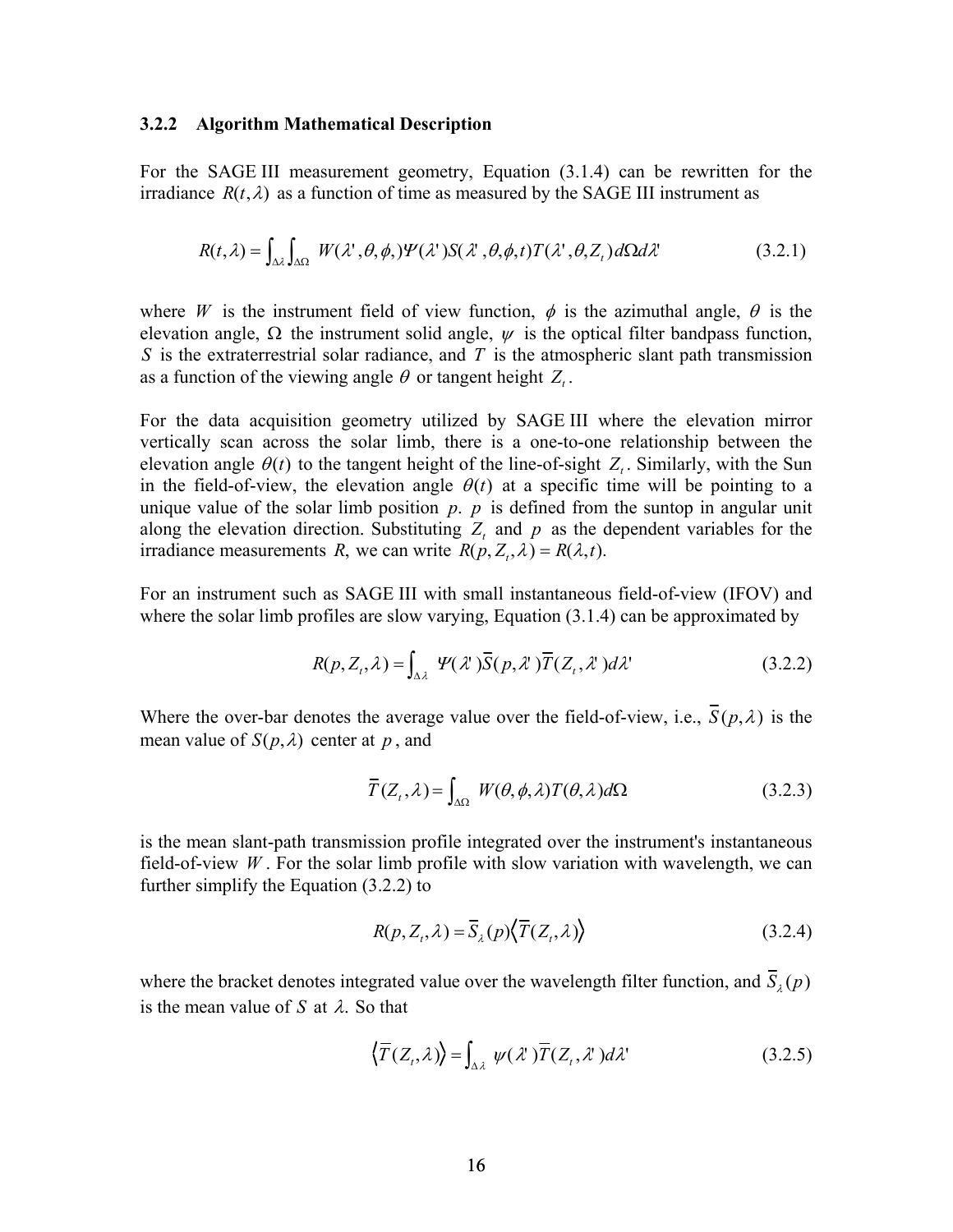For high altitude where  $Z_t$  becomes  $Z_t^*$ , normally greater than 100 km height, we have  $\langle \overline{T} \rangle$  approaching unity with no significant absorption or scattering in the atmosphere, therefore we have

<span id="page-19-0"></span>
$$
R(p, Z_t^*, \lambda) = \overline{S}_{\lambda}(p) \tag{3.2.6}
$$

and the mean transmission can be expressed as

$$
\langle \overline{T}(Z_t, \lambda) \rangle = R(p, Z_t, \lambda) / \overline{S}_{\lambda}(p) = R(p, Z_t, \lambda) / R(p, Z_t^*, \lambda)
$$
\n(3.2.7)

Equatio[n \(3.2.7\)](#page-19-0) illustrates the basic approach for the transmission algorithm, where a mean transmittance can be obtained from the ratio between solar irradiance measurements inside and outside the atmosphere. Notice that

<span id="page-19-2"></span><span id="page-19-1"></span>
$$
R(\lambda, t) = G_{\lambda} L_{\lambda}(t) \tag{3.2.8}
$$

where  $G_{\lambda}$  is the instrument throughput gain function for wavelength  $\lambda$  and  $L_{\lambda}(t)$  is the channel digital count data. Substituting Equatio[n \(3.2.8\)](#page-19-1) into Equation [\(3.2.7\)](#page-19-0) we obtain,

$$
\langle \overline{T}(Z_t, \lambda) \rangle = L(p, Z_t, \lambda) / L(p, Z_t^*, \lambda)
$$
\n(3.2.9)

The instrument response function  $G_{\lambda}$  cancels out and the mean transmittance only depends on the ratio between the two measured digital count values. Equatio[n \(3.2.9\)](#page-19-2) is the basic for claiming that SAGE III measurements are self-calibrated and are not susceptible to long-term instrument degradation.

The mean transmittance as a function of atmospheric parameters is given by

<span id="page-19-3"></span>
$$
\langle \overline{T}_{\lambda}(Z_{t}) \rangle = \exp[-\tau(\lambda, Z_{t})] = \exp[-\int \beta(\lambda, Z_{t}) dl(\lambda, Z_{t})]
$$
\n(3.2.10)

where  $\tau(\lambda, Z_t)$  is the total slant path optical depth,  $\beta(\lambda, Z_t)$  is the total extinction coefficient, and  $l(\lambda, Z_t)$  is the geometrical slant path corrected for refraction [Chu, 1983]. The total extinction is a linear combination of the extinctions due to each of the component species in the atmosphere:

$$
\beta(\lambda) = \beta_{\text{Rayliegh}}(\lambda) + \beta_{\text{O}_3}(\lambda) + \beta_{\text{NO}_2}(\lambda) + \beta_{\text{aerosol}}(\lambda) + \beta_{\text{others}}(\lambda)
$$
(3.2.11)

where the extinction due to gaseous species is given by the integral along the optical path through the atmosphere

$$
\beta_{\rm gas}(\lambda) = \sum K(\lambda, k, p)\rho \tag{3.2.12}
$$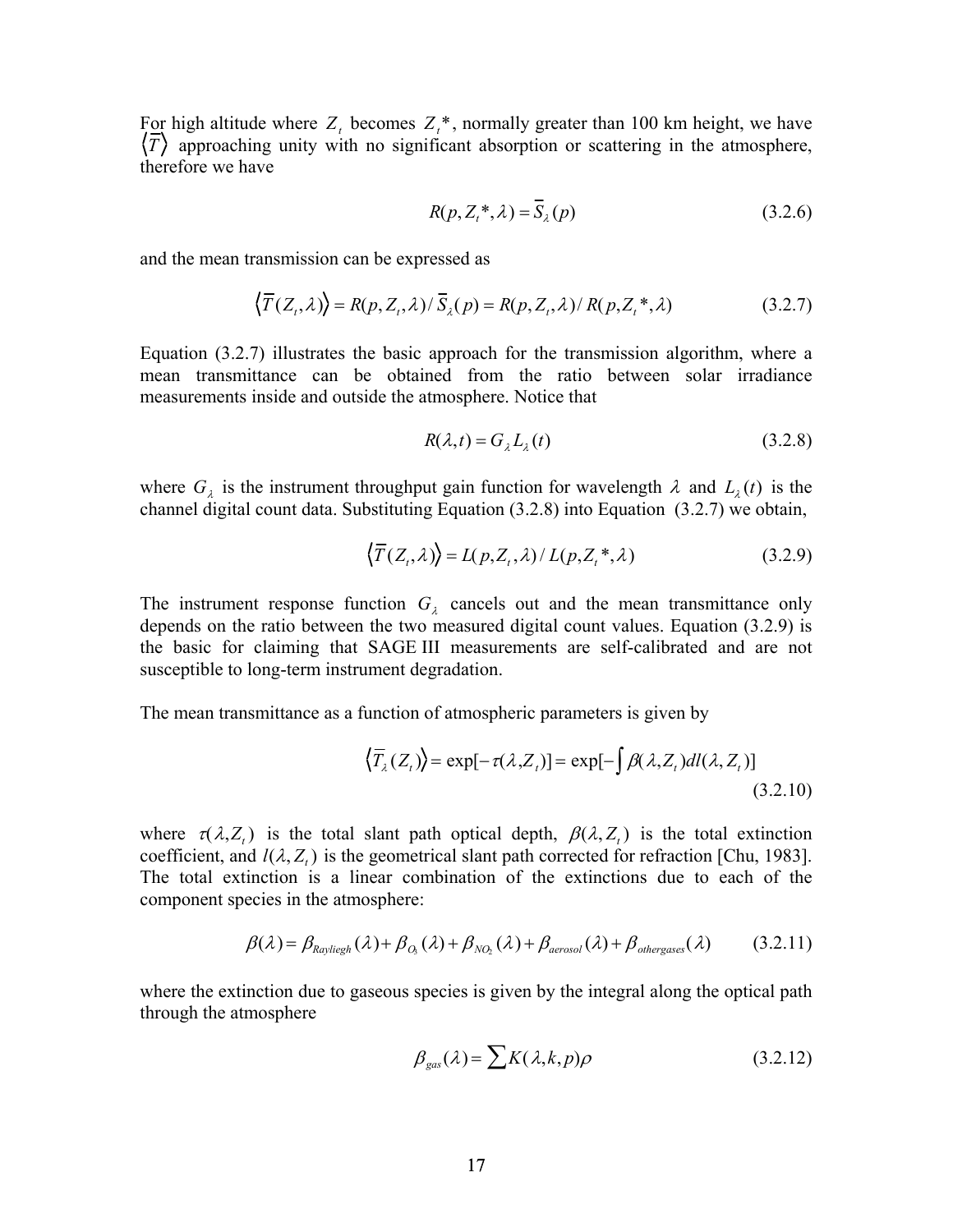<span id="page-20-0"></span>where  $K(\lambda, k, p)$  is the absorption cross section,  $\rho$  is the species number density, k in this case is the temperature, and  $p$  is the pressure. The aerosol extinction, with the assumption of homogeneous, spherical particles, may be obtained from Mie theory as

$$
\beta_{\text{aerosol}}(\lambda) = \int_0^\infty Q(n, r, \lambda) N(r) dr.
$$
\n(3.2.13)

These equations describe completely the relationship between the attenuation property of the atmosphere to the measured radiance at a specific geometry defining the position of the spacecraft, the target (Sun / Moon), and the Earth.

The main purpose of the algorithm being described here is to convert the time registered radiance data into atmospheric transmittance associated with each measured solar radiance at the given tangent height level in the atmosphere. The conversion process will involve accurately positioning the measured data point on the Sun and in the atmosphere, and then performing a ratio to a well calibrated solar limb curve [Chu and McCormick, 1979]. The inversion procedure for retrieving the vertical profiles for the different species from the transmission data for SAGE II is discussed in the literature [Chu *et al*., 1989; Chu *et al*., 1993]. The algorithm for the SAGE III measurements is discussed in the different documents (see section 1.3).

### **3.2.3 Algorithm Description**

The transmission data product algorithm as discussed here can be separated into five main functions: Data screening, position registration, wavelength registration, radiance calibration, and data grouping and statistics. A complete flow-chart diagram showing the data flow for the SAGE III level 1B production algorithm is illustrated in [Figure 3.2.1](#page-17-0) In the following, detailed descriptions of the processes involved in the flowchart diagram are given below.

#### **Data Screening**

The data screening for the transmission algorithm consists of three parts. The first part deals with data calibration, the second part deals with input level 0 data screening, and the third part deals with data screening after the radiance data have been calibrated in position.

#### **Data Calibration**

The data calibration for the SAGE III measurements consists of calibration of detector dark current, linearity of detector response, and change of scan mirror reflectivity with varying incident angle. The SAGE III instrument will perform these calibration activities approximately once a day, and the analysis of the calibration data will be done on a weekly basic to update the instrument calibration data file. These updated calibration data files will then be used by the operational algorithm to process the SAGE III telemetry data.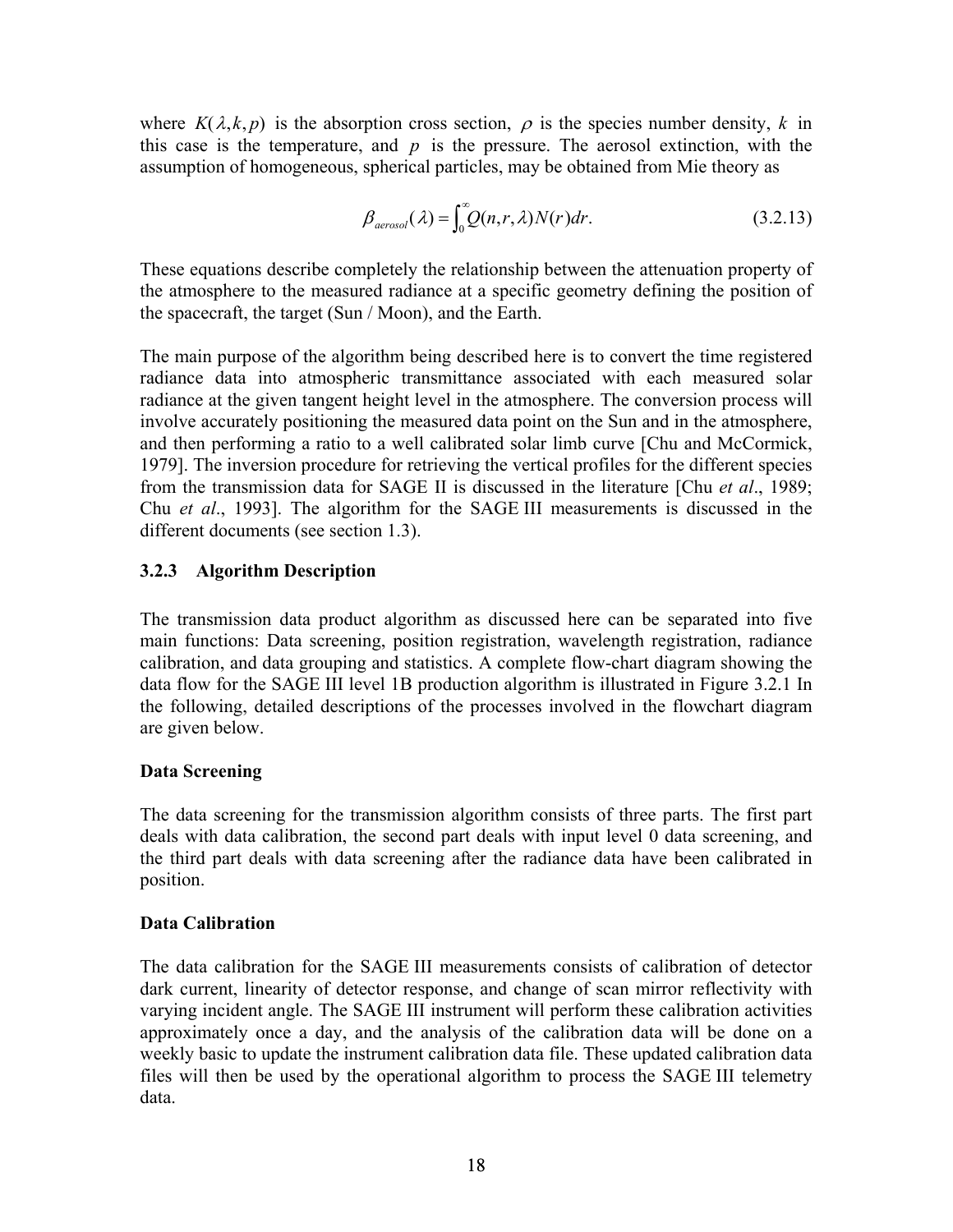For detector dark current calibration, the instrument will be power-on over the dark side of the orbit with the attenuation filter over the telescope. With the sensor pointing at dark space, background dark current from each pixel will be measured at selected integration times.

Linearity calibration of the detector response will be performed using the dark current as the signal source. By varying the integration time of the detector so that the integrated dark current signal levels will cover the dynamic range of the detector response, the departure from linearity of the detector response can be calculated from the calibration data. Laboratory linearity test on the SAGE III CCD detector using this approach has shown that the departure from linearity for the flight-type detector is below 0.03 % of the full scale response of the instrument.

Since the scan mirror will be operated near the Brewster angle for most of the atmospheric measurement, polarization effect will produce changes in the total reflectivity of the scan mirror as a function of incident angle. This problem has been an inherent problem for the SAGE series of instruments, and a calibration methodology has been developed to correct the measured signal. Exoatmospheric sun scan data will be taken from about 300 km to 100 km tangent height during a mirror calibration event. These data will be analyzed to produce a reflectivity versus angle correction curve for each of the radiometric channel on SAGE III. This curve will be extrapolated to the angular range where atmospheric data are being taken (from 100 km down to sea level tangent height). This calibration procedure has been verified to be very accuracy for the SAGE II instrument.

The above discussed calibration data will be used to correct the level 0 data during the input data screening procedure as discussed in the following.

### **Input Data Screening**

The data screening for the SAGE III level 0 data ingest is performed prior to any analyses of the raw radiance data. The data screening algorithm is tailored to the SAGE III processing algorithm in term of handling missing raw radiance data. Since the level zero processing will only provide indication of erroneous data in the data packet, the algorithm here will locate the bad data, check for whether the data are recoverable. If the problem is due to bit hit, then it is possible to recover by doing interpolation or other procedure. If the bad data have corrupted the whole Sun scan, then the algorithm will determine whether the whole scan can be recovered. If the radiance data in the particular scan cannot be recovered, then the complete scan will be eliminated from the input data stream.

# **Calibrated Data Screening**

Additional screening of the radiance data will be accomplished after the position registration process has been completed for each data point. There are two other data screening procedures for the SAGE III calibrated radiance data. The first screening is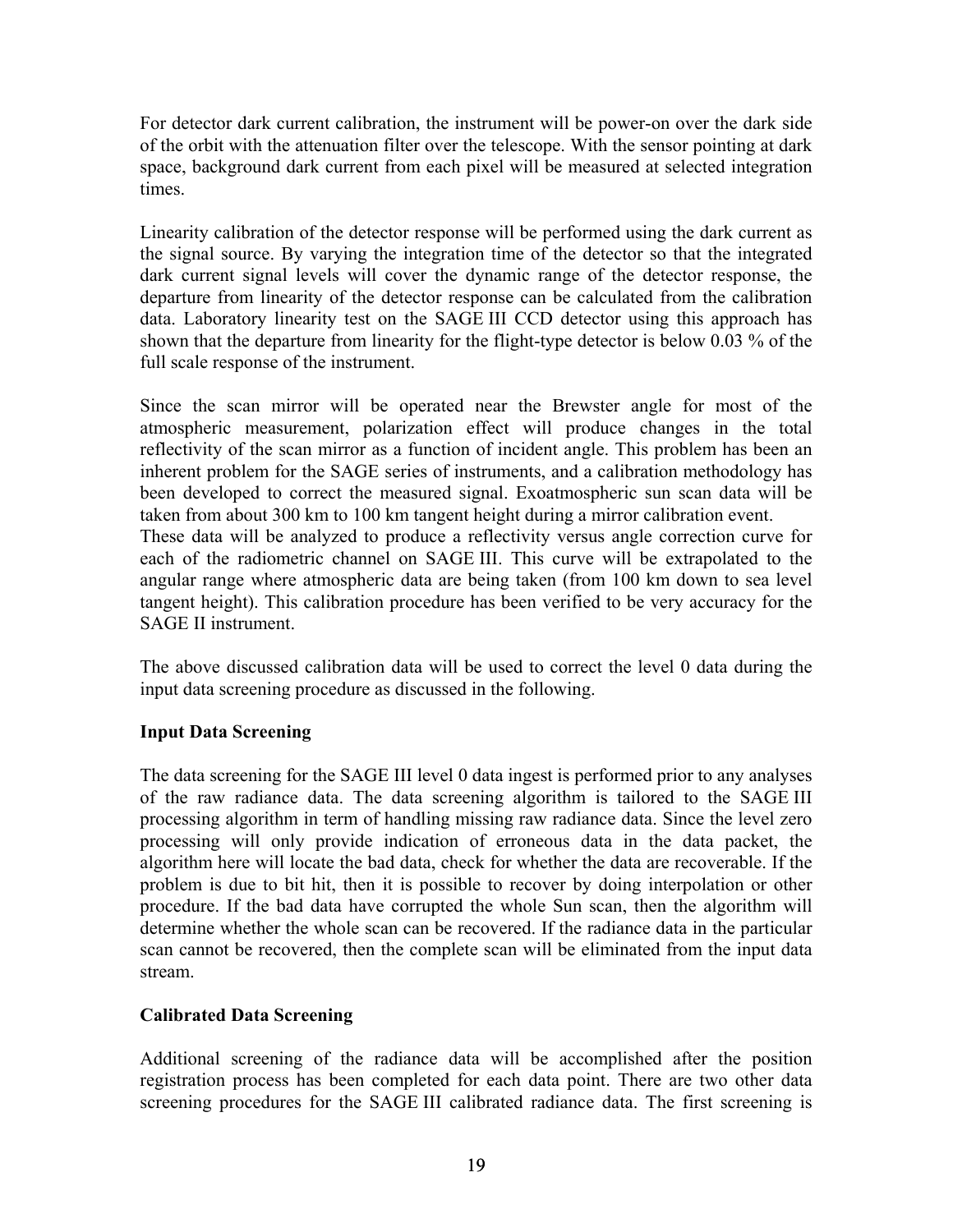applied to the sun-scan data which are contaminated by sunspots. Sunspots can easily be identified from the solar limb curve at near IR wavelengths. They normally exhibit as sharp drop in intensity over an angular region about a few arc-minutes. Sunspot signature can easily be identified by comparing the measured solar limb curve to a standard solar limb curve. This procedure is effective when the measurements are sufficiently high in the atmosphere, above 50 km in altitude where negligible atmospheric attenuation will occur. Lower in the atmosphere, it would become difficult to separate between sunspot and cloud signatures. As soon as the sunspot has been identified, the location of the sunspot on the solar limb position will be flagged so that no radiance data measured at those positions will be used for the determination of atmospheric transmission. The second screening process is related to eliminating the data points outside the solar limb curves. Since the scan mirror will scan past the Sun edge before turn around, a fraction of the scan data will be taken when the field-of-view is off the solar disk. These data points will be analyzed for background noise level before being eliminated for future processing.

The sunspot screening procedure will also be able to discriminate between Sun spots that have been rotated into the instrument scan direction, and the occurrence of polar mesospheric clouds (PMC's). The rotation of the Sunspots into the instrument's field-ofview occurs because of the orbital geometry between the Sun and the spacecraft where the image of the Sun can rotate on the image plane of the instrument during a measurement event. Sun scans will be monitored at all altitudes above cloud top for the occurrence of Sunspots. Sunspots can be identified from the signature occurring at the same solar limb position during consecutive scans. The PMC signatures will look like Sunspots except that they occur at the same altitude in the atmosphere. This is the criterion for the separation between sunspot and PMC signatures.

#### **Position Registration**

As indicated by Equatio[n \(3.2.9\)](#page-19-2), to convert the radiometric measurements into atmospheric transmittance, we need to specify the location information for each datum. Basically there are two positions that need to be determined accurately for each measurement. The first is the position on the solar limb *p* in angular unit, and the second is the tangent height  $Z_t$  in the Earth's atmosphere for the line-of-sight that originates from the center of the instrument's field-of-view to the designated position on the Sun. The first position information is used for rationing the within atmospheric Sun scan data to the exoatmosphere Sun scan data to generate atmospheric transmission values, as indicated by Equatio[n \(3.2.9\)](#page-19-2), while the second position information is used to heightregister the derived transmission values in the atmosphere, as indicated by Equation [\(3.2.10\)](#page-19-3). The determination of the measurement position on the Sun is complicated by the scanning motion of the field-of-view of the instrument. For example, one can determine accurately the spacecraft to Sun / Moon and Earth geometry at each instance of time by performing a detailed ephemeris calculation. However, the calculation only provides the geometry for the Sun at either the Sun top, Sun bottom, and the Sun center, while the instrument's field-of-view is somewhere within the solar limb. Therefore one has to include the scanning motion of the scan mirror in order to determine the exact position of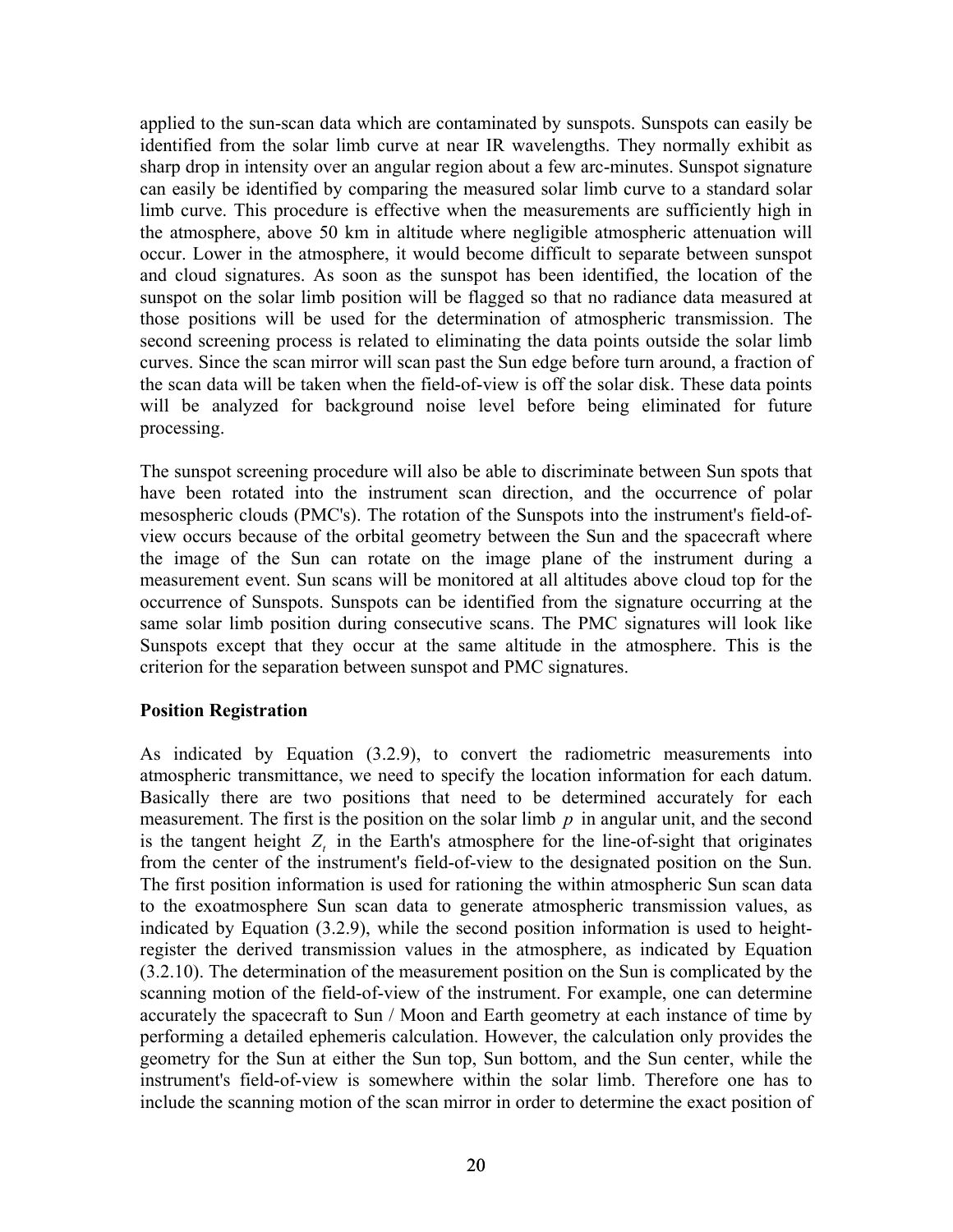the field-of-view with respect to some reference point on the Sun at each instance of time. In this algorithm, the reference point on the Sun is the Sun top since a well defined Sun edge signature can be determined there.

### **Spacecraft / Instrument to Sun / Moon and to Earth Geometry**

For a given SAGE III measurement at time t, where the time can be converted to universal time, one can accurately determine the spacecraft relative to the Sun/Moon and the Earth geometry using both the spacecraft and the Sun / Moon ephemeris data. The computation of the spacecraft ephemeris relative to the Earth / Sun geometry can be done using simple approximation calculation or with fully complex calculation as described in the various references. [Buglia; 1988, 1989]

Base on the experience with the processing of previous SAGE and SAGE II experiments, the computational scheme as developed by Buglia has been found to be sufficiently accurate for processing the SAGE measurements. Buglia's computational method is based on the propagation of the state vector of the spacecraft at time  $t$  to  $t + \delta t$  using Kepler Second Law. The propagation time is limit to well within one minute to guarantee the accuracy of the extrapolation. The computational result will provide the elevation angle of the line of sight from the spacecraft/instrument to the top of the Sun, together with the tangent height of the line-of-sight to the sea level point with latitude and longitude information. The complete geometry is calculated with this algorithm without the atmospheric refraction correction. Correction with atmospheric refraction is discussed in the next section.

### **Atmospheric Refraction Correction**

As is indicated in [Figure 3.1.1](#page-12-0) and discussed in section [3.2.2,](#page-18-1) atmospheric refraction becomes important for measurements with tangent altitudes below 25 km. In principle, most measurement positions can be determined with straight line light ray propagation from the Sun through the Earth's atmosphere to the SAGE III instrument. However, in the lower atmosphere, typically below 25 km altitude, light rays will be bent due to the varying atmospheric density gradient, resulting in a curved trajectory for the light ray. Therefore the determination of image position for the SAGE III measurements will be changed from a straight line geometrical calculation to a methodology that is capable of handling the bending of the ray path. Various methods used for the calculation of atmospheric refraction effect have appeared in the published literature over the last few decades. One of the methodology that was developed by Chu [1983] has been successfully applied to the data processing for the SAGE series of spaceborne occultation measurements. Chu's method utilizes the expansion of the refraction integral in power of the refractivity index value at the ray tangent point to calculate the total bending angle. He was able to derive analytical solutions for the integrals under the condition that the temperature profile can be constructed from linear segments given the temperature values at discrete altitude levels. Comparison of the computational results derived from the analytical solution to those generated from a ray trace calculation showed similar accuracy. The atmospheric refraction calculation provides the total bending angles as a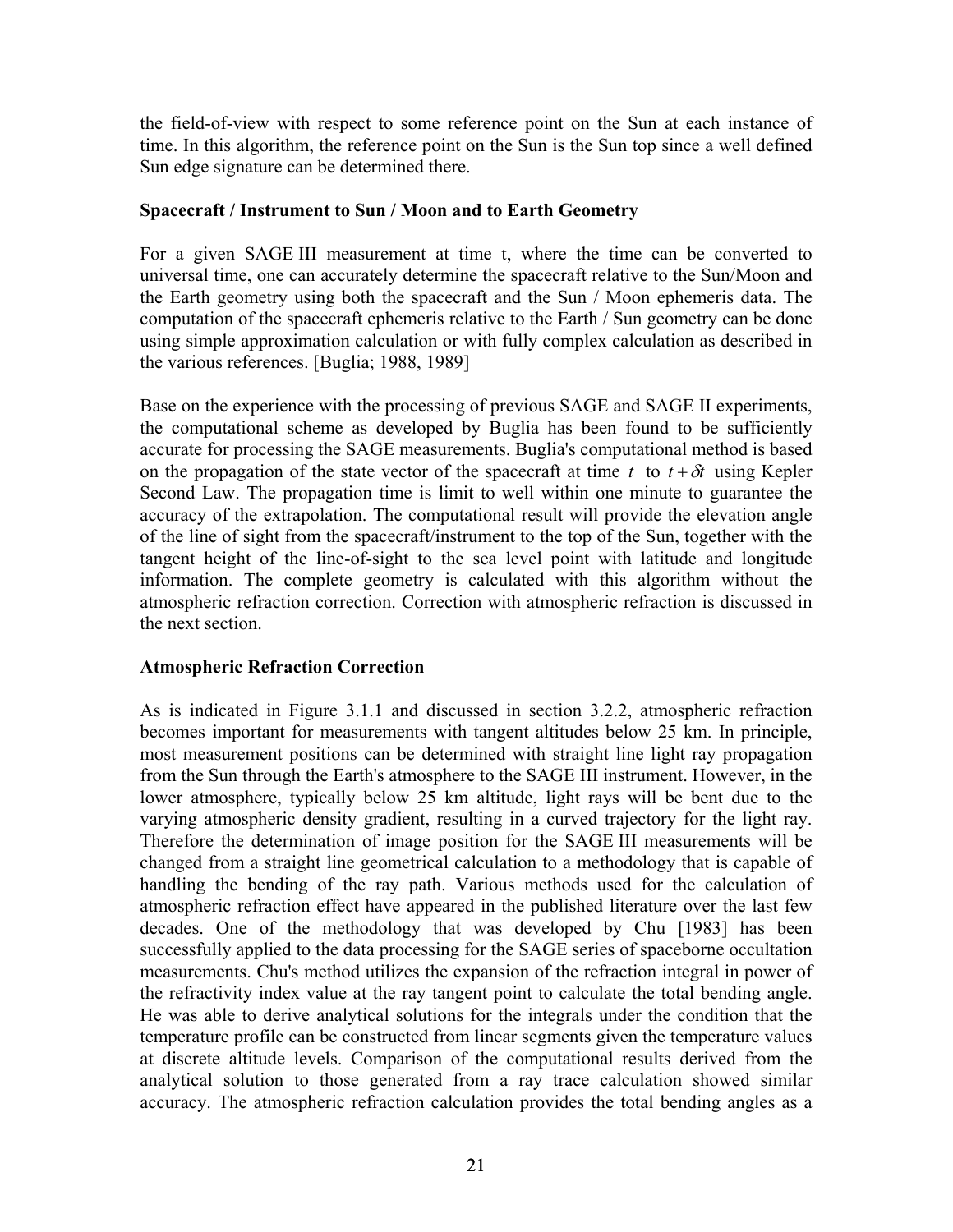function of tangent height of the limb viewing ray path. This information can be combined with the spacecraft orbital geometry information to produce the required correction for position determination for the Solar and Lunar measurements.

SAGE III refraction is calculated using the method of Aver and Standish [1972].

### **Instrument Scanning Geometry**

The scan pattern over the solar disk as illustrated in [Figure 3.1.2](#page-12-1) will provide the SAGE III instrument with measurements across the solar limb where the calibration of the data can be done easily due to the stability of the solar limb radiance profiles. To determine the position of each measurement on the solar limb and also the corresponding height in the atmosphere, the scanning pattern or motion of the SAGE III instrument has to be included in the analysis. Consider a down scan where the instrument's field-of-view moves from a high point above the solar disk onto the Sun, crossing the top sun-edge at  $t_1$ , and continuing until time  $t_2$  where the instrument's field-of-view is some where on the solar limb. Since the scanning motion of the SAGE III instrument moves 15 arcminute per second while the solar image also move across the image plane vertically with an angular rate approximately 3 arc-minute per second (depending on orbit height), the effective rate of scanning across the solar disk will be an arithmetic sum or difference of the three rates depending on whether it is a sunrise or sunset event where the solar disk moves against or together with the instrument scan direction. The solar limb position can then be directly determined using the effective scan rate and the total time difference between  $t_2$  and  $t_1$ . As far as determining the tangent height location in the atmosphere, the instrument scan rate and the time interval between  $t_2$  and  $t_1$  will be used to determine the net angular distance traveled from the sun-top angular position to the angular position at  $t_2$ . These angles can be directly converted to tangent altitude from the measurement geometry. For lower atmospheric scan where atmospheric refraction effect becomes importance, the atmospheric correction analysis as discussed above can be used to adjust the results obtained from the procedure described in this section. To determine the position registration problem for an up scan will be similar with the procedure described above. In this case the top edge of the solar disk will still be used as the reference point while the scan direction is upward approaching the top edge of the solar disk. The reason that the top edge of the Sun will be used as the reference point for both the up and down scans is that the bottom edge of the solar disk will be the first to be contaminated by clouds and other attenuation during an occultation event.

#### **Scan Data Processing for Refining Position Registration**

The procedure for position registration of the SAGE III measurements as described above will produce a position calibrated SAGE III data set. However, with the uncertainty associated with several parameters such as instrument scan rate, Sun edge timing, refraction and other atmospheric effects that are used in the procedures, the position determination results could contain significant uncertainty. A refinement of the position calibration process has been developed that can significantly improve the accuracy of the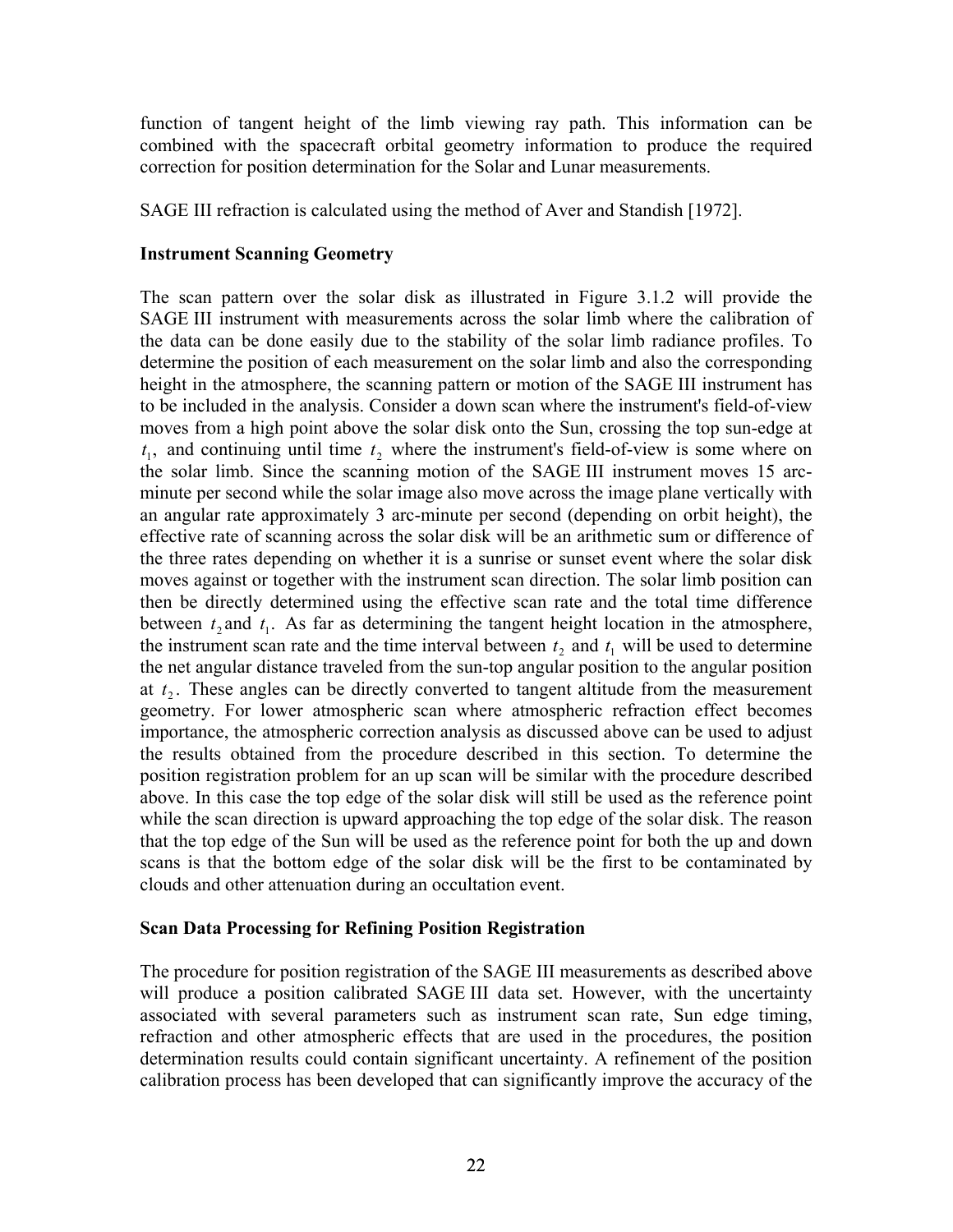position registration results. In the following, a detailed discussion of the refinement procedure is included.

Each solar scan intensity measurement can be expressed as  $I(p,z)$  where p is the solar limb position while z is the atmospheric height. The measured  $I(p,z)$  can be written as

$$
I(p,z) = I_0(p)T(z) + \varepsilon \tag{3.2.14}
$$

where  $I_0(p)$  is the unattenuated solar limb curve,  $T(z)$  is the atmospheric transmission for the slant path geometry, and  $\varepsilon$  is the error in the measurements. In reality, the above equation can be written as

$$
I(p + \varepsilon_p, z) = I_0(p)T(z) + \varepsilon
$$
\n(3.2.15)

where  $\varepsilon$ <sub>p</sub> is related to errors in the Sun edge time. There are two cases that can be considered separately. The first case is for measurements high in the atmosphere where  $T(z) = 1$ , and we can expand the above equation into

$$
I = I_0 + a\frac{dI_0}{dp} + bp\frac{dI_0}{dp}
$$
 (3.2.16)

where the first term  $I_0$  is the estimate for the limb profile, the *a* term is the linear shift term, and the  $b$  term is the linear stretch term. The  $a$  and  $b$  can be solved for using the Multiple Linear regression (MLR) (Bevington, 1966: see SAGE III Solar and Lunar ATBD) technique by calculating the *dI dp* terms using finite difference. These  $a's$  and  $b's$ along with the scan rate information are then used to evaluate the  $\varepsilon'$ , *s* which are the edge time corrections.

The second case involves scan measurements in the atmosphere where  $T(z)$  is variable with *z*. Defining *q* so that

$$
I = I_0 T + \varepsilon
$$
  
=  $q + \varepsilon$  (3.2.17)

with  $q = I_0 T$ ; the uncertainty in p implies that q is unknown, but can be estimated from

$$
q = q_0 + a\frac{dq_0}{dp}\frac{dp}{dt} + bp\frac{dq_0}{dp}\frac{dp}{dt}
$$
 (3.2.18)

The  $\frac{dp}{f}$ *dt* term accounts for the nonlinear scan across the solar disk due to refraction. Again the expansion terms are the linear shift and stretch terms. Substituting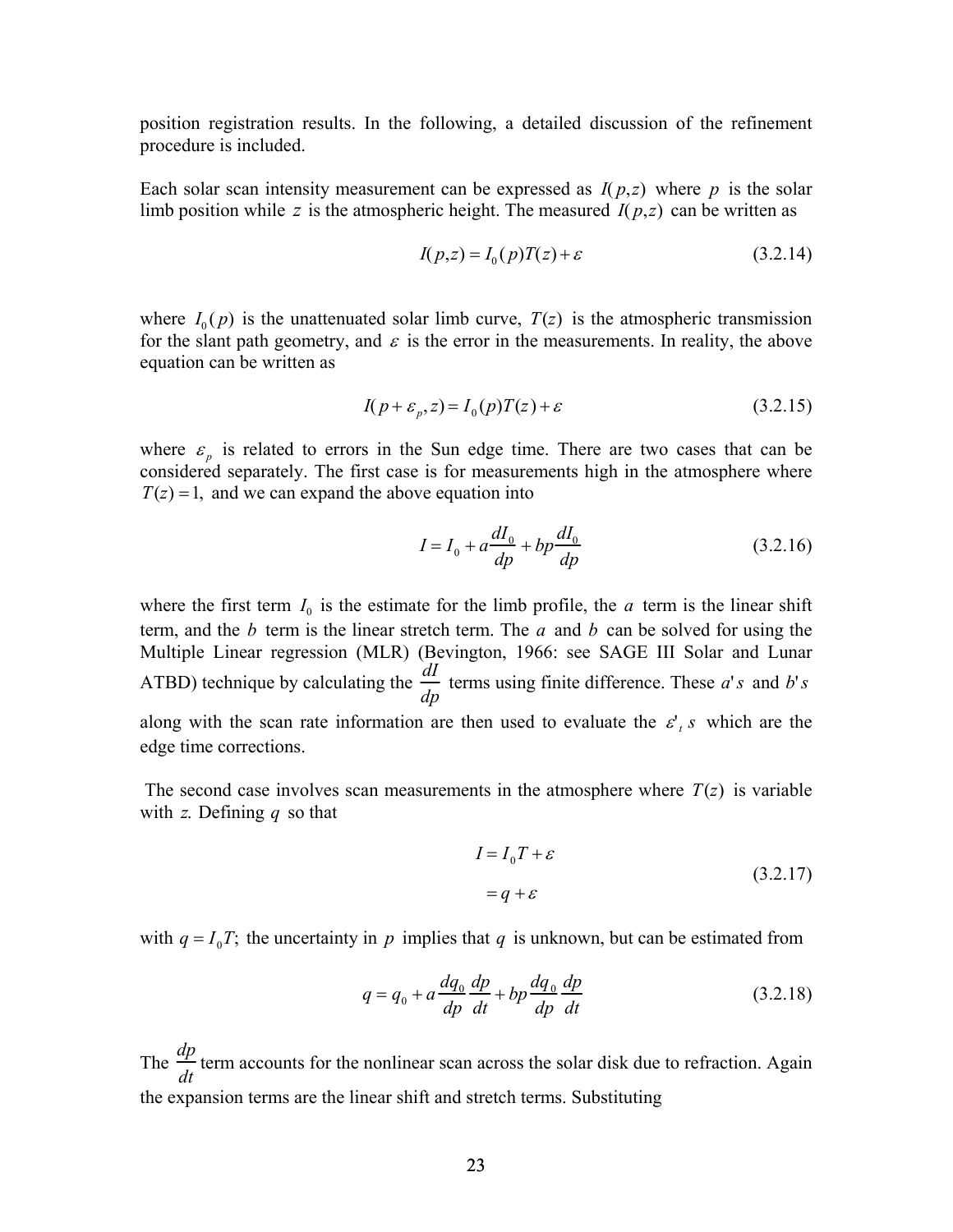$$
I = q + \varepsilon
$$
  
=  $q_0 + a \frac{dq_0}{dp} \frac{dp}{dt} + bp \frac{dq_0}{dp} \frac{dp}{dt} + \varepsilon$  (3.2.19)

Dividing by  $q_0$  we get

$$
\frac{I}{q_0} = 1 + \frac{a}{q_0} \frac{dq_0}{dp} \frac{dp}{dt} + \frac{bp}{q_0} \frac{dq_0}{dp} \frac{dp}{dt} + \varepsilon
$$
\n
$$
= 1 + a \frac{d \ln q_0}{dp} \frac{dp}{dt} + bp \frac{d \ln q_0}{dp} \frac{dp}{dt} + \varepsilon'
$$
\n(3.2.20)

in which the coefficients  $a$ 's and  $b$ 's can be solved from MLR technique to correct for the errors in edge times.

#### **Wavelength Registration**

During SAGE III instrument wavelength calibration mode, the instrument will scan across the solar disk at the same nominal scan rate. However, the CCD data will be collected at the 809 pixels and shipped out at a rate of 6 Hz, while the 1550 nm channel data will still be sampled at 64 Hz sampling rate. The 809 CCD pixels readout on the solar limb will then be used for wavelength calibration of the CCD.

The solar spectrum contains several dark line structures, especially pronounced in the shorter wavelength region below 500 nm. Those dark and narrow lines are the solar Fraunhofer lines caused by atomic species absorption in the solar atmosphere. These well-defined solar Fraunhofer lines are used by the SAGE III instrument to perform wavelength calibration of the SAGE III spectrometer, and the CCD pixels. The basic approach here is to fit the CCD response to the well-known solar spectrum, with allowance for shifting and stretching of the pixel locations due to thermal or mechanical perturbation. As a result, we can denote the center wavelength for each of the 809 pixels on the CCD device. The Multiple Linear Regression (MLR) technique discussed in the previous section can be used to perform the wavelength calibration of the SAGE III CCD spectrometer system by fitting the known solar spectra against the measured spectra from the instrument.

Consider  $S(x)$  as the measured solar wavelength spectra from the SAGE III CCD spectrometer as a function of the pixel position  $x$ . We can assume small displacements from the regular equal spacing of the CCD pixels by expanding *S*(*x*) into small displacement *dx* as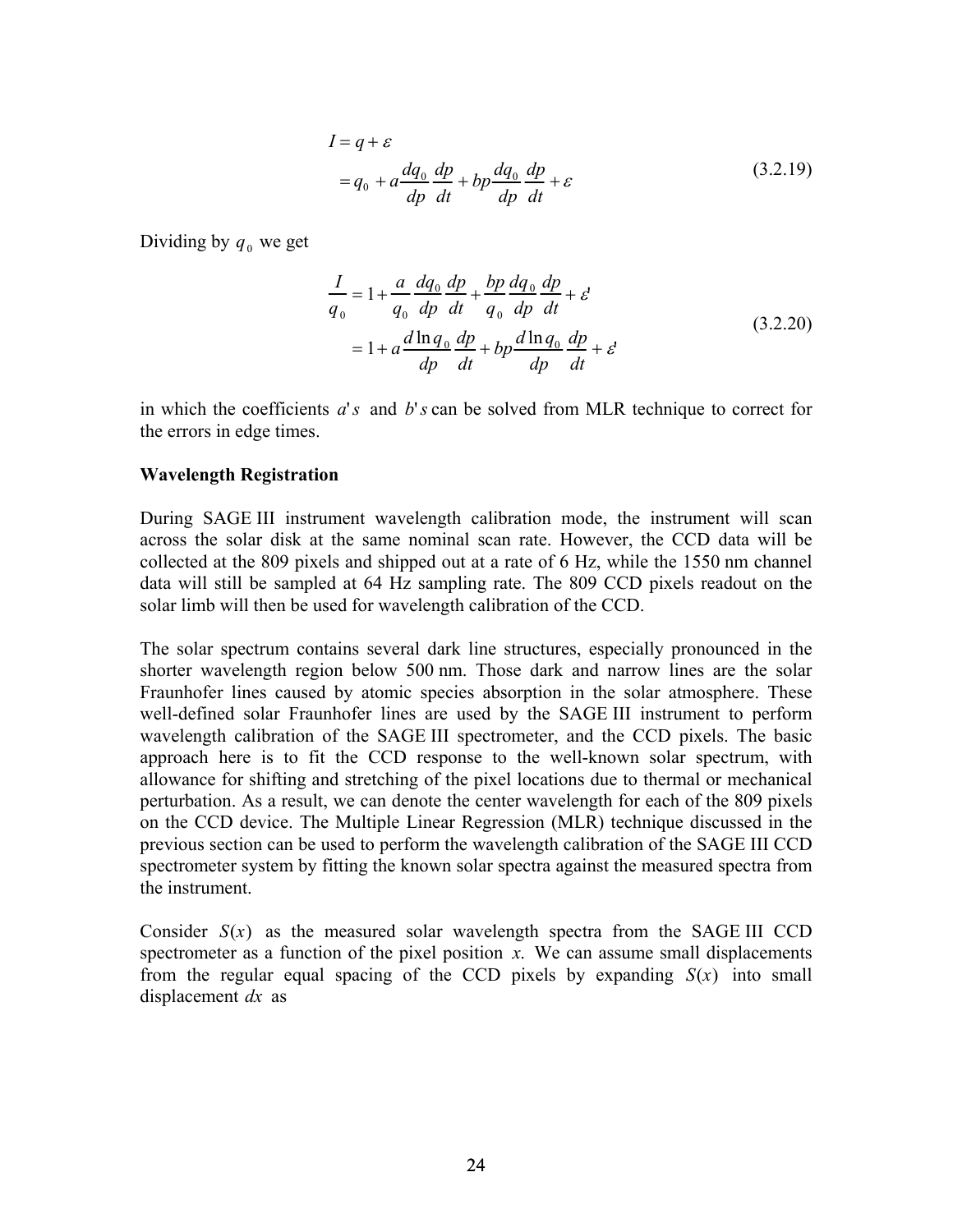<span id="page-27-0"></span>
$$
S(x_0 + \delta x) = S(x_0) + \left[\frac{dS(x)}{dx}\right]_{x=x_0} \delta x + \varepsilon
$$
  
=  $S(x_0) + a\frac{dS(x)}{dx} + bx\frac{dS(x)}{dx} + \varepsilon$  (3.2.21)

where the small displacement is considered to consisted of shift (the *a* term) and stretch (the *b* term) in the first order, and  $\varepsilon$  is the noise term.

The Multiple Linear Regression technique could be used to solve for the wavelength registration problem. Using Equation [\(3.2.21\)](#page-27-0) with *S*(*x*) as the measured solar spectrum,  $S(x_0)$  as the predicted solar spectrum from the CCD, the *a* term describes the linear shift while the *b* term describes the stretch. The *a* and *b* terms can be estimated by least square minimization of the  $\varepsilon_2$ , and then used to mark the pixel on a wavelength scale.

#### **Radiance Calibration**

The radiance calibration of the SAGE III measurements consists of two parts. The first part is to determine the solar limb profiles for all the spectral channels. These solar limb profiles are selected from the solar scans high up in the atmosphere so that no atmospheric attenuation will occur. The quality of these profiles will be analyzed by average over different scans and possibly separated into two groups consisting or upscans and down-scans. An interpolation scheme will be used to produce a continuous solar limb profile for each spectral channel. The second part of the radiance calibration process is to ratio the lower atmospheric scans into the calibrated solar scan for the same spectral channel at the same solar limb location. This procedure will remove the data dependence on the solar parameters, and will result in converting the SAGE III measured data into atmospheric transmittance values at the specific tangent height location. As a result of the radiance calibration process, all the SAGE III scan data that are on the solar limb with altitudes below 120 km tangent height will be converted into atmospheric slant path transmittance data at the different spectral channels.

#### **Data Grouping And Statistics**

Since the number of SAGE III derived atmospheric transmittance data from the Sun scan measurements could approach several thousands for each of the spectral channel, some sort of data grouping needs to be performed in order to keep the measured data in a manageable size for further processing into vertical profiles of the different species in the atmosphere. One of the way to group the data, as was done in SAGE II and SAGE data, is to group the measured scan data into altitude bins of equal increment from the lowest altitude (which would be either sea level or cloud top) up to a top altitude where the different species concentrations are too small to be measured by the SAGE III instrument. Statistical analysis are then used to determine the characteristic of the distribution of the measured data in each group. For example, if the distribution is normal, then a mean and variance will be sufficient to represent the grouping distribution. However, if the distribution is not clearly normal with large deviations, then a median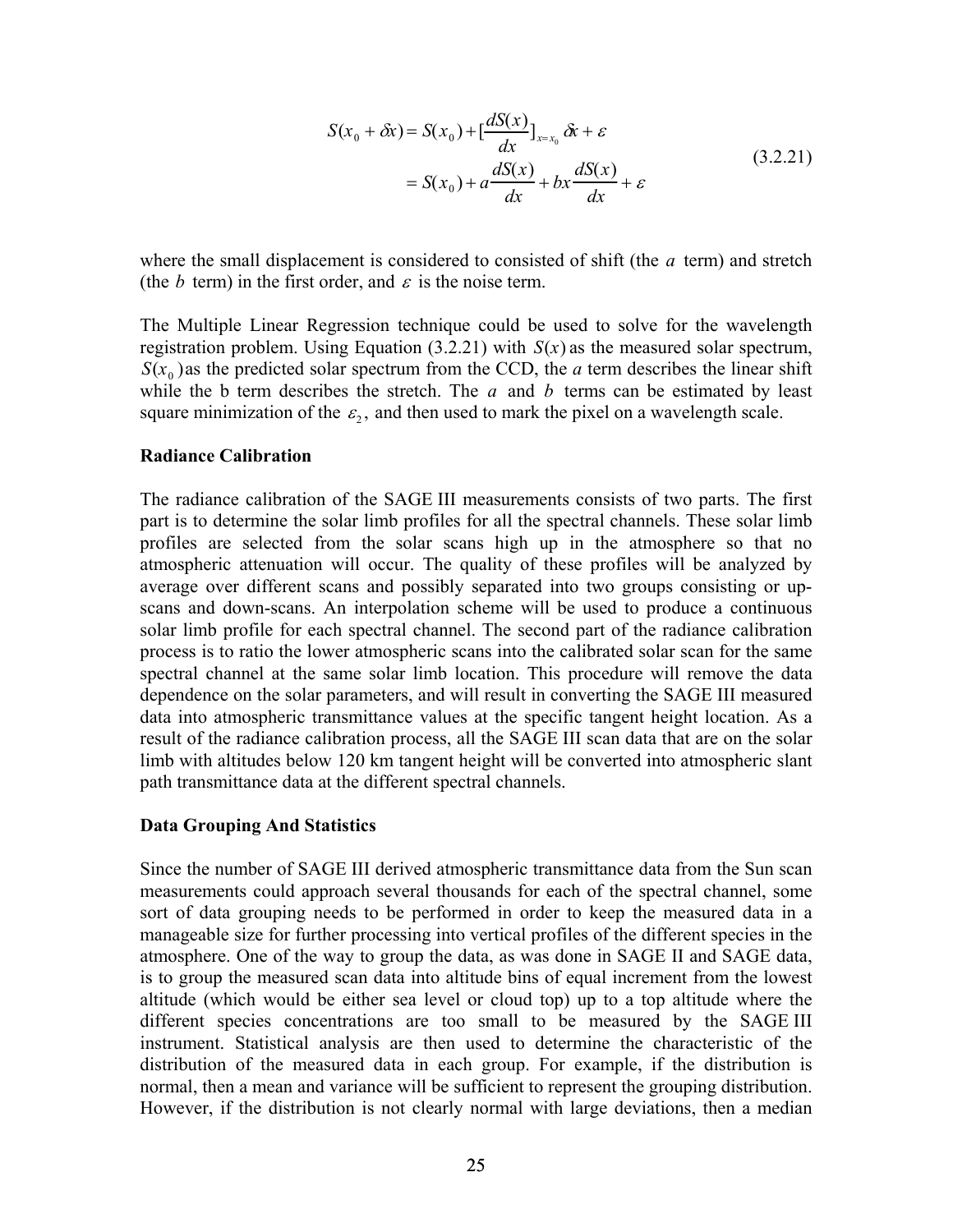<span id="page-28-0"></span>may be used instead of the mean. The advantages of the grouping process are, (1) to reduce the subsequent processing requirement by reducing the size of the data; (2) produce a statistical mean value to represent an average for the group; and (3) generate an error estimate for the average value to indicate the quality of the measurements. The altitude increment used for data grouping will be 0.5 km or smaller.

## **3.3 Algorithm Testing Requirements**

Algorithm testing will be performed both prior to launch and during the lifetime of the instrument using the SAGE III data simulator. The data simulator models both a ray tracing-based model of the atmosphere and accounts for measured and modeled instrument performance. For instance, the instrument model includes the effects of uncertainties in the instrument wavelength-band pass, fields of view, detector response, and spacecraft telemetry. The atmospheric model can include realistic uncertainties in errors in external data sets (e.g., molecular spectroscopy and lunar albedo) and the effects of atmospheric spatial inhomogeniety. The simulator should (and has) helped us to identify software errors and below standard performance in individual retrieval components. The simulator is maintained under configuration control and is considered an adjunct component of the primary operational software.

## **3.4 Validation Plan**

Planning for the validation of all SAGE III data products is covered in the SAGE III Validation Plan (LARC475-00-020). Validation plans are uncertain due to the slip in SAGE III/Meteor-3M launch date and that document will be revised as launch date and available funds available for validation become more certain.

# **3.5 Quality Control and Diagnostics**

Routine processing will generate a series of quality indicators that assess the quality of the data products and the degree to which the processing of each event was completed according to expectation. The details of this process are outlined in The SAGE III Data Management System Quality Assurance Document (LaRC475-03-115).

### **3.6 Exception Handling**

Process exception handling falls into two categories: process failure and process monitoring. In the failure case, the production code is unable to complete processing and null data is generated to indicate the absence of valid data. In the second case, post processing comparisons generate a series of quality assessment indicators that may be screened to isolate unusual data. In no case, if the processing is completed will data be suppressed; rather, the data quality indicators will be used to indicate the degree to which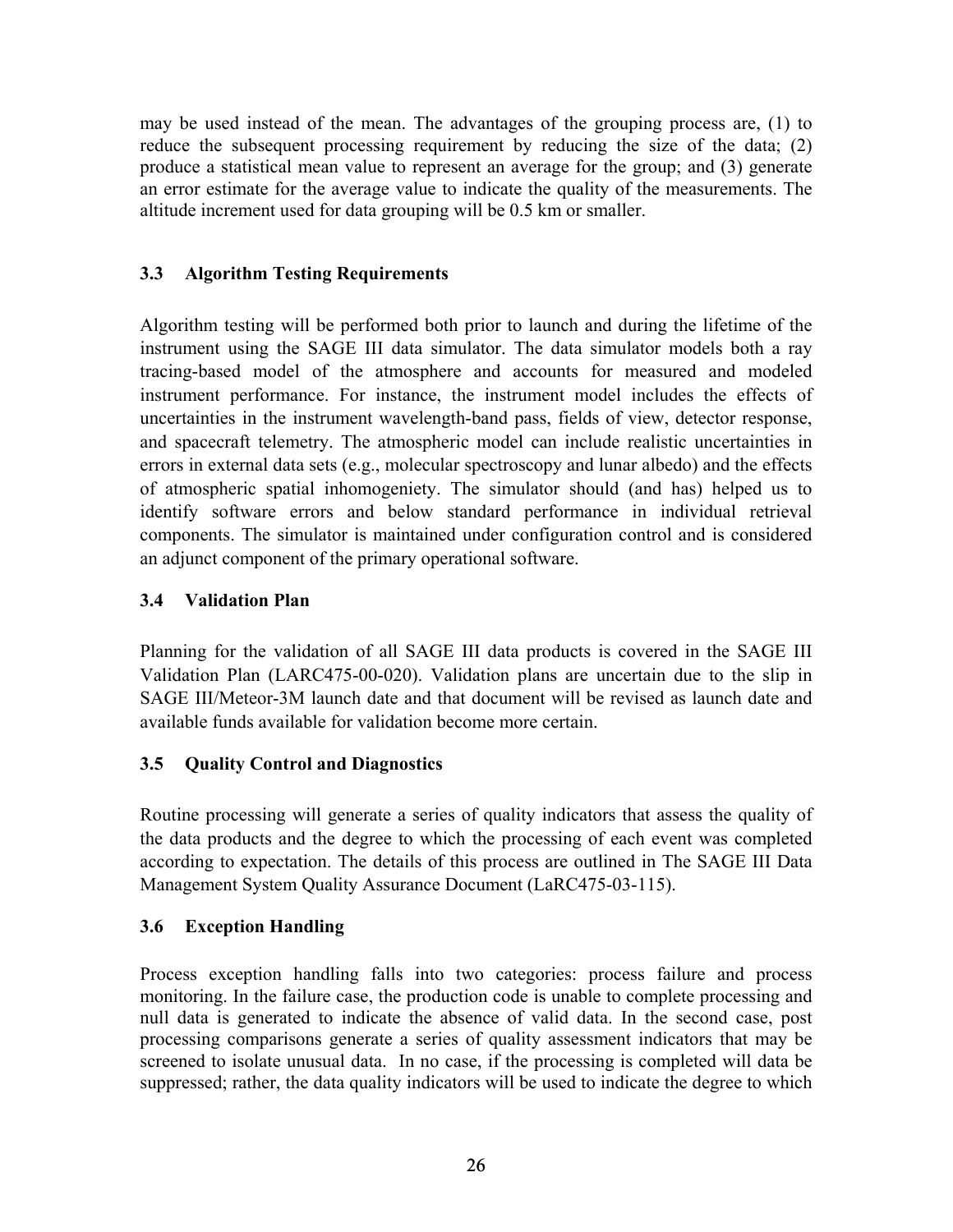the intermediate and final products conform to a set of expectations established in the integration and testing process.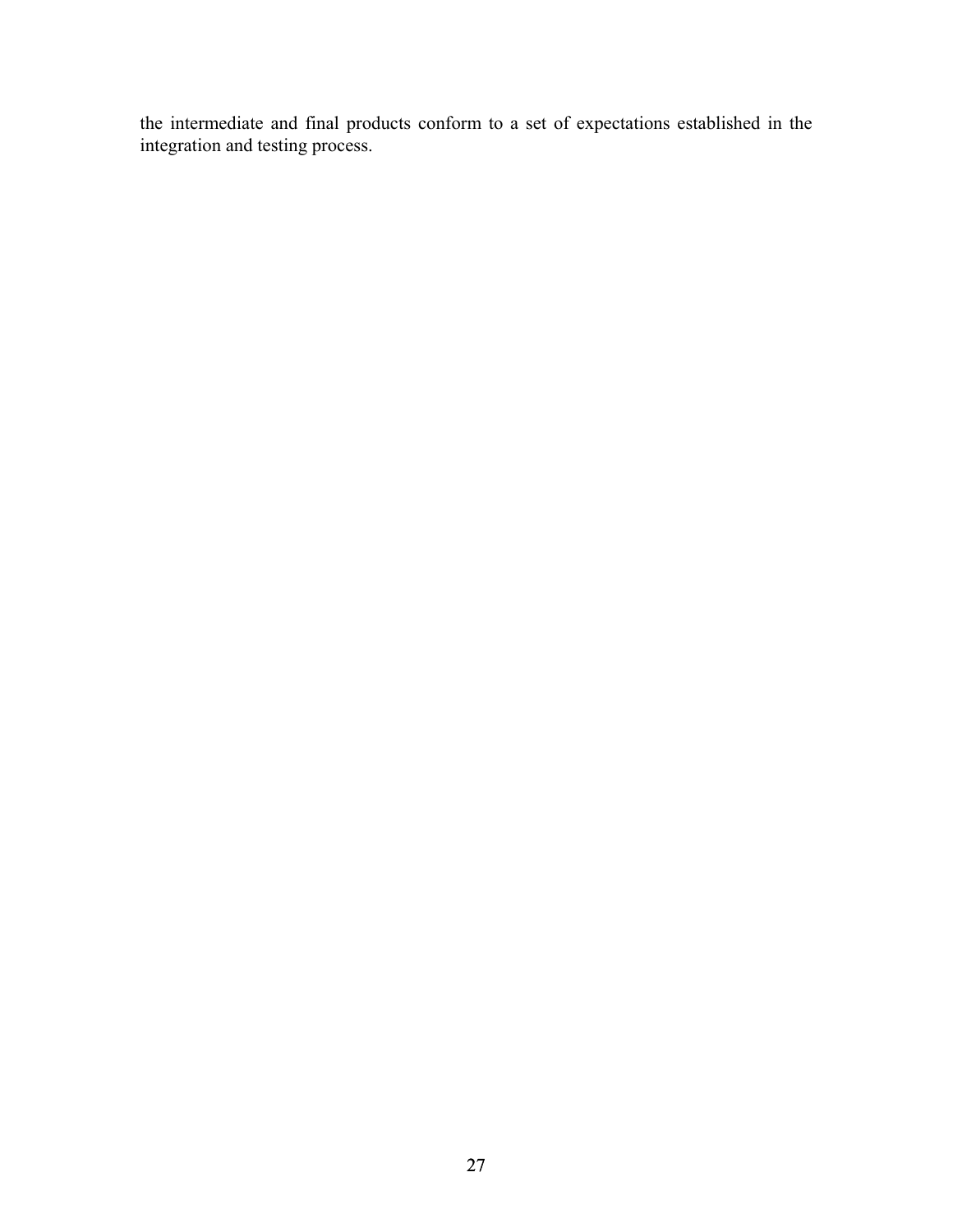#### <span id="page-30-0"></span>**4.0 References**

- Bevington, P. R., *Data Reduction and Error Analysis For the Physical Science*, McGraw-Hill, N. Y., 1969.
- Buglia, J. J., *Compilation of Methods in orbital mechanics and solar geometry*, NASA RP-1204, 1988.
- Buglia, J. J., *Effects of ephemeris errors on the accuracy of the computation of the tangent point altitude of a solar scanning ray as measured by the SAGE I-II instruments*, NASA TP-2866, 1989.

Chu, W. P. and M. P. McCormick, Inversion of stratospheric aerosol and gaseous constituents from spacecraft solar extinction data in the 0.38 - 1.0 microns wavelength region, *Appl. Opt., 18*, 1404, 1979.

Chu, W. P., M. P. McCormick, J. Lenoble, C. Brogniez, and P. Pruvost, SAGE II inversion algorithm, *J. Geophys. Res., 94*, 8339, 1989.

- Chu, W. P., E. W. Chiou, J. C. Larsen, L. W. Thomason, D. Rind, J. J. Buglia, S. Oltmans, M. P. McCormick, and L. R. McMaster, Algorithms and sensitivity analyses for SAGE II water vapor retrieval, *J. Geophys. Res., 98*, 4857, 1993.
- Mauldin, L. E., Stratospheric Aerosol and Gas Experiment II instrument: A functional description, *Opt. Eng., 24*, 2, 307-312, 1985.
- Mauldin, L. E., M. P. McCormick, J. M. Zawodny, L. r. McMaster, W. P. Chu, J. C. Gustafson, and G. L. Maddrea, The Stratospheric Aerosol and Gas Experiment III Instrument proposed for EOS: a conceptual design, *Int. Congress on Opt. Sci. and Eng*. - Paris, France, 1989.
- McCormick, M. P., P. Hamill, T. J. Pepin, W. P. Chu, T. J. Swissler, and L. R. McMaster, Satellite studies of the stratospheric aerosol, *Bull. Amer. Meteor. Soc., 60*, 1038, 1979.
- McCormick, M. P., W. P. Chu, G. W. Grams, P. Hamill, B. M. Herman, L. R. McMaster, T. J. Pepin, P. B. russell, H. M. Steel, and T. J. Swissler, High-latitude stratospheric aerosol measured by SAM II satellite system in 1978-1979, *Sciences, 214*, 328, 1981

McCormick, M. P., SAGE II: an overview, *Adv. Space Res., 7*, 219, 1987.

McCormick *et al*., Stratospheric Aerosol and Gas Experiment III (SAGE III) Aerosol and trace gas measurements from Earth Observing System (EOS), SPIE Paper No. 1491- 16, *SPIE Symposium on Aerospace Sensing*, Orlando, Florida, 1991.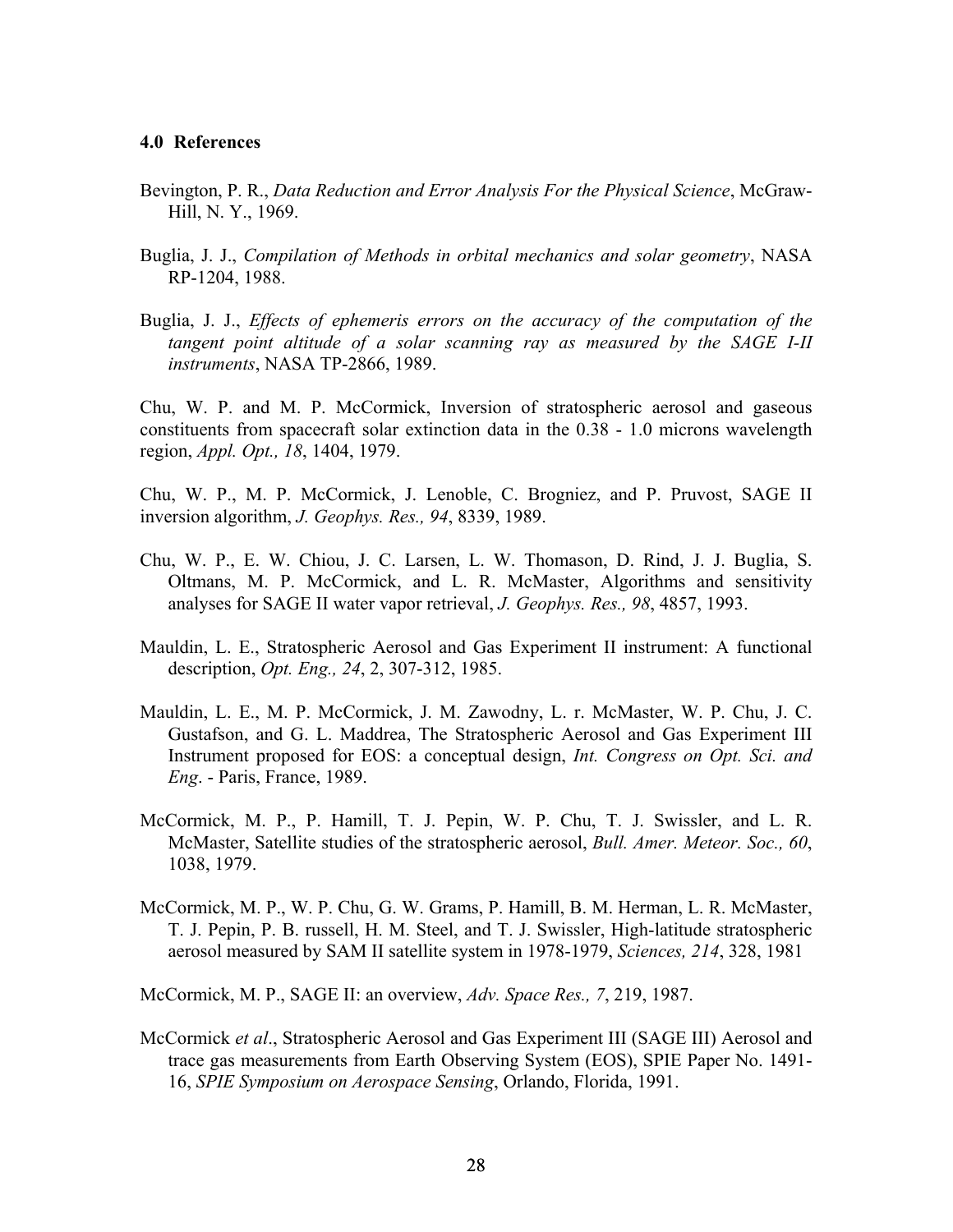- McCormick, M. P., J. M. Zawodny, W. P. Chu, J. W. Baer, J. Guy, and A. Ray, Stratospheric Aerosol and Gas Experiment III (SAGE III), SPIE International Symposium for Optical Engineering, Orlando, FL, 1993
- Pepin, T. J., M. P. McCormick, W. P. Chu, F. Simon, T. J. Swissler, R. R. Adams, K. H. Crumbly, and W. H. Fuller, Stratospheric Aerosol Measurements, in Apollo-Soyuz Test Project. Summary Science Report, NASA SP 412, 127, 1977.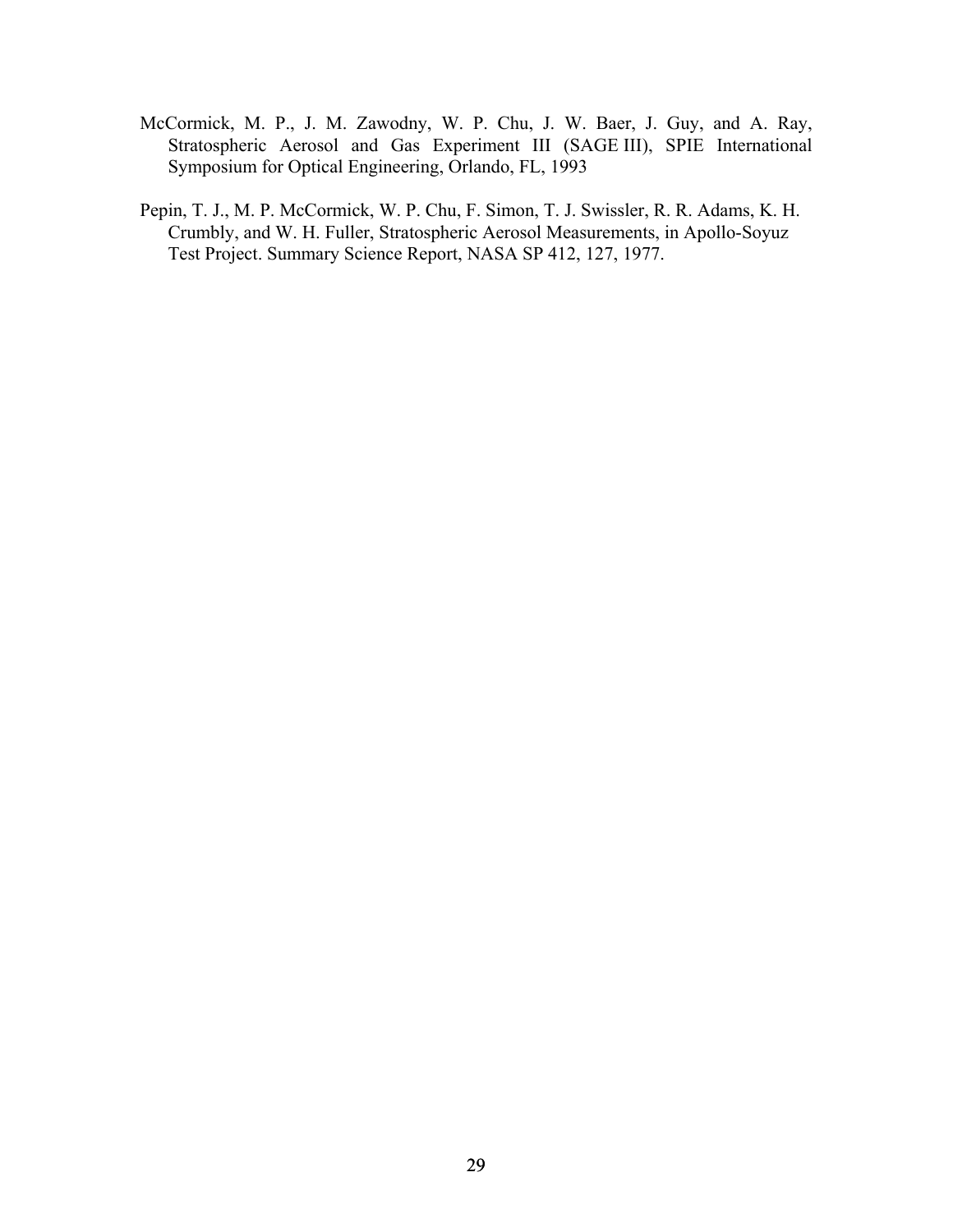#### <span id="page-32-0"></span>**Appendix A. SAGE III Instrument Description**

The design of the SAGE III sensor relies heavily upon the flight proven designs used in the SAM II and SAGE I/II instruments. Specifically, the separate sensor and electronics modules concept from SAGE II is utilized, as are the grommet isolation and contamination door designs. Additionally, the SAGE II pointing system and scan mirror designs are reused, with certain necessary modifications (primarily an attenuator filter) to permit solar and lunar observations with the same detector assembly.

The SAGE III sensor assembly, illustrated in Figure A.1, consists of a sun-tracker, telescope, and grating spectrometer with a CCD detector array; the mass is estimated at 35 kg., a volume of  $6000 \text{ cm}^3$ , with an average power of 60 W and a peak power of 75 W. The two-axis passive sun-tracker, with a scan mirror that scans the instrumental field of view across the solar disk, obtains multiple samples at each altitude, improving the measurement precision. Sunspots are readily detected by scanning, rather than staring at the Sun. A pictorial representation of the scanning pattern as a function of tangent altitude and the corresponding detector output (single wavelength) is illustrated in Figure A.2. The two solid lines denote the position of the top and bottom of the solar disk during a sunrise event as viewed from the spacecraft. The gradual expansion of the vertical sun shape is due to atmospheric refraction. The ordinate denotes the tangent altitude, while the abscissa denotes the event time. During an occultation event, the instrument scans the solar disk as indicated by the dashed line in the figure.

The telescope and spectrometer are illustrated in Figure A.3 and constitute new designs optimized to meet the requirements of lunar occultation measurements. The telescope is a f/4 Dall-Kirkham configured design chosen for its ease of alignment; the speed represents a tradeoff between optimum performance and spectral imaging. The spectrometer is a new design, utilizing a holographic, aberration reduced, grating to provide stigmatic imaging at 440 and 868 nm with 1 nm resolution below 450 nm and 2 nm resolution between 740 and 960 nm. The grating is formed on a spherical substrate with a radius of 152 mm and is imaged through a field flattener and order-sorting filters onto the CCD detector. The grating is utilized in the first positive order with diffraction angles between 8.3 and 17.0 degrees; a ruling of 199 lines per millimeter yields a dispersion of 0.94 to 1.88 nm per pixel in the focal plane (depending on wavelength). Evaluation gratings have been tested and demonstrate near-theoretical first-order efficiencies with very low scattered light properties. The spectrometer has been ray-traced and a Monte Carlo simulation of optical tolerances has been performed which indicates that at the wavelengths of best spectral focus, a FWHM bandpass of less than 1.2 nm per pixel should be achievable.

The detector assembly consists of two elements, a Tektronix 809x10 pixel backsideilluminated, thinned CCD array for the 280 - 1040 nm spectral region and a InGaAs infrared photodiode (1550  $\pm$  15 nm) that are spatially co-registered. The 809 elements of the array provide the spectral information, the 10 pixels aligned along the horizontal direction are summed together and can be considered a single long pixel. Practical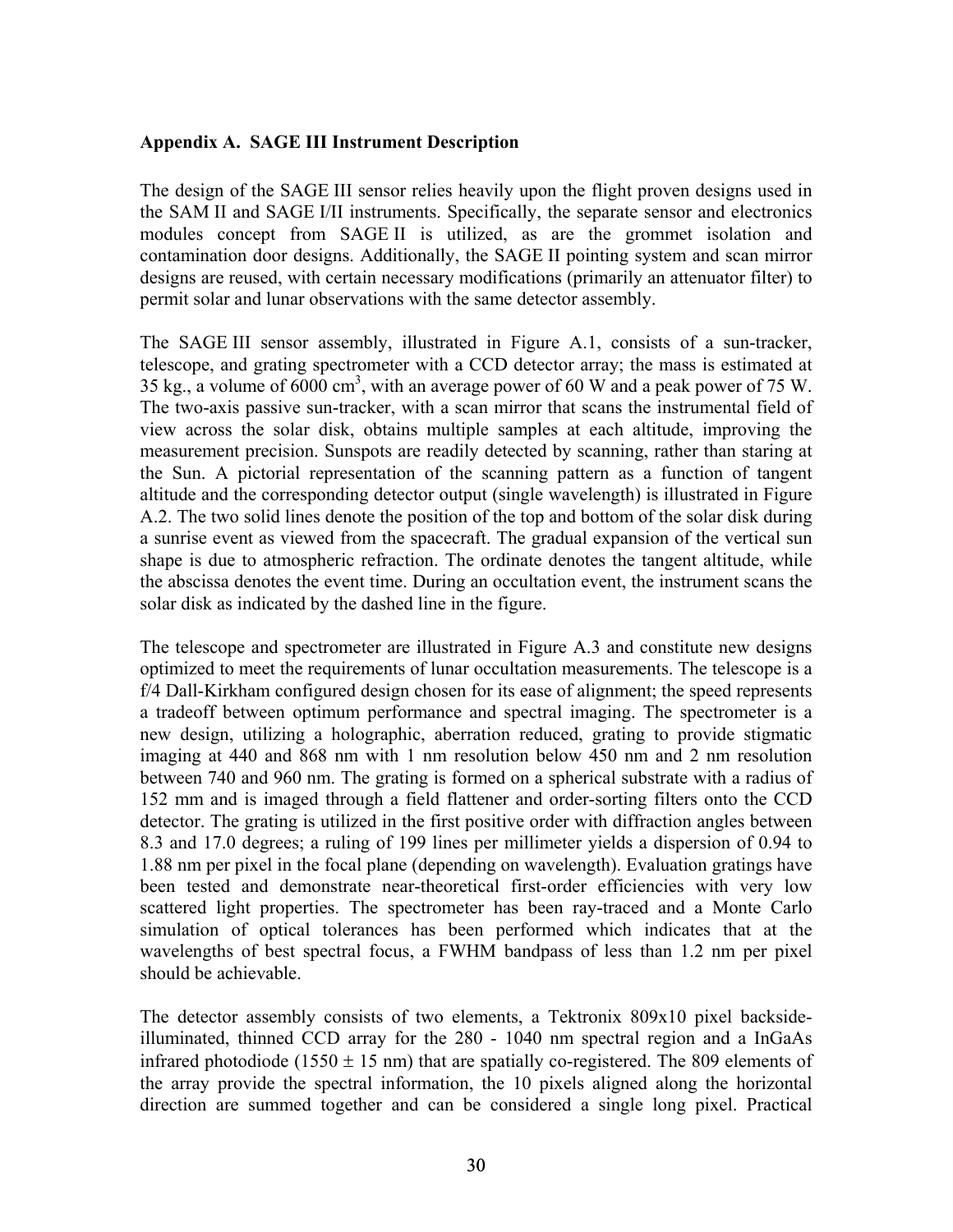considerations favor pixel subdivision: large pixels can have a low charge transfer efficiency which can be avoided through subdivision, and secondly reducing the horizontal instantaneous field of view (IFOV) can improve the probability of cloud-free measurements. Consequently, in the solar occultation mode, 3 pixels (0.5x1.5 arcminute IFOV) are used to improve the frequency of penetration of the measurements into the troposphere. In contrast, for the lunar occultation measurements, all 10 pixels are used to collect more light.

In the solar occultation mode, the optical throughput of the instrument (grating efficiency and CCD quantum efficiency) combined with the spectral variation in the solar spectrum produce a wide variation in the rate of charge accumulation in the CCD pixels as a function of wavelength. Optimum performance (signal-to-noise ratio and dynamic range) of the detector is achieved when pixels are operated at or near full well. To obtain full well across the spectral region, a spectral flattening filter was considered to selectively attenuate the spectrum near the middle of the spectral band pass, but was determined to be too difficult to design. Instead, the array has been divided into eight segments that have individually controlled integration times to control the filling of the wells. Each segment is operated at or near full well, and the transitions between segments are chosen to avoid potential science channels. This solution optimizes performance and eliminates an item of significant risk and cost.

The lunar occultation measurements are significantly more complicated than the solar measurements; depending upon phase, the Moon is between one million and ten million times less luminous than the Sun, and the lunar albedo is non-uniform making determination of atmospheric transmission non-trivial. The instrument is designed to compensate for this large change in illumination in part by removing the solar attenuator (a neutral density filter with an attenuation of 100) from the optical path. In addition, the integration time is increased from 0.09-2.2 milliseconds to 62 milliseconds (with a resulting increase in signal of 28 to 500), and the instrumental field of view is increased from 3 pixels to 10 pixels (producing an increase of 3.3 in signal level). The resulting gain increase of 165,000 should permit lunar measurements with a signal-to-noise ratio of 150-300, only a factor of 10-20 times poorer than the solar measurements which implies that the altitude range for the species retrievals will be somewhat reduced in the lunar occultation mode.

The detector package has been modeled and electrical, optical, thermal, and radiationshielding testing of prototype detectors has been performed. The detector assembly is surrounded by an aluminum radiation shield (nominally 1-inch thick) and is illustrated in Figure A.4. The housing is comprised of a base plate, a lead frame assembly, and an optical field flattener. The lead frame assembly is an insulating rectangle through which the electrical connections to the detector and a thermoelectric cooler (TEC) pass. The field flattener is a plano-concave sapphire window. The purpose of the field flattener, in addition to providing a window to the sealed CCD package, is to further increase the radius of curvature of the focal field and coincide better with the planar CCD array.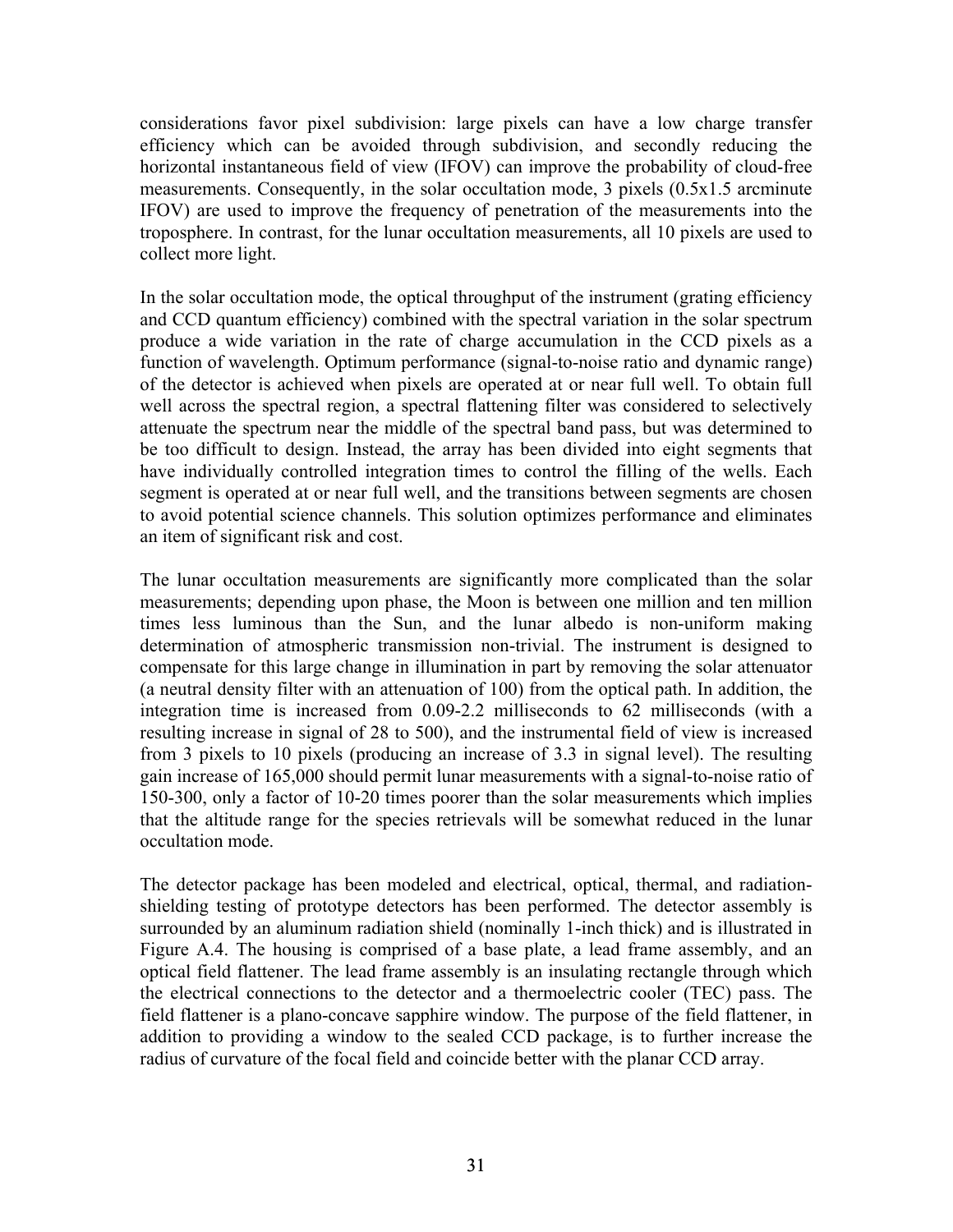Mounted to the backside of the field flattener are three order-sorting filters that provide the out-of-band rejection of light diffracted towards the focal plane assembly from other grating orders. The CCD is mounted to a TEC that is, in turn, mounted to the base plate heat sink. The CCD is designed with built-in thermistors that are part of an active temperature control system to meet the stability and end-of-life dark current requirements. The detector assembly has been included in the stray light analysis of the spectrometer, which showed that a significant reduction in the amount of scattered light could be achieved by rotating the CCD about its long axis by 11 degrees and eliminating internal reflections within the detector assembly. Also within the detector assembly is the InGaAs photodiode for the 1540 nm channel. This channel lies in the zero-order beam and has its band pass determined by a filter in much the same manner as was done with two of the channels in SAGE II. This detector is within the assembly because of the close proximity of the zero-order light rays to the end of the CCD array. Prototype detectors have been manufactured and tested for spectral quantum efficiency, dark current versus temperature, full-well capacity, charge transfer efficiency, and linearity. Radiation testing with monoenergetic proton beams of differing total doses have assessed the performance in a radiation environment, and led to models of energetic particle transport and secondary particle production, and an assessment of the shielding requirements for the CCD. In addition, models were developed to describe the observed temperature dependent gain of the field effect transistor preamplifiers on the CCD.

The spectrometer with the CCD array of detectors provides continuous wavelength coverage between 280 and 1040 nm and will permit the measurement of multiple absorption features of each gaseous species and multi-wavelength measurements of broadband extinction by aerosols. In the present configuration, 12 solar channels (≤80 sub-channels) will be routinely utilized in the solar occultation measurements and 3 channels (340 sub-channels) in the lunar occultation measurements, greatly decreasing the random error in the measurements (precision), and allowing for more accurate modeling of the multi-wavelength aerosol extinction. Included within the instrument band pass is the  $O_2$  A-band (around 760 nm) which will permit the retrieval of density and temperature with which the viewing geometry (as a pressure level) can be inferred. This improvement over SAGE II, which relied upon the NOAA gridded analyses, should improve the accuracy of the SAGE III profiles and simplify the comparison with other measurements. Additionally, the linear array of detectors will permit on-orbit wavelength and intensity calibration from observations of the exoatmospheric solar Fraunhofer spectrum. The continuous spectral calibration, combined with the self-calibrating nature of the occultation technique (ratioing the signal transmitted through the atmosphere to the exoatmospheric reference signal for each measurement) makes SAGE III ideal for longterm monitoring of trends in ozone and other gas species, which is a central objective of the EOS program.

The expanded spectral coverage of the SAGE III instrument permits the observation of  $O<sub>3</sub>$  in the mesosphere between 65 and 85 km by utilizing the UV absorption in the short wavelength region between 385 and 290 nm and, combined with a fixed channel InGaAs detector at 1550 nm, should greatly enhance the characterization of multi-wavelength aerosol and clouds and extend this capability to lower altitudes in the troposphere. The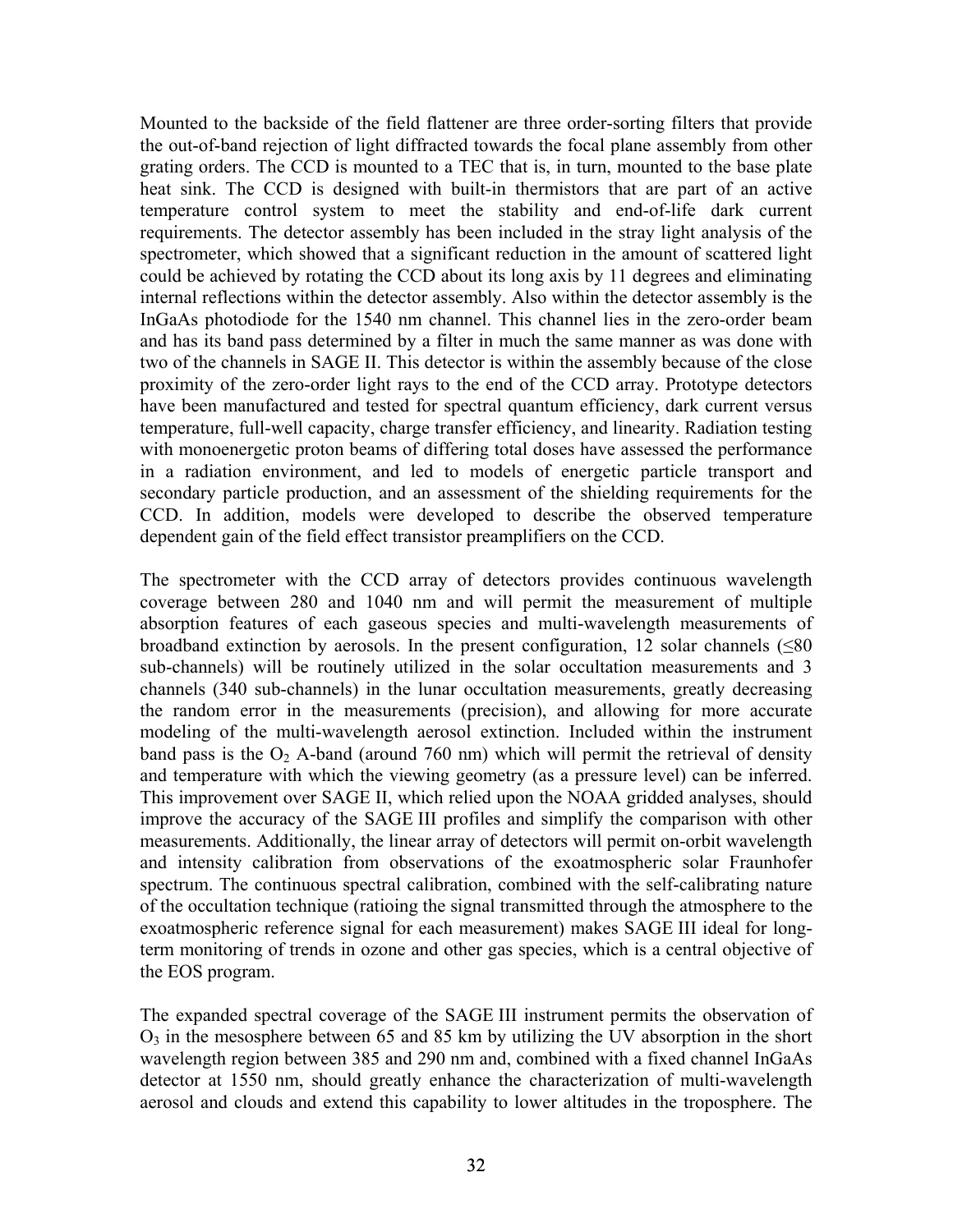CCD array will provide approximately 2-nm resolution in the spectral region between 920 and 960 nm. In combination with an increase in digitization from 12 bit precision to 16 bit precision, this should allow for greater discrimination of water vapor from aerosol (both volcanic and thin cloud), and better retrieval of the higher water vapor values at lower altitudes in the troposphere than was possible with SAGE II. Table A.1 details the measurement capability of SAGE III for single profile retrievals. The notable difference, as discussed above, is the determination of pressure and temperature from oxygen Aband and the improved precision from the inclusion of additional channels.

With a 16-bit A/D converter, the SAGE III spectrometer will allow for variable integration time and on-orbit gain programming necessary for lunar observations. This potentially doubles the number of measurements per orbit, but requires a detector and signal chain that can accommodate the reduced flux observed during lunar occultations. In lunar occultation SAGE III will monitor  $O_3$ ,  $NO_2$ , pressure, and  $H_2O$ , as well as OClO and  $NO<sub>3</sub>$ .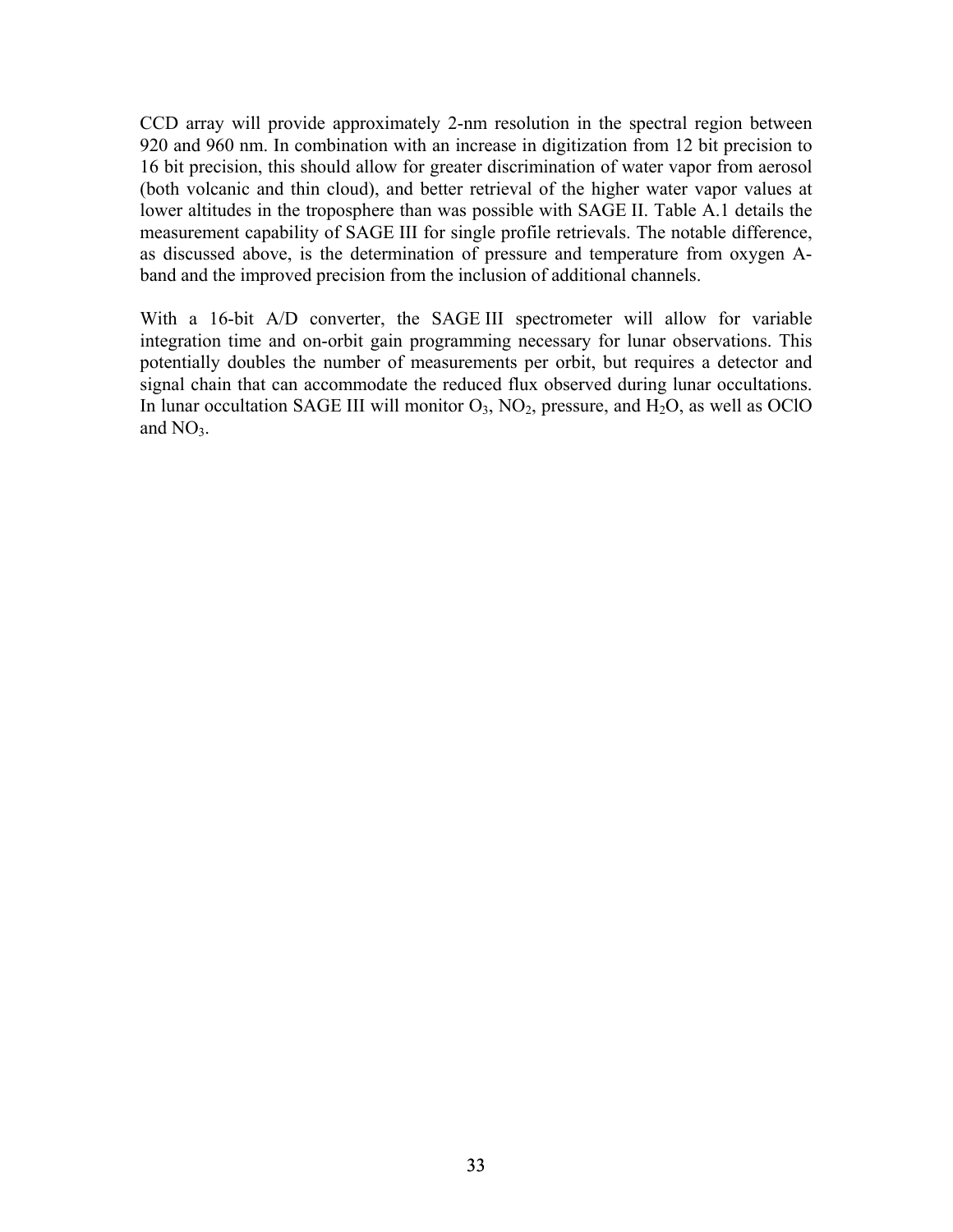| <b>Channel</b> | Wavelength<br>(nm) | <b>Products</b> | Solar<br><b>Altitude</b> | <b>Error</b><br>(%) | Lunar<br><b>Altitude</b> | <b>Error</b><br>(%) |
|----------------|--------------------|-----------------|--------------------------|---------------------|--------------------------|---------------------|
|                |                    |                 |                          |                     | (km)                     |                     |
| S1             | 290                | O <sub>3</sub>  | 50-85                    | 10                  |                          |                     |
| S <sub>2</sub> | 385                | Aerosol         | $15 - 40$                | 10                  |                          |                     |
| L1             | 380-420            | <b>OCIO</b>     | ----                     | $---$               | $15 - 25$                | 25                  |
| S3/L1          | 433-450            | NO <sub>2</sub> | $10-50$ ,                | 15                  | $20 - 50$                | 10                  |
|                |                    | Aerosol         | $10 - 40$                | ----                |                          |                     |
| L1             | 470-490            | $O_3$           | ----                     | ----                | $16 - 35$                | 10                  |
| <b>S4</b>      | 521                | Aerosol,        | $6 - 40$                 | 10                  |                          |                     |
|                |                    | Cloud           |                          |                     |                          |                     |
| S <sub>5</sub> | 560-616            | $O_3$           | $6 - 60$                 | 5                   | ----                     |                     |
| L1             | 640-680            | NO <sub>3</sub> | $---$                    | $---$               | $20 - 55$                | 10                  |
| S <sub>6</sub> | 670                | Aerosol         | $3-40$                   | 5                   |                          |                     |
| S7             | 758                | Aerosol         | $3-40$                   | 5                   |                          |                     |
| S8/L2          | 759-771            | Pressure,       | $0 - 85$ ,               | $\overline{2}$      |                          |                     |
|                |                    | Temperature     | $0 - 85$                 | 2K                  |                          |                     |
| <b>S9</b>      | 869                | Aerosol         | $0 - 40$                 | 5                   |                          |                     |
| S10/L3         | 933-960            | $H_2O$ ,        | $0-50$ ,                 | 15                  |                          |                     |
|                |                    |                 |                          |                     |                          |                     |
| <b>S11</b>     | 1020               | Aerosol,        | $0 - 40$                 | 5                   |                          |                     |
|                |                    | Cloud           |                          |                     |                          |                     |
| S12            | 1540               | Aerosol,        | $0 - 40$                 | 5                   |                          |                     |
|                |                    | Cloud           |                          |                     |                          |                     |

*Table A.1: SAGE III measurement capability (single profile)*

a. Error is estimated precision

b. Lowest altitude is determined by cloud top height



*Figure A.1. The SAGE III sensor assembly.*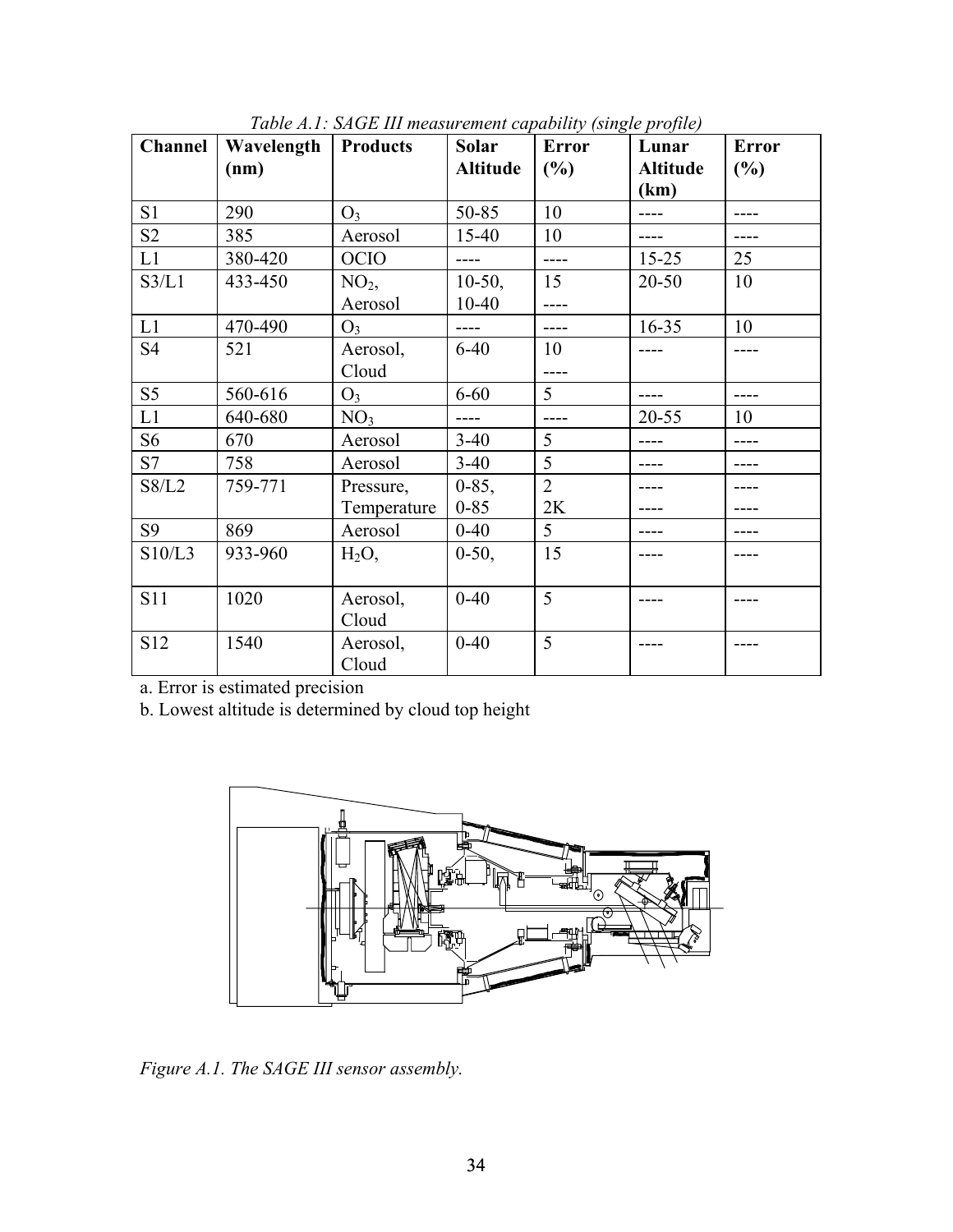

*Figure A.2. Optical configuration and ray paths for the SAGE III telescope and spectrometer.* 



*Figure A3. SAGE III detector package.*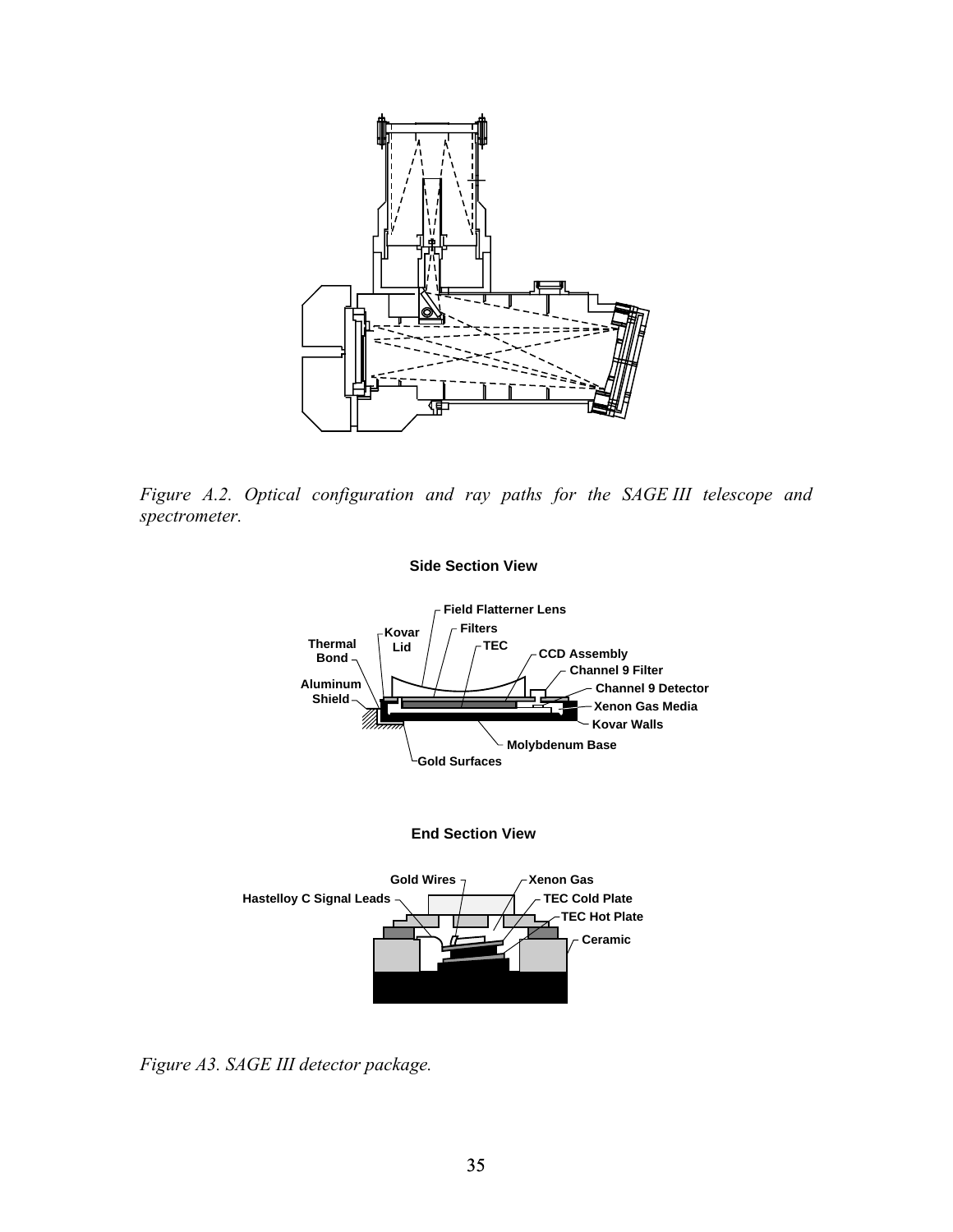### <span id="page-38-0"></span>**Appendix B. Atmospheric Inhomogeneity**

The SAGE III inversion algorithm, as do essentially all processing algorithms for limb viewing instruments, assumes that the atmosphere is spherically homogeneous. This is probably a good assumption for most stratospheric constituents but is not always true for cloud and may well be a poor approximation for other constituents in the troposphere. Of all the species measured by SAGE III, cloud is most likely to be affected by its own inhomogeneous nature. Despite this, the current SAGE III algorithm, essentially an extension of that used for SAGE II [Kent *et al*., 1993], neglects this feature of cloud observations. Simulation studies are in progress that may lead to modifications in the cloud detection algorithm that exploit inhomogeneity as a tool to infer the presence of cloud. Inhomogeneous cloud, whether stratospheric or tropospheric, is likely to degrade the quality of concurrent SAGE III measurements of molecular species and temperature and pressure.

Airborne lidar data, taken on an approximately 8000 km flight path over the tropical Pacific, has been used to simulate high altitude SAGE II cloud measurements and their inversion [Kent *et al*., 1997].. These simulations produce cloud extinction values similar in magnitude and distribution to those obtained from SAGE II. They also show the existence of three possible error conditions that result from the inhomogeneous nature of the cloud:

1. The true altitude of a cloud may be higher than that found as a result of the SAGE II inversion. Errors of 1 km or more occurred in ~40% of the data set.

2. The inverted cloud extinction may differ (biased low) from the volume averaged extinction along the horizontal ray path.

3. The presence of non-uniform or isolated cloud patches can result in an apparent negative inverted extinction value just below the cloud. Such values were observed in about one third of the simulations. The present SAGE II inversion scheme (bottom up Twomey-Chahine) suppresses these negative values but compensates by reducing the extinction value just above the offending level.

SAGE transmission measurements are an amalgamation of several independent scans across the Sun. In the presence of cloud or other inhomogeneities, these scans will measure different amounts of transmitted radiation from the same point on the Sun (because the spacecraft moves and the LOS at a given tangent altitude, as a result, also moves). These differences are manifested in the transmission data as an increased standard deviation relative to homogeneous conditions. The possibility exists that this variability may be used as a additional input to the cloud detection algorithm. The simulation described above has been extended to include spacecraft motion and compared to results from SAGE II observations.

Figure B.1 shows a scatter plot of SAGE II data at an altitude of 14.5 km in which the relative error in the slant path optical depth (SPOD) has been plotted against the SPOD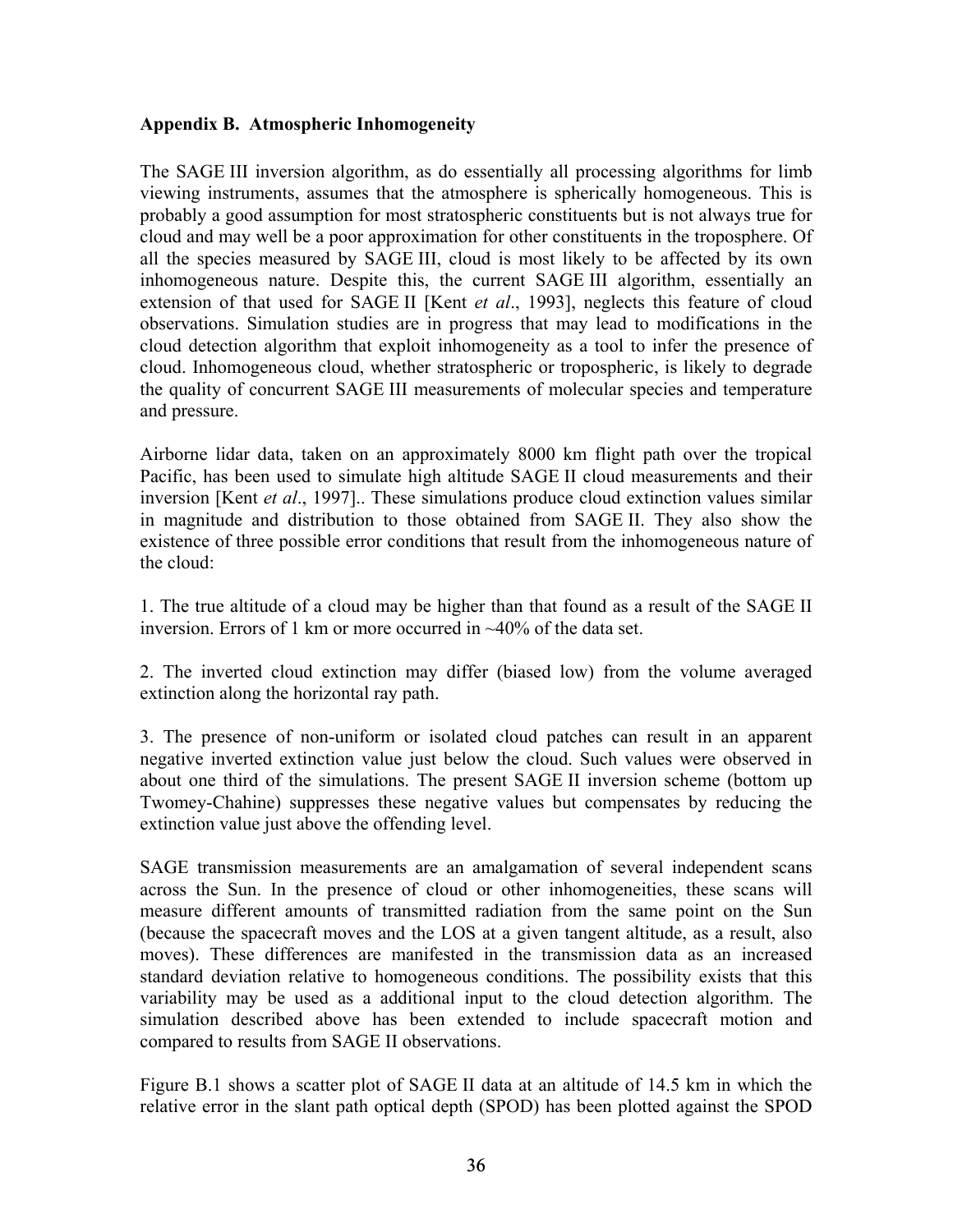itself. Low values of SPOD, corresponding to cloud-free observations, show low relative error. As cloud is observed in some scans, the relative error increases to a maximum as SPOD also increases. Then as more and more scans observe cloud, the relative error decreases as SPOD continues to increase. Figure B.2 shows the equivalent simulation using airborne lidar data. The behavior is very similar to that shown in Figure B.1. Individual data points in this figure are coded by their wavelength extinction ratio (525 to 1020 nm aerosol extinction ratio). This ratio is used as the primary discriminator between cloud and aerosol in SAGE II observations and is similar to that proposed for the SAGE III algorithm. We note that the majority of the high error cases (mixed cloud) would be identified as cloud due to their low extinction ratio. However, some high error cases have higher extinction ratios and would not be identified as cloud by the SAGE II algorithm though cloud is clearly present.

Based on these results, we plan to carry out further simulations of the effect of cloud and other inhomogeneities on the inversion algorithm and data quality (not only on cloud presence but also for all other detected species). In particular, we will investigate the effects of Polar Stratospheric Clouds (PSCs) on data from the SAGE III/METEOR 3M flight. The outcome of further simulations may lead to modifications of the inversion algorithm (particularly for cloud detection) and error estimation. We will also consider the implication of cloud homogeneity on the SAGE III validation program (particularly its tropospheric section).



*Figure B.1 A scatter plot of SAGE II data at an altitude of 14.5 km, in which the relative error in the slant path optical depth (SPOD) is plotted against the SPOD itself. Data points cover both cloudy and non-cloudy situations.*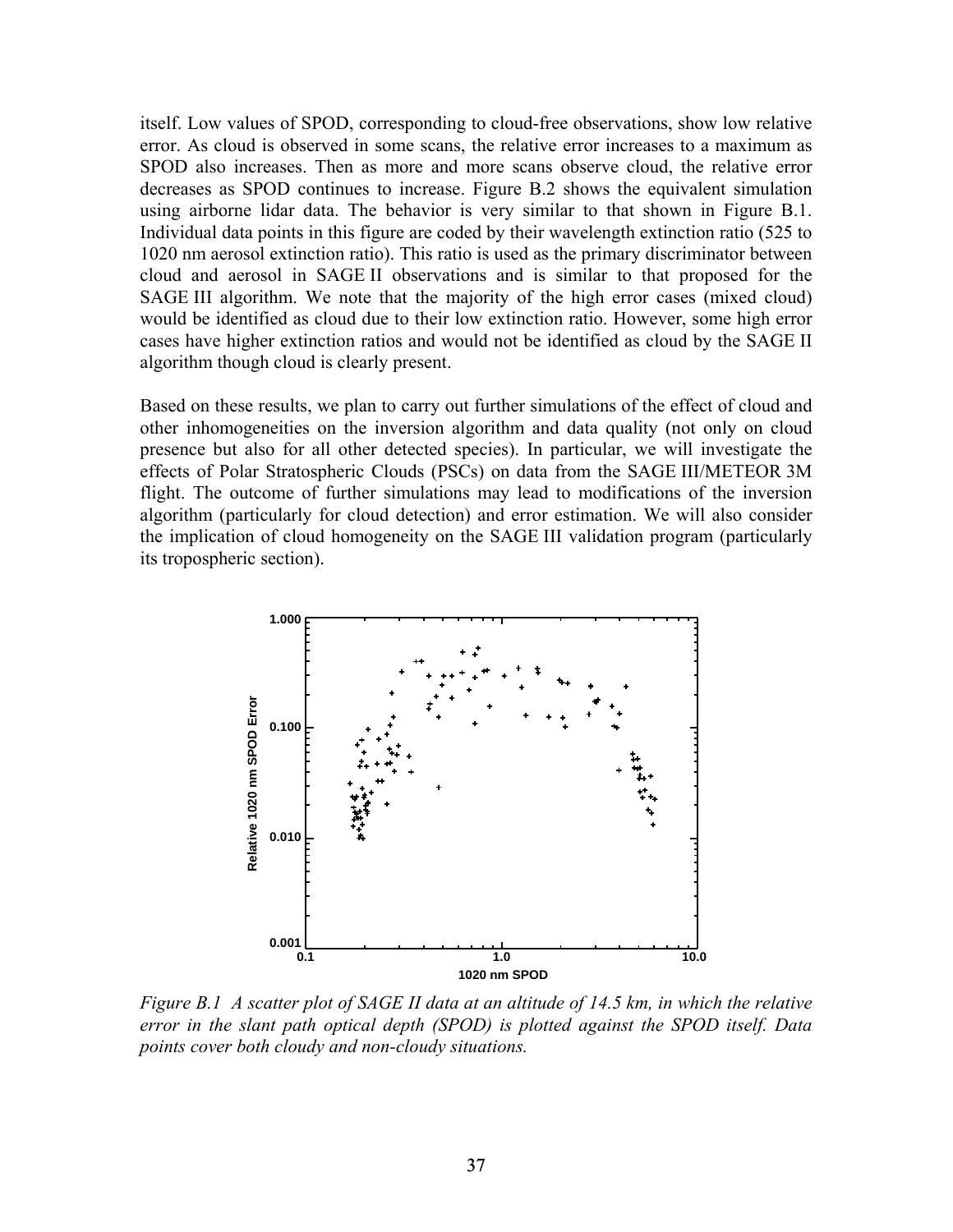

*Figure B.2 Scatter plot equivalent to that shown in figure E.1, but derived from simulations based on airborne lidar data obtained within a cloud field. The color coding shows the retrieved 525 to 1020-nm aerosol extinction ratio.* 

#### **References**

Kent, G. S., D. M. Winker, M. T. Osborn and K. M. Skeens, A model for the separation of cloud and aerosol in SAGE II occultation data, *J. Geophys. Res.,* 98, 20725-20735, 1993.

Kent, G. S., D. M. Winker, M. A. Vaughan, P-H. Wang, and K. M. Skeens, Simulation of SAGE II cloud measurements using airborne lidar data. *J. Geophys. Res*., 102, 21,795- 21,807, 1997.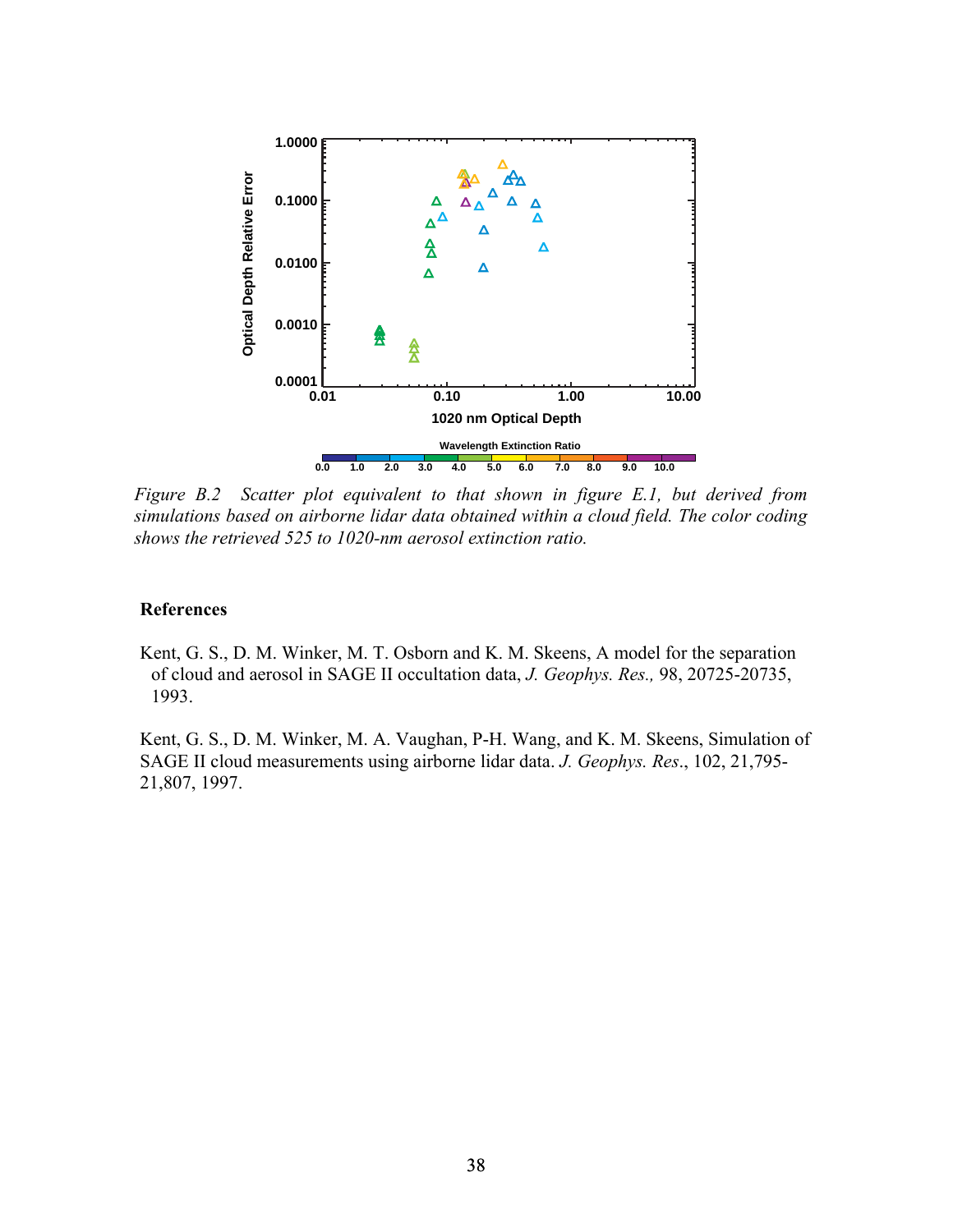### <span id="page-41-0"></span>**Appendix C. Molecular Absorption Cross-Sections: Spectroscopic Considerations for SAGE III**

### **C.1 Introduction**

This appendix reviews the current knowledge of molecular absorption cross sections as it pertains to the SAGE III instrument, and is focused on the spectroscopic needs of the planned SAGE III measurements. This means the discussion is limited to those molecules and spectral regions that will be measured by the SAGE III instrument. Each of the individual molecules measured by SAGE III is discussed in a separate sections. However, each section addresses not only that part of the spectrum which is used to measure that gas but the rest of the spectrum where absorption by that species could interfere with the retrieval of other molecules.

Since new spectroscopic measurements will be conducted over the lifetime of SAGE III operation, improvement in the molecular absorption cross-section database will evolve with time. Therefore, the SAGE III software will utilize the most up-to-date spectroscopic data for processing and generation of SAGE III products.

### **C.2 Species Specific Information**

### **C.2.1 Ozone**

# **C.2.1.1 Ultraviolet**

### **Recent Measurements**

The compilation of UV ozone cross-sections for LOWTRAN 7 and MODTRAN, by G.P. Anderson *et al*. [1989] is currently recommended, at least for wavelengths up to 345 nm. This compilation is primarily based on the data of Bass and Paur [1985] from 240 to 330, including a quadratic temperature dependence. Between 180 and 240 nm the measurements of Molina and Molina [1986] are used. The measurements of Molina & Molina [1986] and Yoshino *et al*. [1988] were used to extend the temperature dependent range to 340 nm, and preliminary data of Cacciani *et al*. [1987], (later published as Cacciani *et al*. [1989]), was to extend the wavelength coverage to 365 nm.

For wavelengths from 345 to 354 nm, the room temperature values in MODTRAN are consistent with those of Molina & Molina [1986] and with those of Cacciani *et al*. [1989]. However there appears to be a problem with their temperature dependence for wavelengths greater than 345, resulting in a significant underestimate of the ozone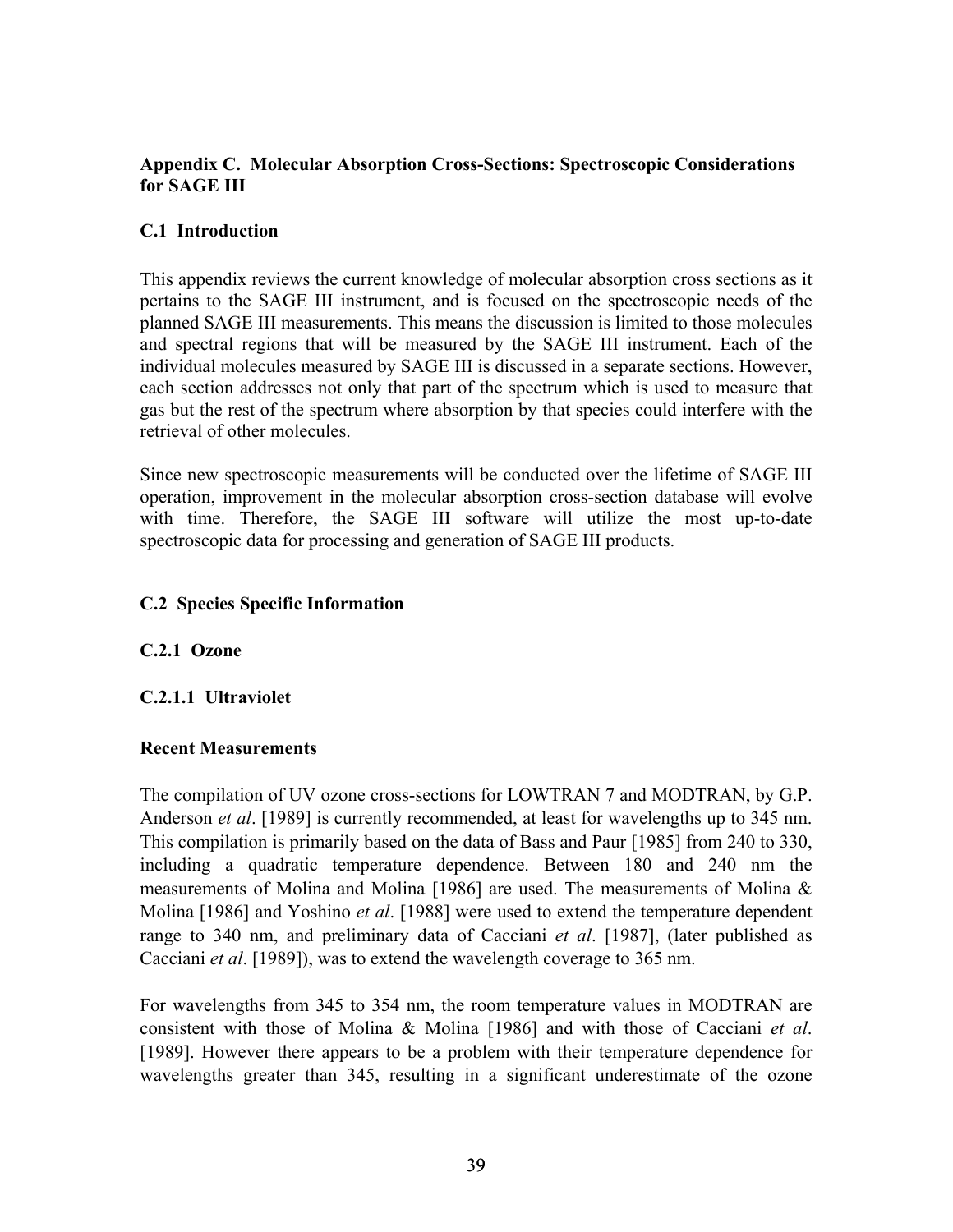absorption at stratospheric temperatures. The cause of this problem with the temperature dependence is not clear, (G. P. Anderson, private communication, 1996).

The recent room temperature measurements by Daumont *et al*. [1992] from 195 to 345 nm, agree within the stated accuracies with these earlier values. This group recently has extended these measurements to lower temperatures, [Malicet *et al*., 1998]. Burrows *et al*. [1999] have also measured the temperature dependence of ozone from 231 to 794 nm. These measurements, along with the recent accurate measurements of the ozone cross section for the 253.7 nm mercury line, by the University of Minnesota Group [Mauersberger, *et al*. 1986 and 1987; and Barnes and Mauersberger, 1986], should be used to re-examine the cross sections for this whole spectral region. The cross section at this mercury line based on Hearn's [1961] data was used to normalize the Bass and Paur [1985] data, along with a number of the earlier measurements.

Brion *et al*., [1998] have preliminary results continuing the room temperature measurements for ozone absorption from 345 nm to 830 nm. These should be used to extend the ozone cross sections through the gap that currently exists in the available quantitative data between 360 and 410 nm.

### **Estimated Accuracy**

The uncertainties in the UV data are generally within 1 to 2 % for wavelengths less than 325 nm. At longer wavelengths the uncertainties become increasingly larger as the values of the absorption cross section become smaller with increasing wavelength, and the uncertainties in the zero-absorption reference value become more significant. The uncertainties are nearly 10% by 345 nm, and greater than 20% for wavelengths greater than 350 nm. In the vicinity of the absorption minimum near the SAGE 385 nm aerosol channel, the uncertainties in the absorption cross section exceeds a factor of 2. However, at this wavelength the ozone absorption is negligible compared to the aerosol attenuation and is less than 5% of the typical aerosol extinction near 30 km (and the peak ozone mixing ratio).

### **C.2.1.2 Visible and Near Infrared Cross-Sections:**

### **Recent Measurements**

Recently there have been several new spectroscopic studies of the ozone Chappuis and Wulf absorption bands, [Anderson *et al*., 1990, 1991,1993a, and Burkholder and Talukdar, 1994] along with measurements of the absolute cross section at selected wavelengths near the peak of the Chappuis band, [Anderson and Mauersberger, 1992], and in the near IR, [Anderson *et al*., 1993b]. Shettle and Anderson [1994] have used these to develop a new set of room temperature ozone absorption cross-sections. They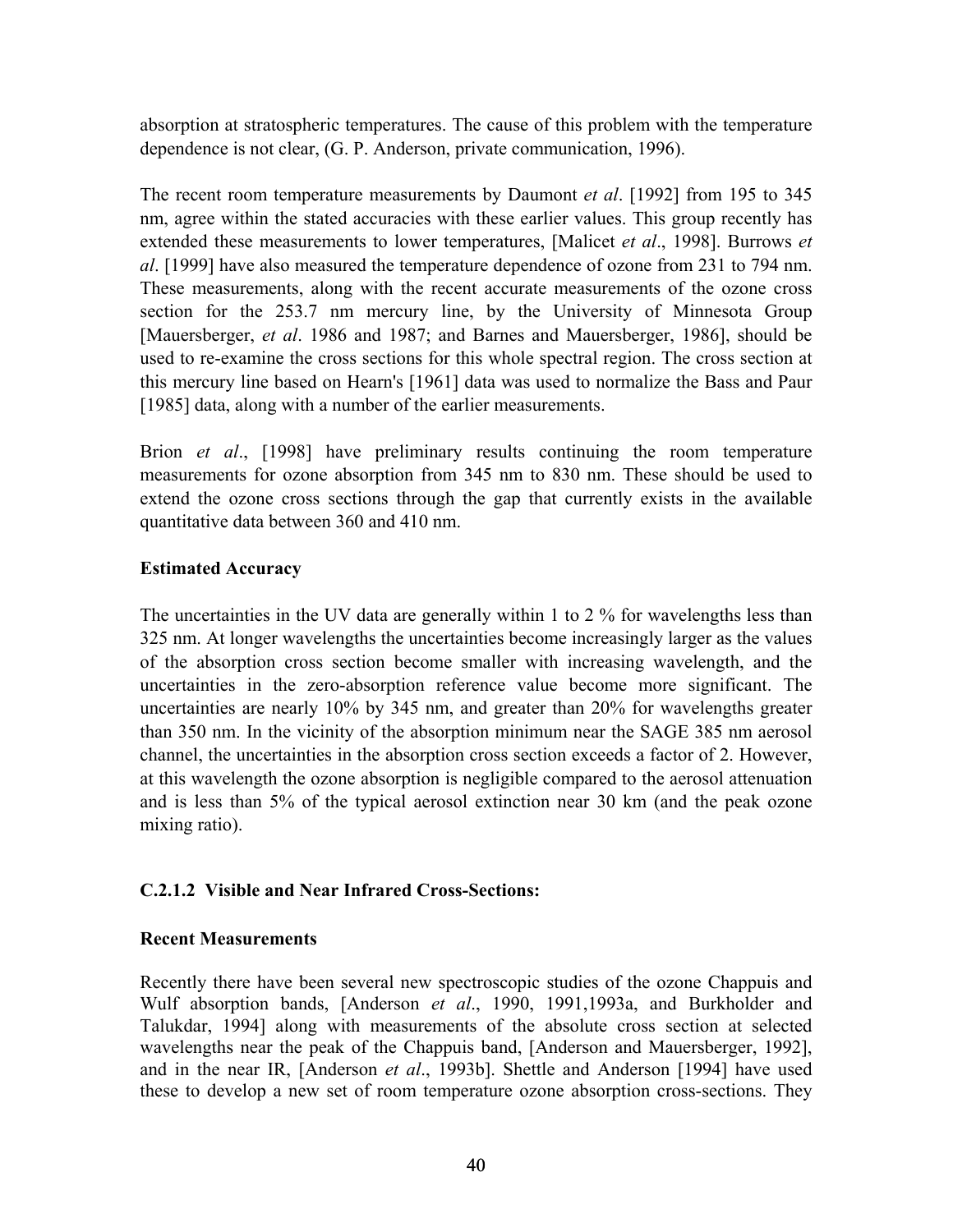normalized the spectral measurements to agree with the absolute cross-section data, within the measurement uncertainties, and smoothly joined the different sets of measurements, to provide the new cross-section over the spectral range from 407 to 1089 nm.

Burkholder and Talukdar [1994] have provided a very nice measurement of the temperature dependence of the Chappuis band [from 407 to 762 nm], where they use two identical cells to directly measure the ratio of the cross sections at 298 K and a reduced temperature between 220 and 280 K.

# **Estimated Accuracy**

The accuracy of this data set is about 1 to 2% from about 520 nm through 800 nm, where the cross sections can be constrained by the measurements of Anderson and Mauersberger, [1992], and of Anderson *et al*., [1993b]. At the extreme wavelengths near 407 and 1089 nm, where the cross section becomes very small the uncertainties are driven by sensitivity of the measurements and possible errors in the zero absorption reference value. Near these wavelengths the uncertainties in the data can exceed 25%, decreasing to 10% near 450 nm and to less than 5% near 500 nm. At the longer wavelengths, the uncertainties in the ozone cross sections increase from 2% to 5% between 800 and 850 nm, with a further increase to about 10% near 950 nm. The recent results of Brion *et al*. [1998], tend to be systematically higher by 1% than the measurements discussed above.

Burkholder and Talukdar [1994] have provided a very nice measurement of the temperature dependence of the Chappuis band [from 407 to 762 nm], where they use two identical cells to directly measure the ratio of the cross sections at 298 K and a reduced temperature between 220 and 280 K.

# **Deficiency of Current Available Measurements**

The most significant deficiencies in the ozone data for SAGE III are the need to extend the measurements of the temperature dependence to 180 K, to cover the full range of stratospheric temperatures and through the near IR. The latter is needed more to remove ozone as an interfering species from the SAGE measurement of aerosols and water vapor in the near IR as directly to measure ozone. While Burrows *et al*. [1999] have measured the temperature dependence in out to 794 nm, their room temperature data is systematically higher than either the Shettle and Anderson [1994] compilation or the Brion *et al*. [1998] measurements throughout the visible. These differences range from 3 to 5 % near the 600 nm Chappuis peak, to in excess of 20% near 750 nm. Also the Burrows *et al*. [1998] temperature dependence in the visible shows internal inconsistencies.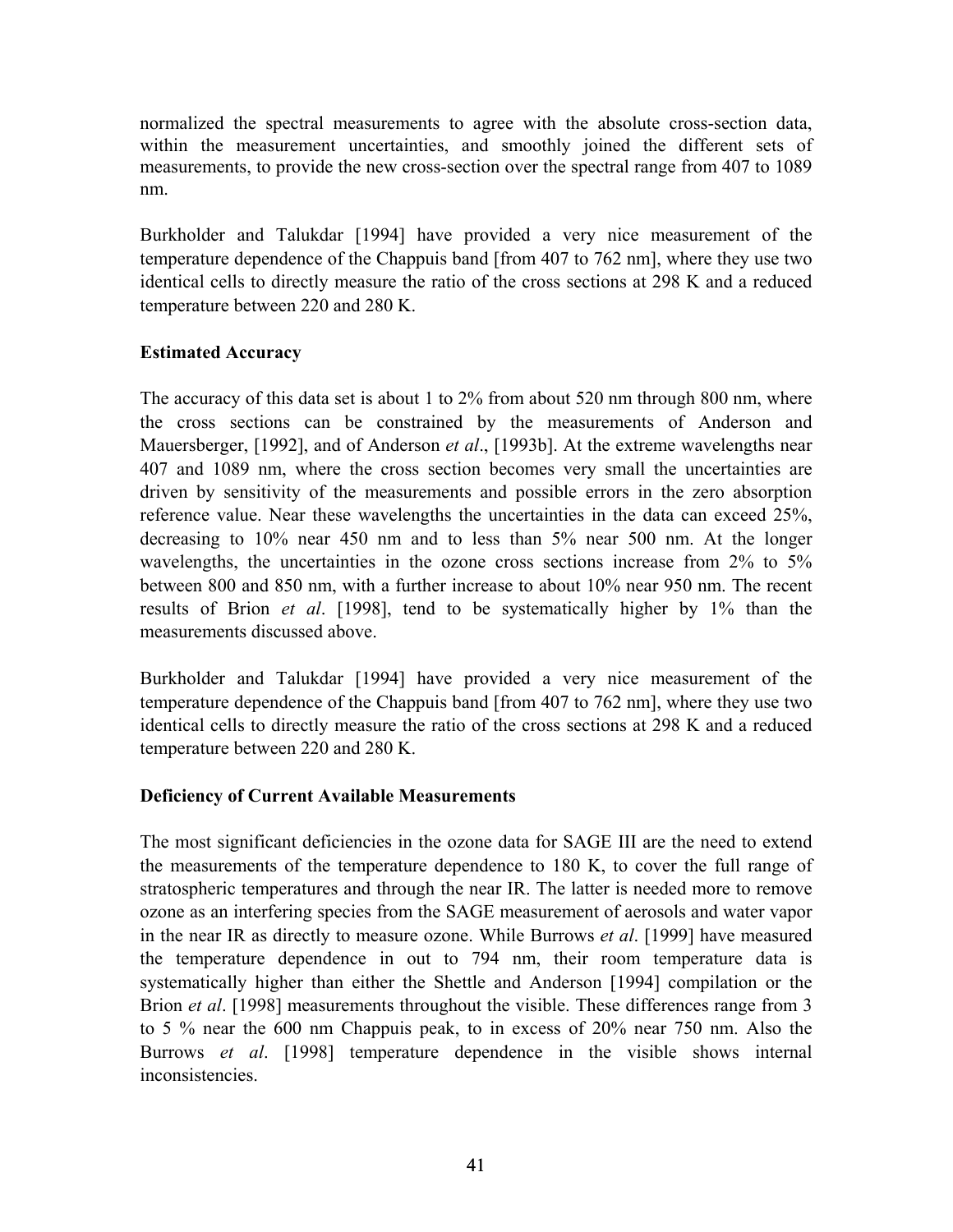#### **C.2.1.3 References**

- Anderson, G. P., F. X. Kneizys, E. P. Shettle, L. W. Abreu, J. H. Chetwynd, R. E. Huffman, and L. A. Hall, UV Spectral Simulations Using LOWTRAN 7, in *Atmospheric Propagation in the UV, Visible, IR, & MM-Wave Region and Related Systems Aspects*, AGARD Conference Proceedings No. 454, Proceedings of the AGARD Electromagnetic Wave Propagation Panel Symposium Copenhagen, Denmark, 9-13 October 1989.
- Anderson, S. M., P. Hupalo, and K. Mauersberger, Rotational structure in the nearinfrared absorption spectrum of ozone, *J. Chem. Phys.*, 99, 737-739, 1993a.
- Anderson, S. M., P. Hupalo, and K. Mauersberger, Ozone absorption cross section measurements in the Wulf bands, *Geophys. Res. Lett.*, 20, 1579-582, 1993b.
- Anderson, S. M., J. Maeder, and K. Mauersberger, Effect of isotopic substitution on the visible absorption spectrum of ozone, *J. Chem. Phys.*, 94, 6351-6357, 1991.
- Anderson, S. M. and K. Mauersberger, Laser measurements of ozone absorption cross sections in the Chappuis band, *Geophys. Res. Lett.*, 19, 933-936, 1992.
- Anderson, S. M., J. Morton, and K. Mauersberger, "Near-infrared absorption spectra of  ${}^{16}O_3$  and  ${}^{18}O_3$ : Adiabatic energy of the  ${}^{1}A_2$  state?, *J. Chem. Phys.*, 93, 3826-3832, 1990.
- Barnes, J. and K. Mauersberger, Temperature Dependence of the Ozone Absorption Cross Section at the 253.7-nm Mercury Line, *J. Geophys. Res.*, 92, 14,861-14,864, 1987
- Bass, A. M. and R. J. Paur, The ultraviolet Cross-Sections of Ozone. I. Measurements in Atmospheric Ozone, *Proceedings of the Quadrennial Ozone Symposium in Halikidi, Greece*, ed. by C. Zeferos and A. Ghaz, pp 606-616, 1985.
- Brion, J. A. Chakir, J. Charbonnier, D. Daumont, C. Parisee, J. Malicet (X), Absorption Spectra Measurements for the Ozone Molecule in the 350 to 830 nm Region, *J. Atmos. Chem.*, 30, 291-299, 1985
- Burkholder, J. B. and R. K. Talukdar, Temperature dependence of the ozone absorption spectrum over the wavelength range 410 to 760 nm, *Geophys. Res. Lett.*, 21, 581-584, 1994.
- Burrows, J.P., A. Richter, A. Dehn, B. Deters, S. Himmelmann, S. Voigt, and J. Orphal, Atmospheric remote-sensing reference data from GOME – 2. Temperature-dependent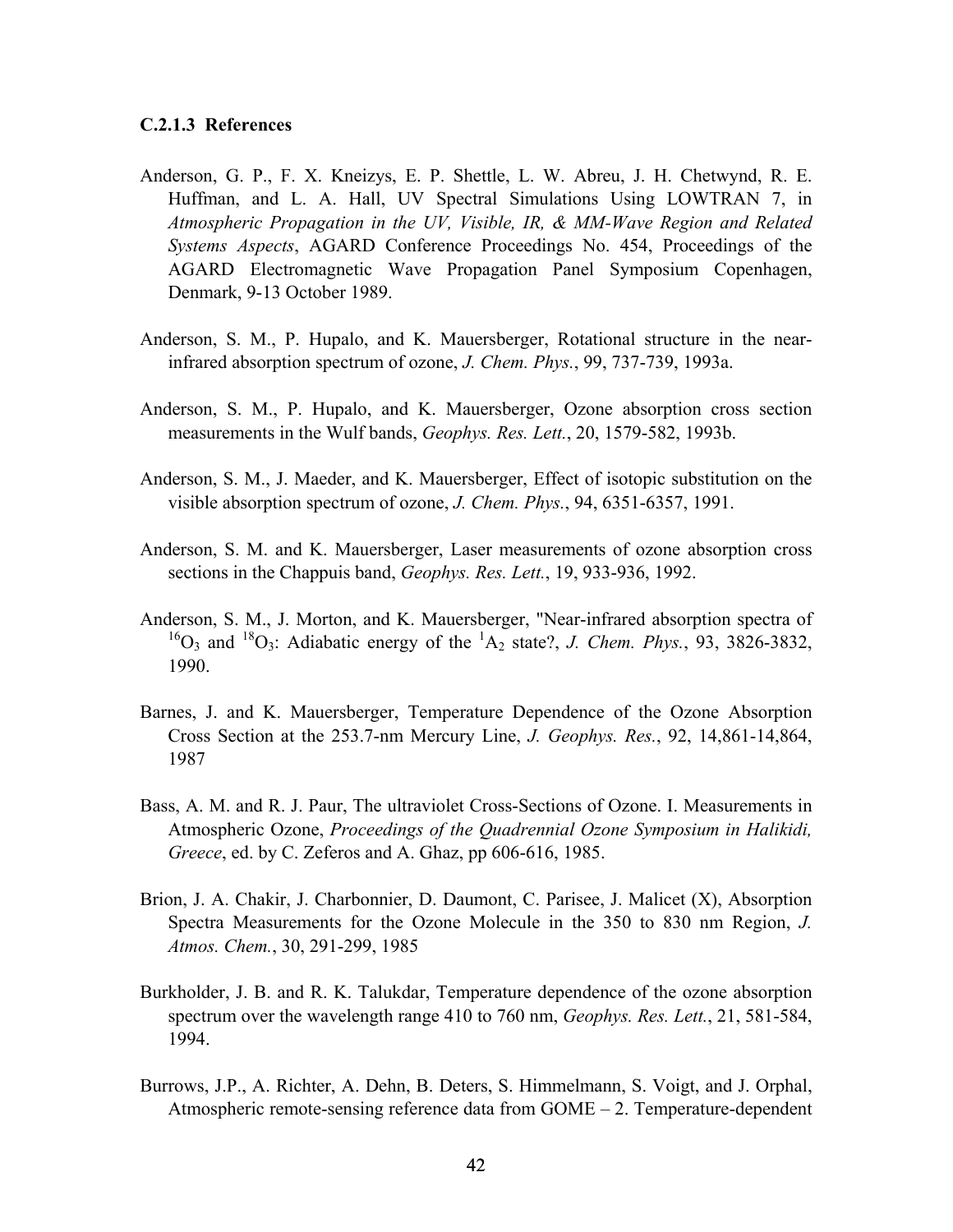absorption cross sections of O<sub>3</sub> in the 231-794 nm range, *J. Quant. Spectrosc. Radiat. Transfer*, 61, 509-517, 1999.

- Cacciani, M., A. diSarra, and G. Fiocco, Laboratory Measurements of the Ozone Absorption Coefficients in the Wavelength Region 339-362 nm at Different Temperatures, Dept. of Physics, University of Roma - La Sapienza, Italy, Internal Note No. 882, 1987.
- Cacciani, M., A. diSarra, and G. Fiocco, and A. Amuruso, Absolute Determination of the Cross-Sections of Ozone in the Wavelength Region 339-355nm at Temperatures 220- 293K, *J. Geophys. Res.*, 94, 8485-8490, 1989.
- Daumont, D., J. Brion, J. Charbonnier, and J. Malicet, Ozone UV Spectroscopy I: Absorption Cross Sections at Room Temperature, *J. Atmos. Chem.*, 15, 145-155, 1992.
- Malicet, J., D. Daumont, J. Charbonnier, C. Parisse, A. Chakir, and J. Brion, Ozone UV spectroscopy. II Absorption cross-sections and temperature dependence, *J. Atmos. Chem.*, 21, 263-273, 1995.
- Mauersberger, K., J. Barnes, D. Hanson, and J. Morton, Measurement of the Ozone Absorption Cross Section at the 253.7 Mercury Line, *Geophys. Res. Lett.*, 13, 671- 673, 1986.
- Mauersberger, K., D. Hanson, J. Barnes, and J. Morton, Ozone Vapor Pressure and Absorption Cross Section Measurements: Introduction of an Ozone Standard, *J. Geophys. Res.*, 92, 8480-8485, 1987.
- Molina, L. T. and M. J. Molina, Absolute Absorption Cross Sections of Ozone in the 185-350 nm Wavelength Range, *J. Geophys. Res.*, 91, 14,501-14,509, 1986.
- Shettle, E. P. and S. M. Anderson, New Visible and Near IR Ozone Cross Sections for MODTRAN, presented at the 17th Annual Review Conference on Atmospheric Transmission Models, Phillips Laboratory, Bedford, MA 7-8 June 1994.
- Yoshino, K. D.E.Freeman, J.R.Esmond, and W.H.Parkinson, Absolute Absorption Cross Section Measurements of Ozone in the Wavelength Region 238-335 nm and the Temperature Dependence, *Planet. Space Sci.*, 36, 395-398, 1988.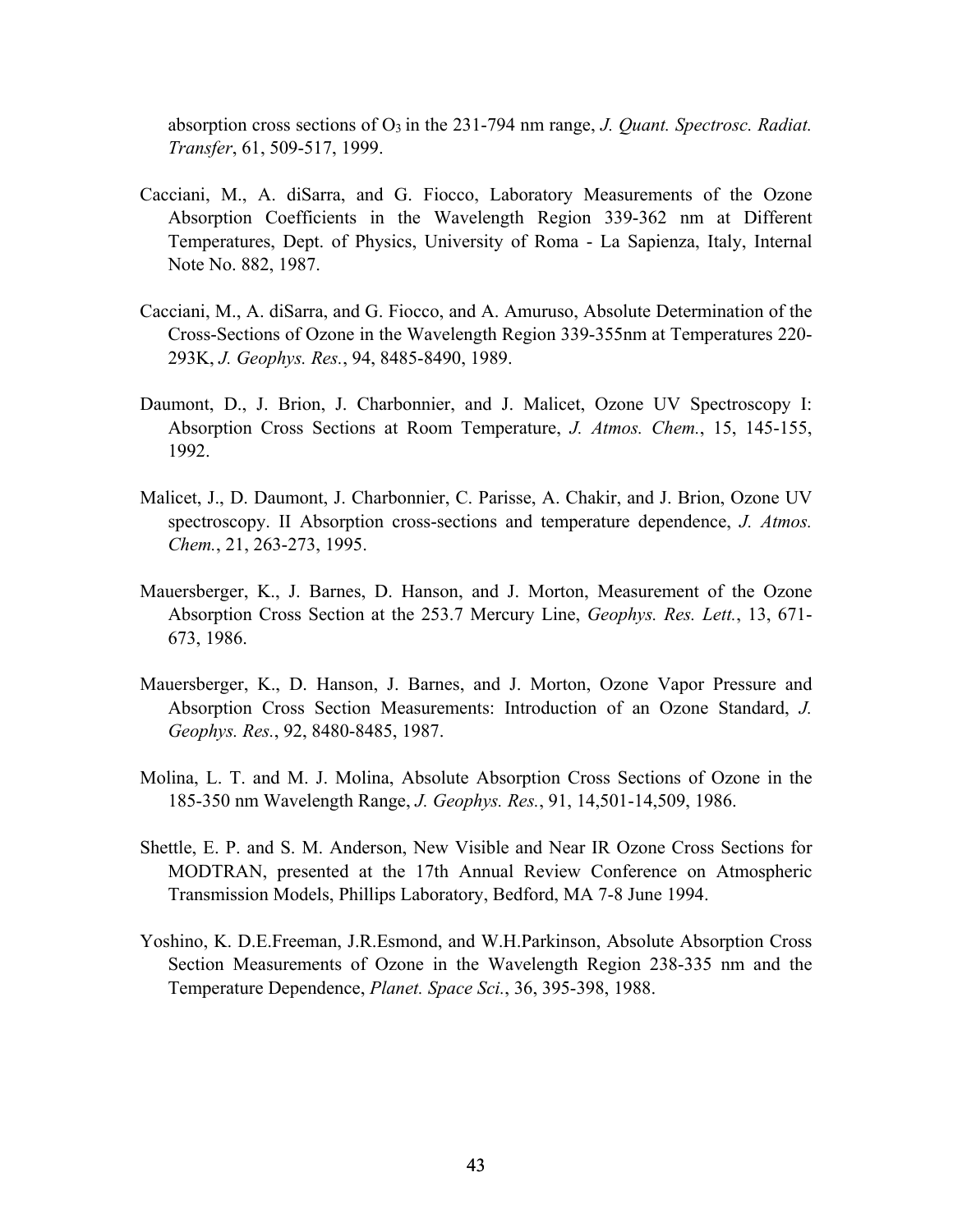### <span id="page-46-0"></span>**C.2.2 Nitrogen Dioxide**

#### **Recent Measurements**

SAGE II has used the  $NO<sub>2</sub>$  cross sections measured by Graham and Johnston [1974] and compiled by Goldman *et al*. [1978] for their retrieval of the NO2 profiles, [Cunnold *et al*., 1991]. Since then there have been several new measurements of  $NO<sub>2</sub>$  absorption cross sections, [Schneider *et al*., 1987; Davidson *et al*., 1989; Amoruso *et al*., 1993; Harwood and Jones, 1994; Mérienne *et al*., 1995; and Coquart *et al*., 1995]. Unfortunately intercomparisons of these different data sets with each other and the Graham and Johnston [1974] measurements show differences as large as 1 nm in the position of the minima and maxima of the absorption as a function of wavelength, in addition to differences of up to 10-20 % in the total cross section. One deficiency of many of these measurements (and most of the earlier ones) is they were made at resolutions of 0.5 to 2 nm which is too coarse to resolve the structure present in the absorption spectrum. Kirmse, *et al*. [1997] have concatenated several of these earlier measurements to develop a single NO2 cross section covering 300 to 908 nm. Using the Mérienne *et al*. [1995] for the 300 to 500 nm region which includes the 420 to 460 nm region used by SAGE III for its  $NO<sub>2</sub>$  measurements.

Harder *et al*. [1997], provide a detailed critical evaluation of the earlier measurements, in addition to high spectral resolution  $( $0.01 \text{ nm}$ ) data of their own, covering 350 to 585$ nm, at temperatures between 217 and 298 K. These agree with the University of Reims data (by Courtuis) to about 4% in absolute cross section. The details of the spectral structure agree although the effects of the aliasing in the Reims data are clearly present.

Recently Yoshino *et al*. [1997] and Vandaele, *et al*. [1996 and 1998] have also made high spectral resolution ( $\leq 0.1$  nm) measurements of the NO<sub>2</sub> cross sections. These all show agreement with the high resolution data of Mérienne *et al*. [1995] and Harder *et al*. [1997], to 3 to 5 %. Most of these results include at least one low temperature measurement (except Yoshino *et al*., 1997). These low temperature measurement also agree to within 5%, with the spectral variations becoming more pronounced. That is the local minima decrease with decreasing temperature and the local maxima increase with decreasing temperature.

#### **Estimated Accuracy**

With an instrument such as SAGE II which uses the difference between a single minimum and maximum, the use of a pair where there are large differences between the positions and cross sections, could lead to errors as large as 50 % by using the wrong cross section data. It should be noted that the validation of the SAGE II  $NO<sub>2</sub>$ measurements, [Cunnold *et al.*, 1991], indicate that the SAGE NO<sub>2</sub> data is accurate to 15%. SAGE III will retrieve the  $NO<sub>2</sub>$  from the structure across several minima and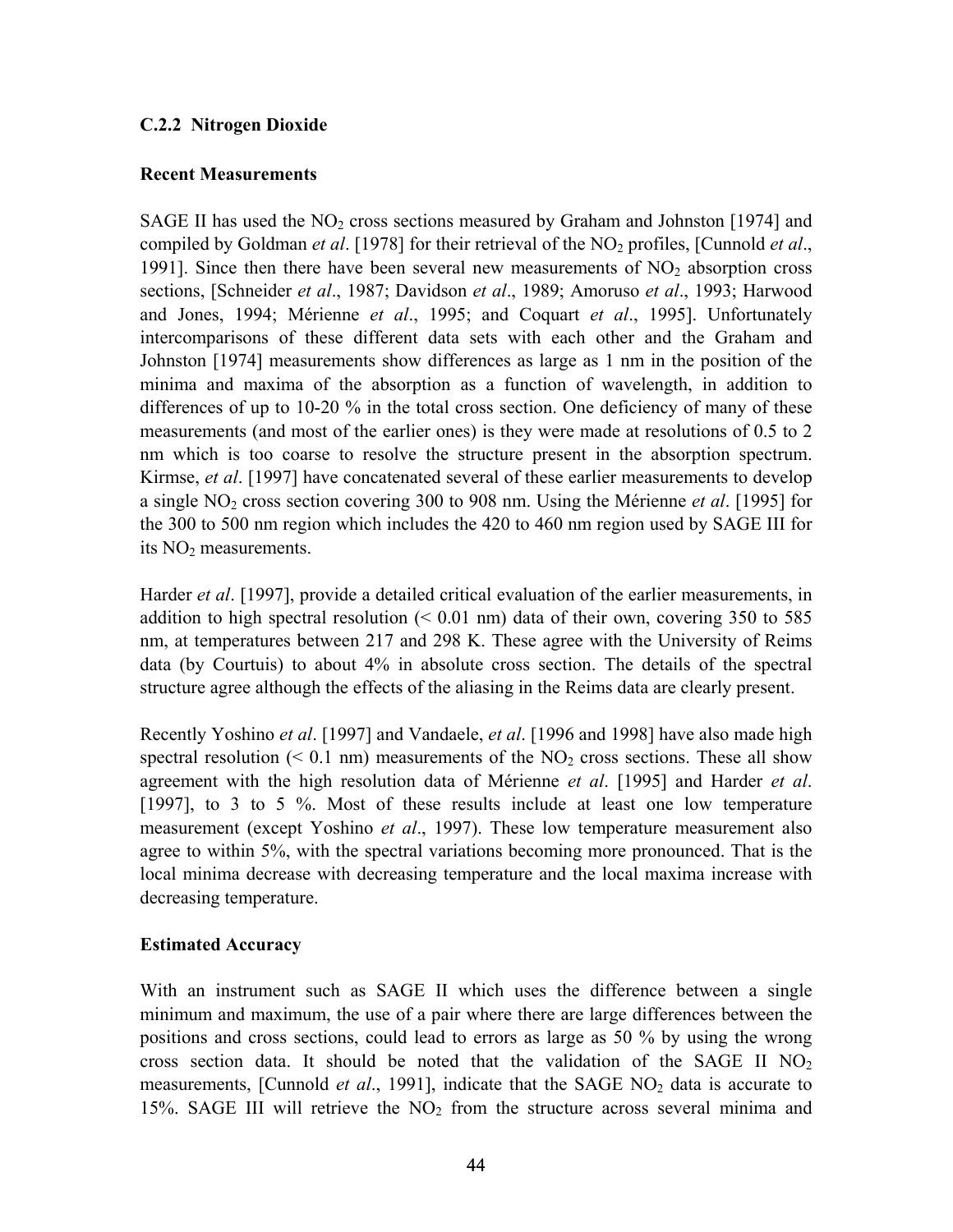maxima, which should mean it is much less sensitive to the position and cross sections of individual pairs of the minima and maxima. In fact the SAGE III spectral measurements can be used to check for systematic wavelength shifts in the  $NO<sub>2</sub>$  absorption data used in the algorithm.

In the spectral region from 400 nm to 460 nm, where there are a number of good quality high resolution measurements available, the uncertainties in the  $NO<sub>2</sub>$  absorption cross sections are 3-5 %. This includes the portion of the spectrum used by SAGE III and many other instruments to determine the concentration of  $NO<sub>2</sub>$  in the atmosphere. From 300 nm to 400 nm and from 460 nm to 500 nm the uncertainties are 5-7 %. At longer wavelengths, which are still important to remove the contributions of  $NO<sub>2</sub>$  from the measurements of other species such as aerosols or  $NO<sub>3</sub>$ , the uncertainties are 5-10 %, and are limited to measurements with resolutions (and wavelength accuracies) of 0.5 to 2 nm, which means additional errors will be introduced in convolving them with the spectral response of the SAGE III instrument. The greatest needs for additional measurements are for high resolution data at wavelengths longer than 500 nm and for low temperature measurements at all wavelengths down to 180 K, to cover the full range of stratospheric temperatures.

#### **C.2.2.1 References**

- Amoruso, A. L., G. Crescentini, G. Fiocco, and M. Volpe, New Measurements of the NO2 Absorption Cross Section in the 440- to 460- nm region and estimates of the NO2 - N2O4 Equilibrium Constant, *J. Geophys. Res.*, 98, 16,857-16,863, 1993.
- Bass, A. M., A. E. Ledford Jr., and A. H. Laufer, Extinction Coefficients of  $NO<sub>2</sub>$  and N2O4, *J. Res. Natl. Bur. Stand.*, 80A, 143-166.
- Coquart, B. A. Jenouvrier, and M. F. Mérienne, The  $NO<sub>2</sub>$  Absorption Spectrum. II: Absorption Cross-Sections at Low Temperature in the 400-500 nm Region, *J. Atmos. Chem.*, 21, 251-261. 1995.
- Cunnold, D. M., J. M. Zwadony, W. P. Chu, J. P. Pommereau, F. Goutail, J. Lenoble, M. P. McCormick, R. E. Viega, D. Murcray, N. Iwagami, K. Shibasaki, P. C. Simon, and W. Peetermans, Validation of SAGE II NO2 Measurements, *J. Geophys. Res.*, 96, 12,913-12,925, 1991.
- Davidson, J. A., C. A. Cantell, A. H. McDaniel, R. E. Shetter, S. Madronich, and J. G. Calvert, Visible-Ultraviolet Absorption Cross Sections for  $NO<sub>2</sub>$  as a Function of Temperature, *J. Geophys. Res.*, 93, 7105-7112, 1989.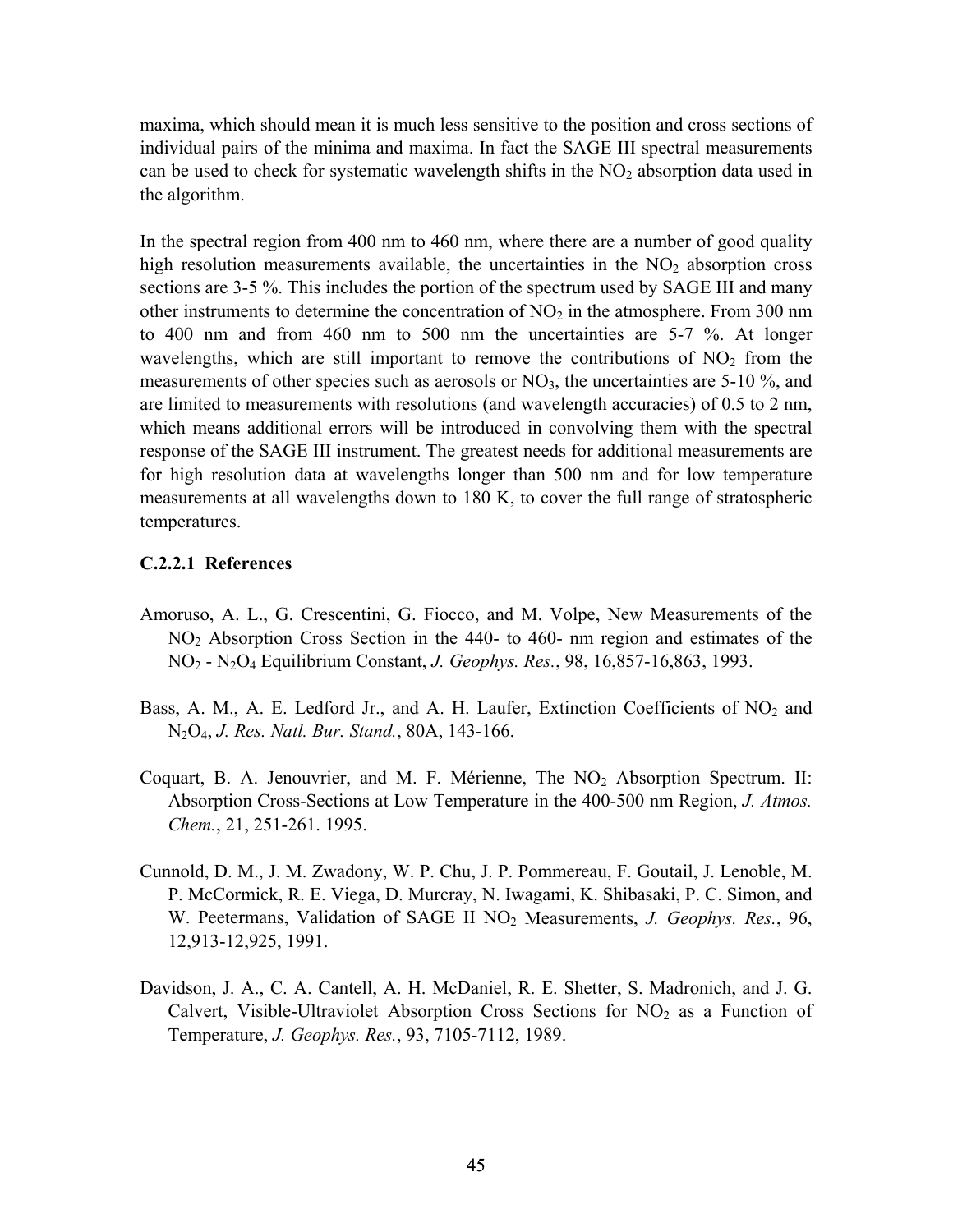- <span id="page-48-0"></span>Frost, G. J., L. M. Goss, and V. Vaida, Measurements of High-Resolution Ultraviolet-Visible absorption Cross Sections at Stratospheric Temperatures: 1. Nitrogen Dioxide, *J. Geophys. Res.*, 101, 3869-3877, 1996.
- Graham, R. and H.S.Johnston, Photochemistry of  $NO<sub>x</sub>$  and  $HNO<sub>x</sub>$  Compounds, *Can. J. Chem.*, 52, 1415-1423, 1974. [Values tabulated by A.Goldman, U. of Denver]
- Hall, T. C. and F. E. Blacet, Separation of the Absorption Spectra of  $NO<sub>2</sub>$  and  $N<sub>2</sub>O<sub>4</sub>$  in the range 2400-5000 D, *J. Chem. Phys.*, 20, 1745-1749, 1952.
- Harder, J. W. J. W.Brault, P. V. Johnston, and G. H. Mount, Temperature Dependent NO2 Cross Sections at High Spectral Resolution, *J. Geophys. Res.*, 102, 3861-3879. 1997.
- Harwood, M. H. and R. L. Jones, Temperature Dependent Ultraviolet-Visible Absorption Cross-Sections of  $NO<sub>2</sub>$  and  $N<sub>2</sub>O<sub>4</sub>$ : Low-Temperature Measurements of the Equilibrium Constant for 2NO<sub>2</sub> W N<sub>2</sub>O<sub>4</sub>, *J. Geophys. Res.*, 99, 22,955-22,964, 1994.
- Mérienne, M. F., A. Jenouvier, B. Coquart, The  $NO<sub>2</sub>$  Absorption Spectrum. I: Absorption Cross-Sections at Ambient Temperature in the 300-500 nm Region, *J. Atmos. Chem.*, 20, 281-297. 1995.
- Schneider, W. G., G. K. Moortgat, G. S. Tyndall, and J. P. Burrows, Absorption Cross Sections of NO<sub>2</sub> in the UV and Visible Region (200-700 nm) at 298 K, *J. Photochem. Photobiol. A Chem.*, 40, 195-217, 1987.
- Vandaele, A. C., C. Hermans, P. C. Simon, M. Carleer, R. Colin, S. Fally, M. F. Merienne, A. Jenouvrier, and B. Coquart, Measurements of the  $NO<sub>2</sub>$  absorption crosssections from 42,000 cm<sup>-1</sup> to 10,000 cm<sup>-1</sup> (238-1000 nm) at 220 K and 294 K, *J*. *Quant. Spectrosc. Radiat. Transfer*, 59, 171-184, 1998.
- Yoshino, K., J. R. Esmond, W. H. Parkinson, High-resolution absorption cross section measurements of NO<sub>2</sub> in the UV and visible region, *Chem. Phys.*, 221, 169-174. 1997.

### **C.2.3 Oxygen**

Accurate knowledge of the oxygen absorption cross sections is critical for the SAGE III Experiment, since the SAGE III oxygen measurements are used to establish the atmospheric density, temperature, and pressure profiles. In addition to the direct scientific need for these profiles, they are also needed to remove the molecular Rayleigh scattering contribution from the measurements of other species at all wavelengths, and for the retrieval of the mixing ratio of the other gaseous species on pressure surfaces. This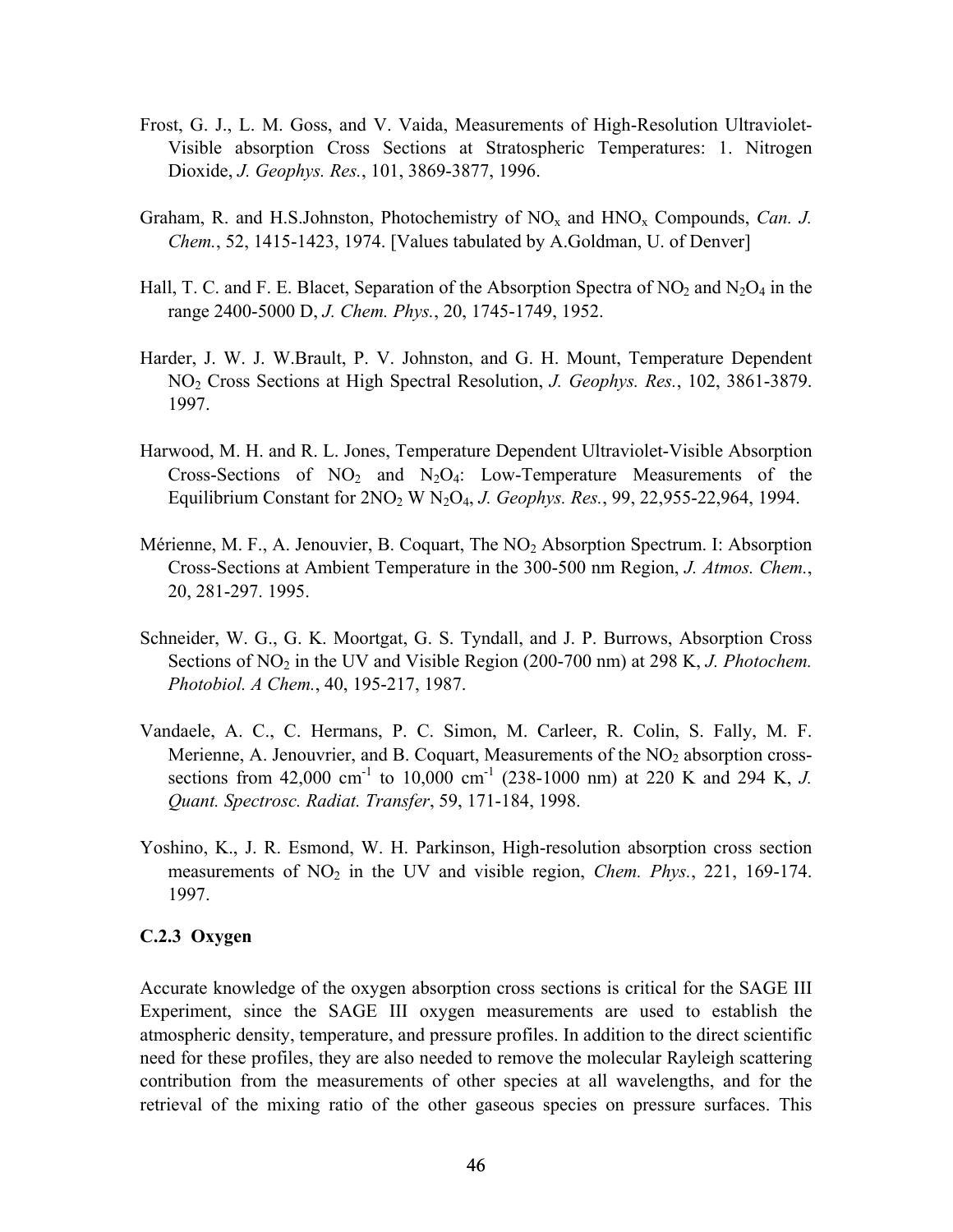removes the need for an external source of this data, such as the NMC analyses which were used for the SAGE I and II instruments. To retrieve the oxygen density, from which the atmospheric density, temperature, and pressure profiles will be derived, SAGE III will use differential absorption measurements across the oxygen A-band from 755 to 775 nm.

The Ritter and Wilkerson [1986] measurements of the oxygen A-band with a stated accuracy of about 2%, appear to be the best of the available data. They have been adapted by Chance [1995] for use with the Global Ozone Monitoring Experiment (GOME). However, their band strength is higher than the all of the previous measurements that they include in their Table IV, exceeding the next highest by nearly 5%, the mean by 11%, and exceeding by 15% the data of Miller *et al*. [1969], (with a stated accuracy of 4%), which are the basis of the 1992 HITRAN database, [Rothman *et al*., 1992]. Ritter and Wilkerson's [1986] line widths are near the middle of the range of the previous measurements, which have a 30% range of values. However, while the 1996 HITRAN database adapted the Ritter and Wilkerson [1986] line strengths, it continues to utilize the line widths of Givers *et al*. [1974], which are at the low end of the available measurements.

Recently Brown and Plymate [1999] have measured the oxygen A-band. The line positions, line intensities and pressure-broadening coefficients of 44 transitions in the oxygen A-band near 760 nm (from 13040 to 13168  $cm^{-1}$ ) have been calibrated using laboratory data recorded at  $0.02 \text{ cm}^{-1}$  resolution with the Fourier transform spectrometer at Kitt Peak in Arizona. The pressure-broadening coefficients for self- broadened and nitrogen-broadened widths and pressure-induced shifts in line positions have been measured through  $J'' = 24$ ; these have been combined and modeled with a polynomial expressed as a function of the upper state quantum number in order to compute the corresponding air-broadened line shape coefficients associated with Voigt profiles. The temperature dependence of the line widths has been determined from absorption spectra obtained with gas samples temperatures between 205 K and 297 K

The measured intensities demonstrate that the values selected for the 1996 HITRAN database are valid to within 1%. However, the line positions are in error by 0.002 to  $0.015$  cm<sup>-1</sup> and the widths by 7 to 20%. Although the individual new measurements of temperature dependence of widths have uncertainties of 15%, the average of new measured values is within 2% of the mean value previously selected by HITRAN.

### **C.2.3.1 References**

Brown, L. R. and C. Plymate, Experimental line parameters of the oxygen A-band at 760 nm., *submitted to J. Mol. Spectrosc,* 1999.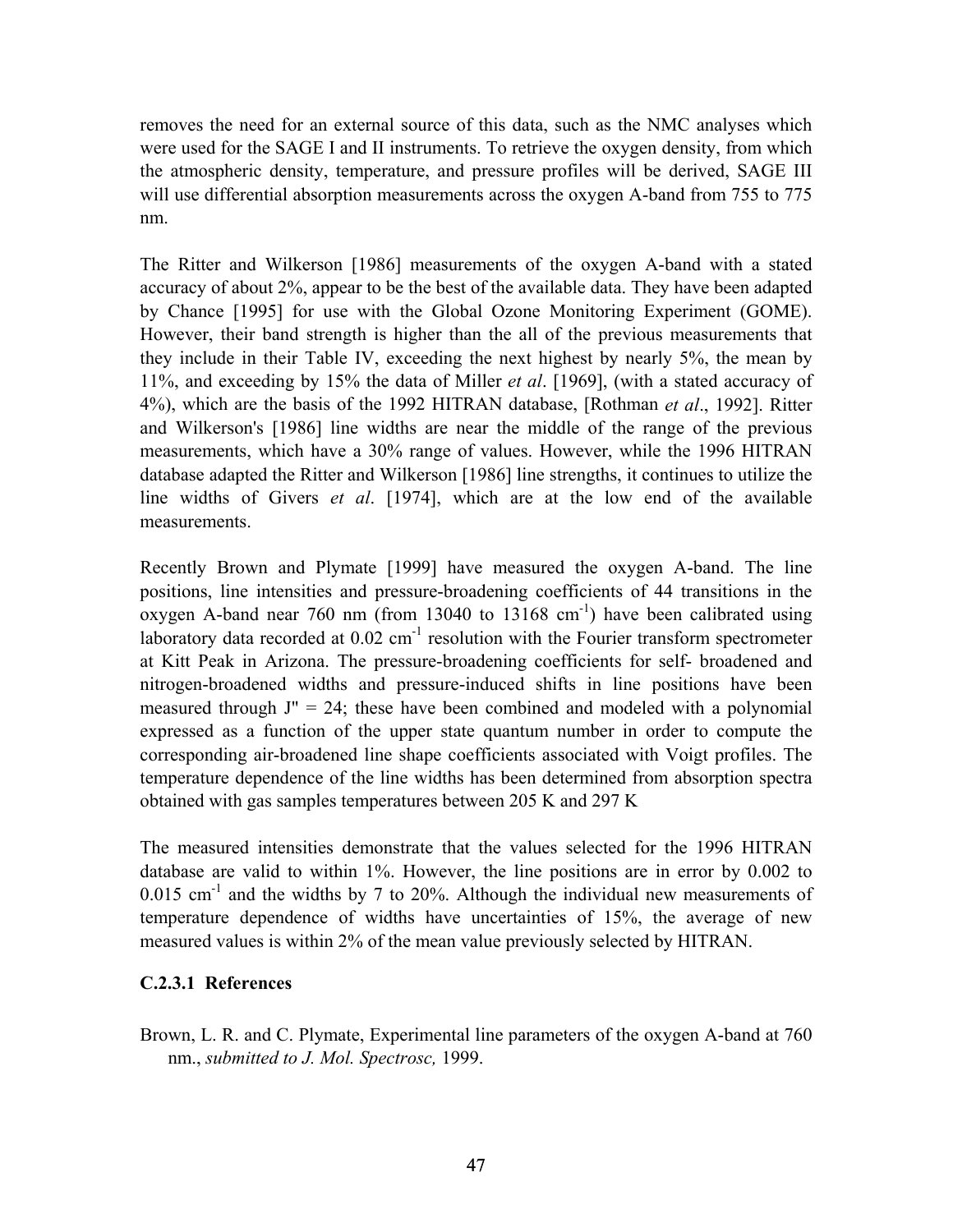- <span id="page-50-0"></span>Brown, L. R. and R. A. Toth, Laboratory Spectroscopy of SAGE Molecules, Unpublished Manuscript, 1995.
- Chance, K.,  $O_2$  A-band Studies for Cloud Detection and Algorithm Improvement, Contact Report for ESA, 1995.
- Giver, L. P., R. W. Boese, and J. H. Miller, Intensity Measurements, Self-Broadening Coefficients, and Rotational Intensity Distribution for Lines of the Oxygen B Band at 6880 C, *J. Quant. Spectrosc. Radiat. Transfer*, 14, 793-802, 1974.
- Miller, J. H., R. W. Boese, and L. P. Giver, Intensity Measurements and Rotational Intensity Distribution for the Oxygen A-band, *J. Quant. Spectrosc. Radiat. Transfer*, 9, 1507-1517, 1969.
- Newnham, D. A., and J. Ballard, Visible absorption cross sections and integrated absorption intensities of molecular oxygen  $(O_2 \text{ and } O_4)$ , *J. Geophys. Res.*, 103, 28,801-28,816, 1998.
- Ritter, K. J. and T. D. Wilkerson, High Resolution Spectroscopy of the Oxygen A-band, *J. Molec. Spectrosc.*, 121, 1-19, 1987.
- Rothman, L. S., R. R. Gamache, R. H. Tipping, C. P. Rinsland, M. A. H. Smith, D. C. Benner, V. M. Devi, J.-M. Flaud, C. Camy-Peyret, A. Perrin, A. Goldman, S. T. Massie, L. R. Brown, and R. A. Toth, The HITRAN Molecular Database Editions of 1991 and 1992, *J. Quant. Spectrosc. Radiat. Transfer*, 48, 469-507, 1992.
- Rothman, L. S. C. P. Rinsland, A. Goldman, S. T. Massie, D. P. Edwards, J.-M. Flaud, A. Perrin, C. Camy-Peyret, V. Dana, J.-Y. Mandin, J. Schroeder, A. McCann, R. R. Gamache, R. B. Watson, K. Yoshino, K. V. Chance, K. W. Jucks, L. R. Brown, V. Nemtchinov, and P. Varanasi, The HITRAN molecular spectroscopic database and HAWKS (HITRAN Atmospheric WorKStation): 1996 edition, *J. Quant. Spectrosc. Radiat. Transfer*, 60, 665-710, 1998.

#### **C.2.4 Water Vapor**

To measure atmospheric water vapor SAGE III will use differential absorption in the near IR water band from 920 to 960 nm. The HITRAN database, Rothman [1992], based on the measurements of Chevillard *et al*. [1989], provides the best available spectroscopic data, in this region. This is an improvement over the 1982 edition of the HITRAN database used by Chu *et al*. [1993] for the water vapor retrievals from SAGE II. However, as noted by Brown and Toth [1995], this band is a complex of 10 interacting vibrational states and a complete theoretical modeling has not been accomplished to date, limiting the ability to give a complete accurate listing of the line positions, intensities,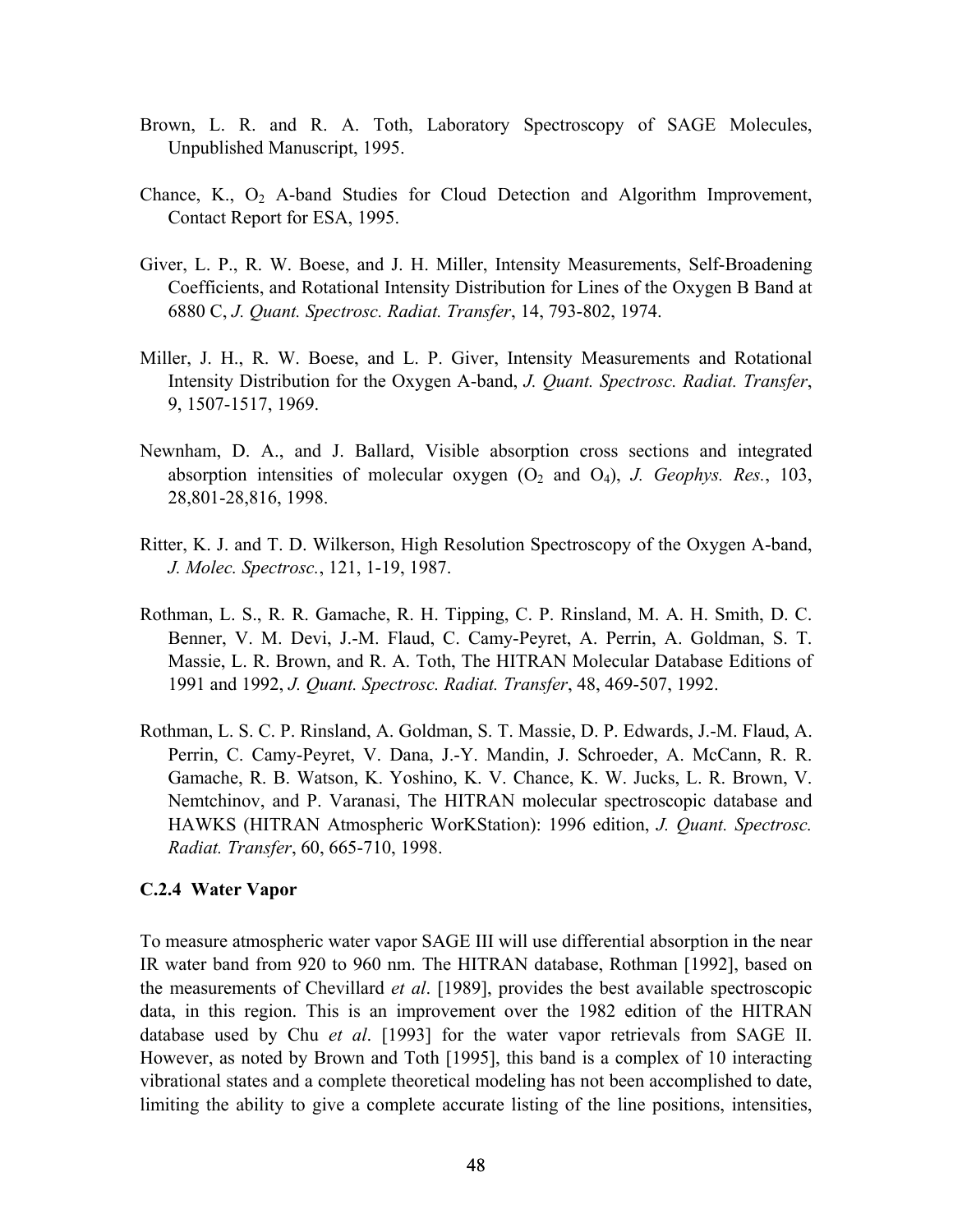and spectral assignments. Recently Giver *et al*. [1999] have reported that there were systematic errors in implementing the line intensities of water vapor into the HITRAN database, which effects all the visible and near IR water bands with wavelengths less than 1200 nm. For the band centered around 940 nm, which will be used by SAGE III to retrieve water vapor, this correction amounts to a 14.4 % increase in all the lines derived from the data of Chevillard *et al*. [1989], which applies to most of the lines in this band. There are a number of weak lines in this region due to  $H_2^{17}O$  and  $H_2^{18}O$ , and a few unassigned lines. It is presently not clear whether this correction applies to any of these lines, however altogether they contribute only about 1% of the total band strength.

The reported accuracies of the Chevillard *et al*. [1989] data are 7 to 50 %, depending on the spectral line. Given the 50 % uncertainties apply to the weakest lines, when integrated over the 2 nm resolution of the SAGE III detector, the water vapor absorption is known to about 10 to 15 %. To achieve greater accuracy for water vapor retrievals will require new measurements of the water vapor spectroscopy in the near IR.

Recently Brown *et al*. [1999, unpublished manuscript], have obtained new measurements of the water vapor lines for the 940 nm band. The line positions and line intensities of some 2600 transitions have been retrieved from 17 absorption spectra recorded at 0.01 and  $0.02 \text{ cm}^{-1}$  resolution using the Fourier transform spectrometer at Kitt Peak in Arizona. These have been combined with published analyses for isotopic water  $(H_2$ -<sup>16</sup>O-<sup>18</sup>O and H<sub>2</sub>-<sup>16</sup>O-<sup>17</sup>O) to produce a new line list of some 4130 transitions from 9676.8789 to 11386.2119 cm<sup>-1</sup>. Available air-broadened and self-broadened line widths from other vibrational bands at 6  $\mu$ m and 2.1  $\mu$ m have been inserted for A- and B- type transitions of bands in the 0.96 µm region. There are no new data for pressure-shifts and temperature dependences, however.

This study will correct the conversion mistakes recently uncovered in the visible line parameters of water by completely replacing the current 0.96 µm list in HITRAN and GEISA with better quality measurements  $(0.001 \text{ cm}^{-1})$  for positions and 3% for the intensities). The individual intensities range from 6.5  $E^{-22}$  to 1.0  $E^{-27}$  cm<sup>-1</sup>/(molecule cm<sup>-2</sup>) at 296 K.

#### **C.2.4.1 References**

- Brown, L. R. and R. A. Toth, Laboratory Spectroscopy of SAGE Molecules, Unpublished Manuscript, 1995.
- Chevillard, J.-P., J.-Y. Mandin, J.-M. Flaud, and C. Camy-Peyret,  $H_2^{16}O$ : Line positions and intensities between 9500 and 11500  $\text{cm}^{-1}$ . The interacting vibrational states (041), (220), (121), (022), 9300), (201), (102), and (003), *Can. J. Phys.*, 67, 1065- 1084,1989.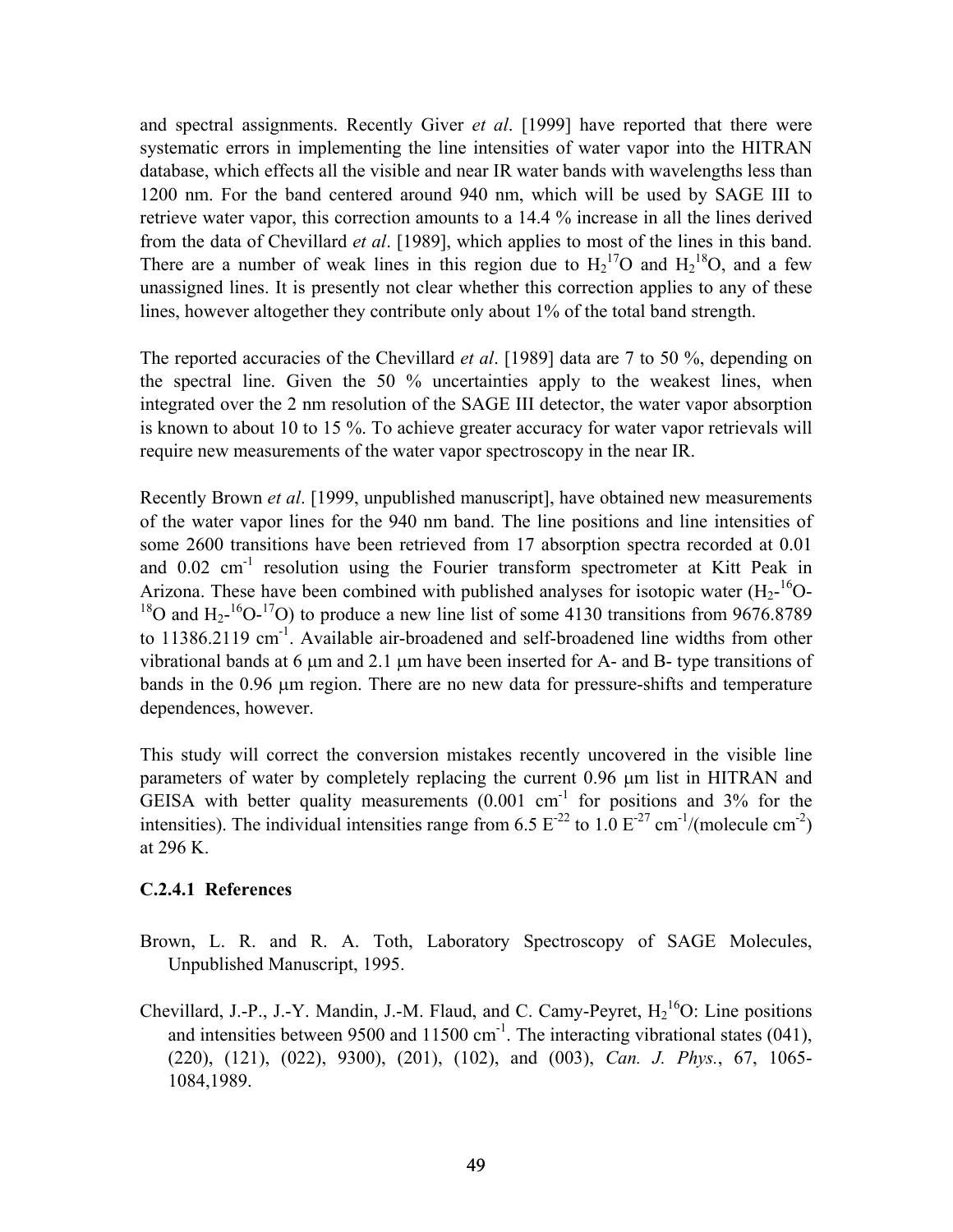- <span id="page-52-0"></span>Chu, W. P., E. W. Chiou, J. C. Larsen, L. W. Thomason, D. Rind, J. J. Buglia, S. Oltsman, M. P. McCormick, and L. M. McMaster, Algorithms and sensitivity analyses for Stratospheric Aerosol and Gas Experiment II water vapor retrieval, *J. Geophys. Res.*, 98, 4857-4866, 1993.
- Giver, L. P., C. Chackerian, and P. Varanasi, Visible and Near-Infrared  $H_2^{16}O$  Line Intensity Corrections for HITRAN-96, *to be published in J. Quantat. Spectrosc. Radiative Transf.*, 1999.
- Rothman, L. S., R. R. Gamache, R. H. Tipping, C. P. Rinsland, M. A. H.Smith, D. C. Benner, V. M. Devi, J.-M. Flaud, C. Camy-Peyret, A. Perrin, A. Goldman, S. T. Massie, L. R. Brown, and R. A. Toth,, The HITRAN Molecular Database Editions of 1991 and 1992, *J. Quant. Spectrosc. Radiat. Transfer*, 48, 469-507, 1992.
- Rothman, L. S., R. R.Gamache, A. Barbe, A. Goldman, J. R. Gillis, L. R. Brown, R. A. Toth, J.-M. Flaud, and C. Camy-Peyret, AFGL atmospheric absorption line parameters compilation: 1982 edition, *Appl. Opt.*, 22, 2247-2256, 1983.
- Rothman, L. S. C. P. Rinsland, A. Goldman, S. T. Massie, D. P. Edwards, J.-M. Flaud, A. Perrin, C. Camy-Peyret, V. Dana, J.-Y. Mandin, J. Schroeder, A. McCann, R. R. Gamache, R. B. Watson, K. Yoshino, K. V. Chance, K. W. Jucks, L. R. Brown, V. Nemtchinov, and P. Varanasi, The HITRAN molecular spectroscopic database and HAWKS (HITRAN Atmospheric WorKStation): 1996 edition, *J. Quant. Spectrosc. Radiat. Transfer*, 60, 665-710, 1998.

### **C.2.5 The Nitrate Free Radical NO3**

SAGE III utilizing differential absorption spectroscopy in the 640 to 680 nm region will measure the nitrate free radical  $NO<sub>3</sub>$ . It is at least a weak absorber throughout the visible, although strong absorption features and 623 and 662 nm dominate its visible spectrum. A general review of the Nitrate Free Radical  $NO<sub>3</sub>$ , including its spectroscopy, is given by Wayne *et al*. [1991].

DeMore *et al*. [1997] recommend using an average of the studies by Marinelli *et al*. [1982], Ravishankara & Wine [1983], Burrows *et al*. [1985], Ravishankara and Mauldin [1986], Sander [1986], Canosa-Mas *et al*. [1987], and Cantrell *et al*. [1987] for the cross section at the 662 nm peak at room temperature. There is disagreement in the temperature dependence with Cantrell *et al*. [1987] finding the absorption to be independent of temperature between 215 and 348 K, and Ravishankara and Mauldin [1986] and Sander [1986] reporting the cross section increasing with decreasing temperature. For the cross section increase, Ravishankara and Mauldin report 40 % between 298 and 220 K and Sanders 20 % between 298 and 230 K. The recent measurements of Yokelson *et al*. [1994] tend to support the temperature dependence of Sanders. Yokelson *et al*. also note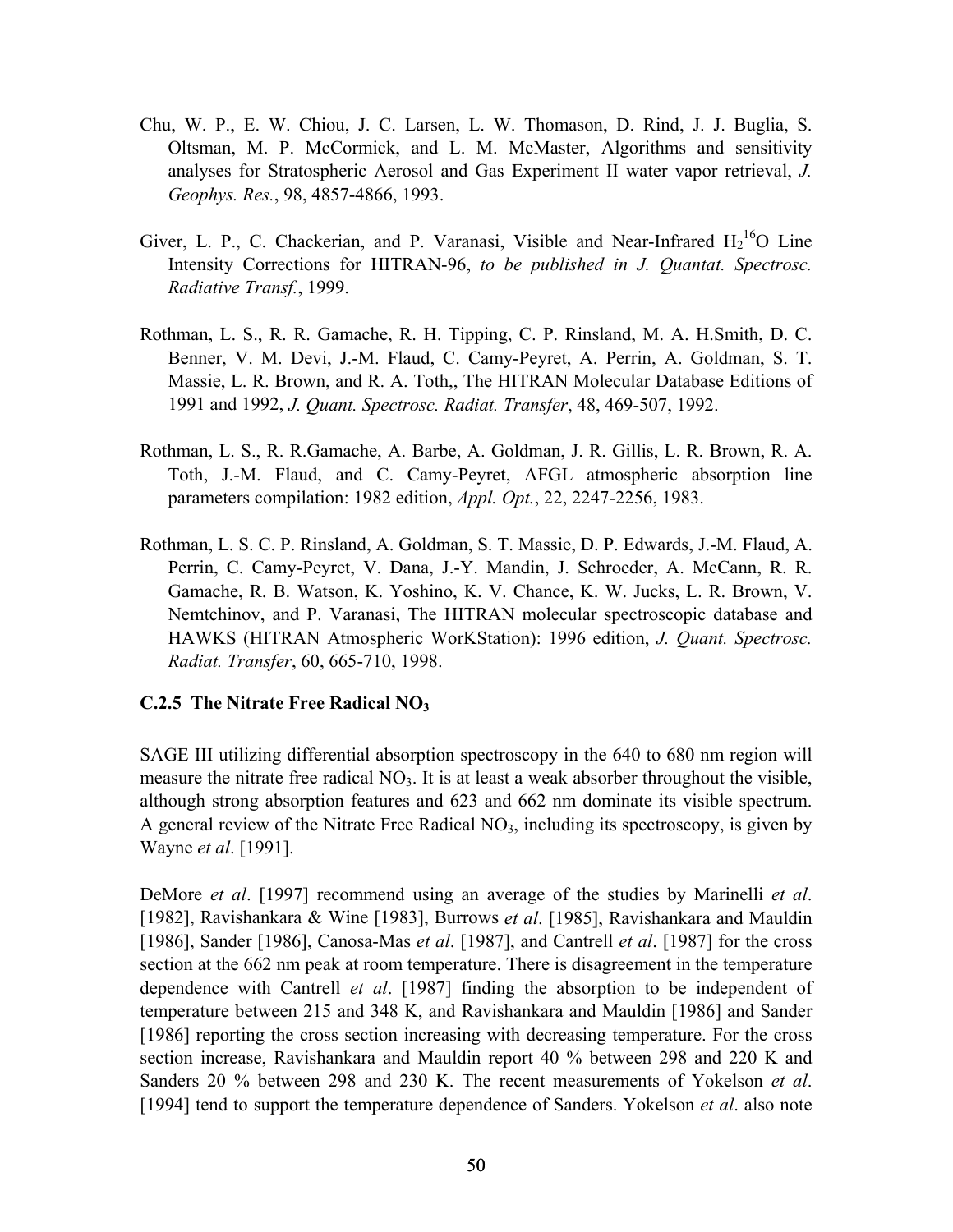that their measurements can be considered to supersede the earlier results of Ravishankara & Mauldin [1987].

The uncertainties in the absorption cross sections are 10-15 % at room temperature and 20-25 % at stratospheric temperatures. Given this results in a corresponding uncertainty of the retrieved  $NO<sub>3</sub>$  amounts, improved measurements are needed.

#### **C.2.5.1 References**

- Burrows, J. P., G. S. Tyndall, and G. K. Moortgat, Absorption spectrum of  $NO<sub>3</sub>$  and kinetics of the reactions of  $NO<sub>3</sub>$  with  $NO<sub>2</sub>$ , Cl, and several stable atmospheric species at 298 K, *J. Chem. Phys.*, 89, 4848-4856, 1985.
- Canosa-Mas, C. E., M. Fowles, P. J. Houghton, and R. P. Wayne, Absolute absorption cross section measurements on NO3, *J. Chem. Soc. Faraday Trans. II*, 83, 1465-1474, 1987.
- Cantrell, C. A., J. A. Davidson, R. E. Shetter, B. A. Anderson, and J. G. Calvert, The temperature Invariance of the  $NO<sub>3</sub>$  absorption cross section in the 662 nm region, *J. Phys. Chem.*, 91, 5858-5863, 1987.
- DeMore, W. B., S. P. Sander, D. M. Golden, R. F. Hampson, M. J. Kurylo, C. J. Howard, A. R. Ravishankara, C. E. Kolb, and M. J. Molina, *Chemical Kinetics and Photochemical Data for Use in Stratospheric Modeling Evaluation Number 11*, JPL Publication 94-26, 1994.
- DeMore, W. B., S. P. Sander, D. M. Golden, R. F. Hampson, M. J. Kurylo, C. J. Howard, A. R. Ravishankara, C. E. Kolb, M. J. Molina, *Chemical Kinetics and Photochemical Data for Use in Stratospheric Modeling Evaluation Number 12*, JPL Publication 97- 4, 1997.
- Marinelli, W. J., D. M. Swanson, and H. S. Johnston, Absorption cross sections and line shape for the NO<sub>3</sub> (0-0) band, *J. Chem. Phys.*, 76, 2864-2870, 1982.
- Ravishankara, A. R. and R. L. Mauldin III, Temperature dependence of  $NO<sub>3</sub>$  cross section in the 662-nm region, *J. Geophys. Res.*, 91, 8709-8712, 1986.
- Ravishankara, A. R. and P. H. Wine, Absorption Cross Sections for  $NO<sub>3</sub>$  between 565 and 673 nm, *Chem. Phys. Lettr.*, 101, 73-78, 1983.
- Sanders, S.P. (1986) Temperature dependence of the NO<sub>3</sub> absorption spectrum, *J. Chem. Phys.*, 90, 4135-4142.